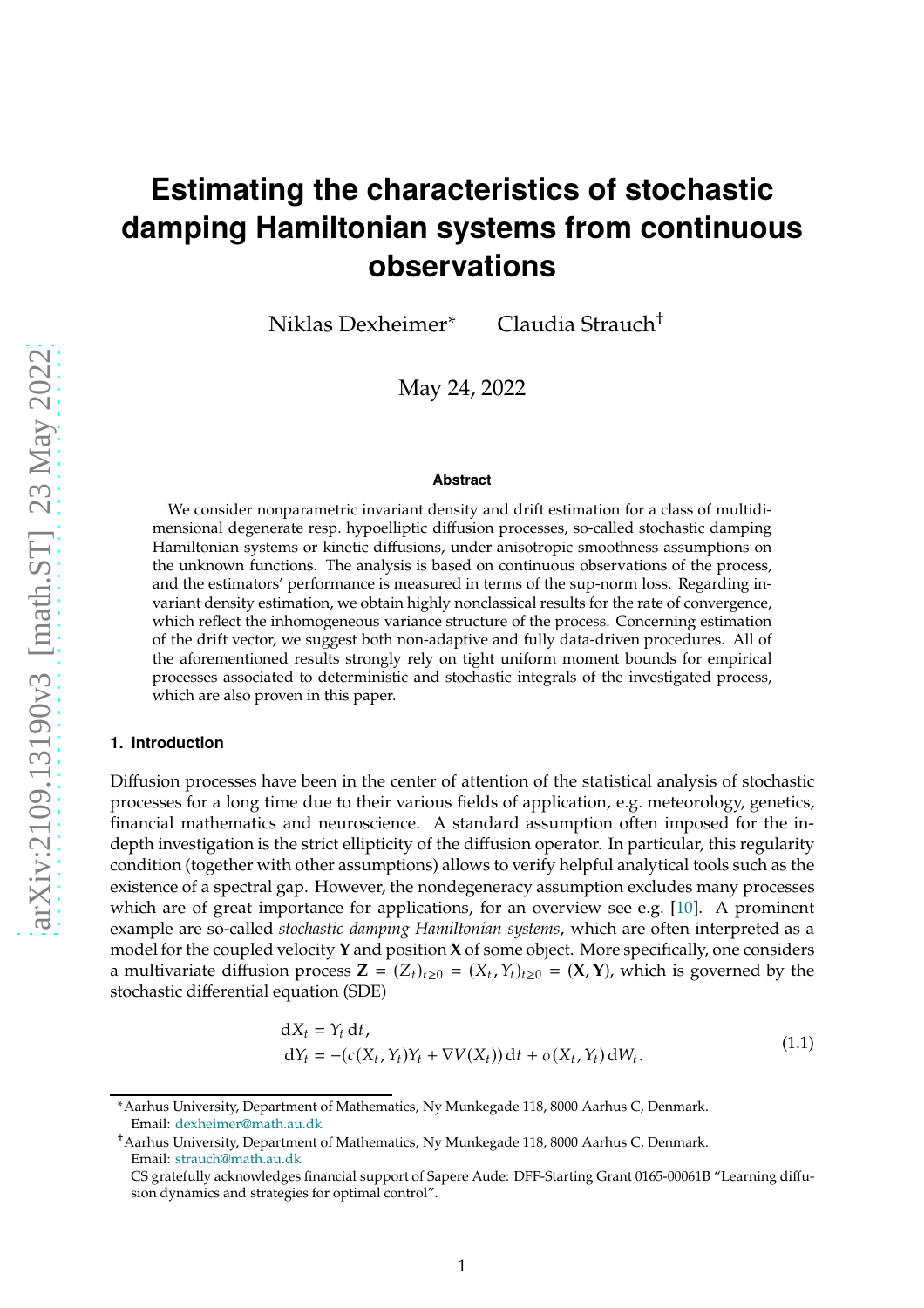Here,  $c \colon \mathbb{R}^d \times \mathbb{R}^d \to \mathbb{R}^{d \times d}$ ,  $V \colon \mathbb{R}^d \to \mathbb{R}$ ,  $\sigma \colon \mathbb{R}^d \times \mathbb{R}^d \to \mathbb{R}^{d \times d}$ , and  $(W_t)_{t \geq 0}$  is a *d*-dimensional Brownian motion independent of the random variables  $X_0$ ,  $Y_0$ . In particular, the velocity process **Y** is given as a nondegenerate diffusion process, whereas the definition of the position process **X** implies **Z** to be degenerate, respectively hypoelliptic.

In the following, we focus on the nonparametric estimation of the invariant density and the drift of a multidimensional diffusion **Z** described by [\(1.1\)](#page-0-0), assuming a continuous record of observations is available. Invariant density estimation for stochastic damping Hamiltonian systems has been investigated before by [\[2](#page-35-1)] and [\[5\]](#page-35-2), focusing however on estimation based on discrete (and partial) observations. The framework of continuous observations considered here is different in some respects. On the one hand, it has been shown in the current reference [\[7\]](#page-35-3) in the scalar framework that the assumption of continuous observations allows for a refined variance analysis and, as a consequence, for the derivation of nonclassical convergence rates for nonparametric estimation of the invariant density. On the other hand, the question of estimation under partial observations, i.e., based only on observations of the position **X**, does not need to be considered in our setting: The assumption of continuous observations trivialises this problem, as the path of **Y** is easily computable by derivation of **X** in this case. Similar to [\[7\]](#page-35-3)'s approach, we employ a kernel estimator for estimating the invariant density, considering now however a general d-dimensional framework and the sup-norm as a risk criterion. To find a good compromise between appropriate generality and technical complexity, we work with an anisotropic mixture of isotropic smoothness assumptions, i.e., we assume that the components**X** and **Y** are associated with Hölder-smoothness coefficient  $\beta_1$  and  $\beta_2$ , respectively, where  $\beta_1 = \beta_2$ does not necessarily hold (see Definition [3.5](#page-6-0) for the precise description). The upper bounds on the sup-norm rates of convergence which we derive are nonclassical in multiple ways. Firstly, they depend largely on the set, respectively point, where the invariant density is estimated. Secondly, the ratio of the smoothness parameters of the invariant density's assumed anisotropic Hölder regularity also plays a vital role in the rate of convergence. The function Υ introduced in [\(3.10\)](#page-7-0) reflects these specifities. Lastly, the proven rates of convergence are faster than in the classical case of kernel density estimation based on a discrete set of i.i.d. observations. All of the aforementioned nonclassicalities stem from the variance bounds for the kernel density estimator in Section [3.1,](#page-4-0) which are a result of the degeneracy of **Z**. For a more thorough explanation of this, see Section [3.2.](#page-5-0) The last observation of the rate of convergence being faster than in the classical case of nonparametric density estimation has also been made for nondegenerate diffusion processes, see, e.g., [\[6](#page-35-4)] or [\[17\]](#page-36-0), or more generally for suitable Markov processes [\[8\]](#page-35-5).

Our (auxiliary) results for estimating the invariant density are not only of theoretical interest, but are also directly applied to the second question addressed in this paper, namely the estimation of the drift function

$$
b: \mathbb{R}^d \times \mathbb{R}^d \to \mathbb{R}^d, \quad b(x, y) \mapsto -(c(x, y)y + \nabla V(x)).
$$

To the best of our knowledge, nonparametric drift estimation for stochastic damping Hamiltonian systems has so far only been considered in [\[3](#page-35-6)] who prove asymptotic normality of their estimator. By way of contrast, we derive an upper bound on the convergence rate with respect to the the sup-norm risk and, in addition, suggest a sup-norm adaptive estimation scheme. The analysis in particular relies on an extension of the uniform moment bounds for additive functionals of exponentially  $\beta$ -mixing Markov processes obtained in [\[8\]](#page-35-5) to uniform moment bounds of stochastic integrals with respect to **Y**, notably exploiting the nondegeneracy of **Y**. Our tools turn out to be sufficiently tight to permit the formulation of a sup-norm adaptive drift estimation procedure as well. Remarkably, although the analysis is essentially based on the fact that the process  $Z$  is exponentially  $\beta$ -mixing, the associated mixing constants are not relevant for the adaptive procedure. Note that this is in contrast to adaptive estimation procedures for the invariant density of corresponding processes.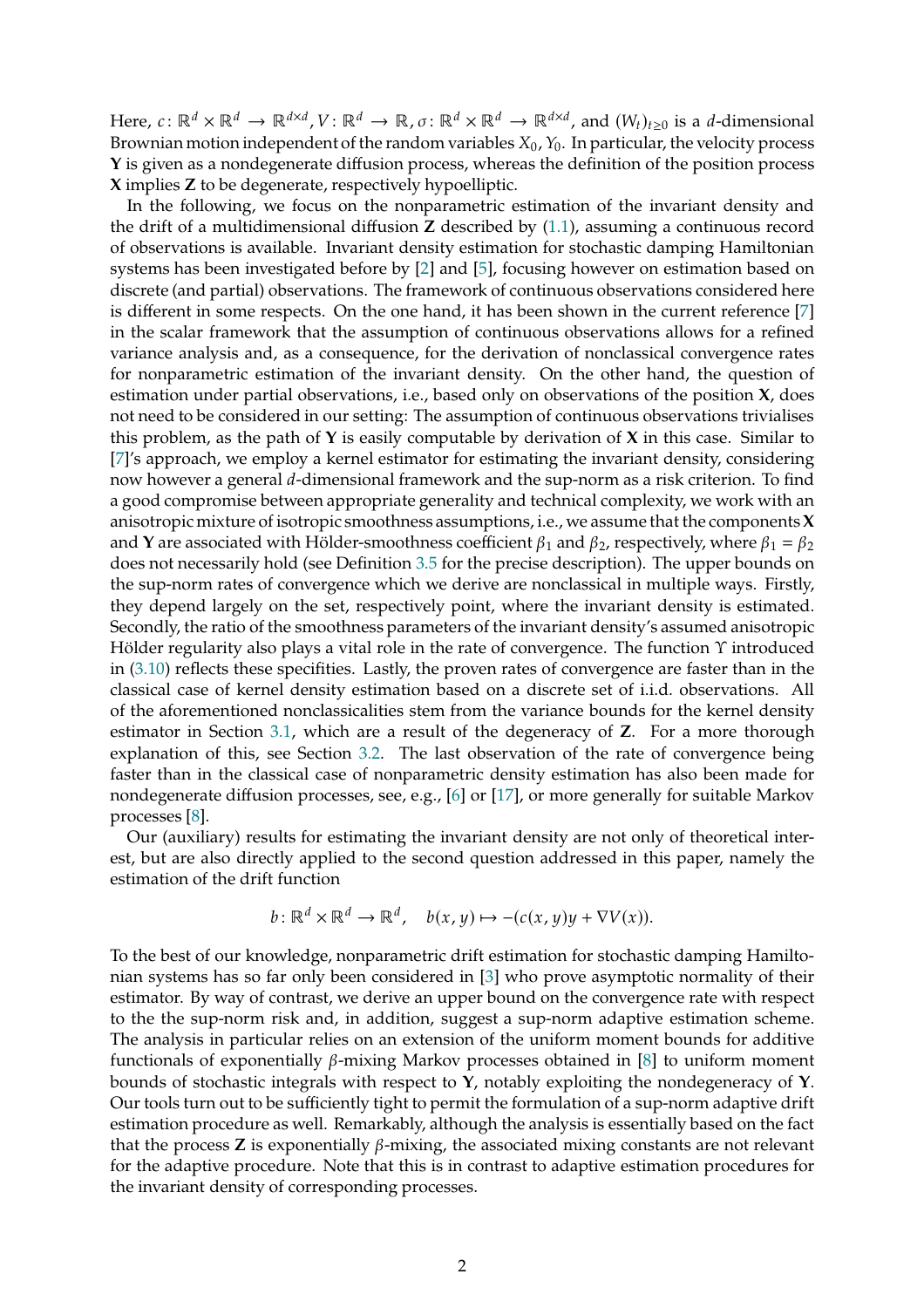The structure of the paper is as follows. In Section [2,](#page-2-0) the necessary assumptions on **Z** are denoted, which are of a quite technical nature, followed by a collection of explicit conditions on the coefficients of [\(1.1\)](#page-0-0), which imply the necessary assumptions. Section [3](#page-4-1) consists of the results regarding invariant density estimation, with Section [3.1](#page-4-0) containing the aforementioned variance bounds for the kernel density estimator and Section [3.2](#page-5-0) introducing the concrete rates of convergence. Lastly, Section [4](#page-9-0) accommodates the results on drift estimation, with Section [4.1](#page-10-0) presenting the extended uniform moment bounds, Section [4.2](#page-12-0) containing the results on the rate of convergence and Section [4.3](#page-13-0) describing our results on adaptive drift estimation. For the sake of readability, all proofs have been deferred to the appendix.

## <span id="page-2-0"></span>**2. Preliminaries**

Throughout the paper, we assume that the SDE [\(1.1\)](#page-0-0) admits a unique, non-explosive weak solution whose semigroup is strongly Feller. Furthermore, we impose the following assumptions on the associated solution **Z**.

<span id="page-2-1"></span>( $\mathcal{A}_1$ ) The marginal laws of **Z** are absolutely continuous, i.e., for any  $t > 0$  and  $z \in \mathbb{R}^{2d}$ , there exists a measurable function  $p_t: \mathbb{R}^{2d} \times \mathbb{R}^{2d} \to \mathbb{R}_+$  such that

$$
P_t(z_1, B) = \int_B p_t(z_1, z_2) dz_2, \quad B \in \mathcal{B}(\mathbb{R}^{2d}),
$$

and, moreover,  $Z$  admits a unique absolutely continuous invariant probability measure  $\mu$ , i.e., there exists a density  $\rho: \mathbb{R}^{2d} \to \mathbb{R}_+$  such that  $d\mu = \rho d\lambda$  and, for any Borel set *B*,

$$
\mathbb{P}^{\mu}(Z_t \in B) \coloneqq \int_{\mathbb{R}^{2d}} P_t(z_1, B) \, \mu(\mathrm{d}z_1) = \int_{\mathbb{R}^{2d}} \int_B p_t(z_1, z_2) \rho(z_1) \, \mathrm{d}z_2 \, \mathrm{d}z_1 = \int_B \rho(z_1) \, \mathrm{d}z_1 = \mu(B).
$$

<span id="page-2-3"></span>( $\mathfrak{A}_2$ ) For any bounded set  $D \subset \mathbb{R}^{2d}$ , there exist constants  $c_U$ ,  $c_G > 0$  depending on  $D$  such that, for all  $z_1 = (x_1, y_1), z_2 = (x_2, y_2) \in D$ ,  $t \in (0, 1]$ ,

$$
p_t(z_1, z_2) \le p_t^G(z_1, z_2) + p_t^U(z_1, z_2),
$$

where

$$
p_t^G(x_1, y_1; x_2, y_2) = c_G t^{-2d} \exp\left(-c_G^{-1}\left(\frac{\|y_1 - y_2\|^2}{4t} + \frac{3\|x_2 - x_1 - \frac{t(y_1 + y_2)}{2}\|^2}{t^3}\right)\right),
$$

and  $p_t^U$  is a non-negative, measurable function such that, for any  $z_1 \in D$ ,  $t \in (0,1]$ ,

$$
\int_{\mathbb{R}^{2d}} p_t^U(z_1, z_2) dz_2 \le c_U \exp\left(-\frac{1}{c_U t}\right).
$$

<span id="page-2-2"></span>( $\mathcal{A}_3$ ) The process **Z** started in the invariant measure  $\mu$  is exponentially  $\beta$ -mixing, i.e., there exist constants  $c_{\kappa}$ ,  $\kappa > 0$  such that

$$
\int \|P_t(z,\cdot) - \mu(\cdot)\|_{TV} \, \mu(\mathrm{d}z) \ \leq \ c_{\kappa} \mathrm{e}^{-\kappa t}, \quad t \geq 0,
$$

where  $\|\cdot\|_{TV}$  denotes the total variation norm.

We will refer to this framework as  $A$ . Contrary to the rather general and standard assumptions  $(\mathfrak{A}_1)$  and  $(\mathfrak{A}_3)$ , the heat kernel bound  $(\mathfrak{A}_2)$  is specifically tailored for the study of kinetic diffusions. This will be more evident from the new set of assumptions  $\widetilde{\mathfrak{A}}$  introduced below, which contains *explicit* conditions on the coefficients of the SDE [\(1.1\)](#page-0-0). As will be shown  $\widetilde{\mathfrak{A}}$  implies  $\mathfrak{A}$ , and thus our results also hold true under these more practical and verifiable assumptions.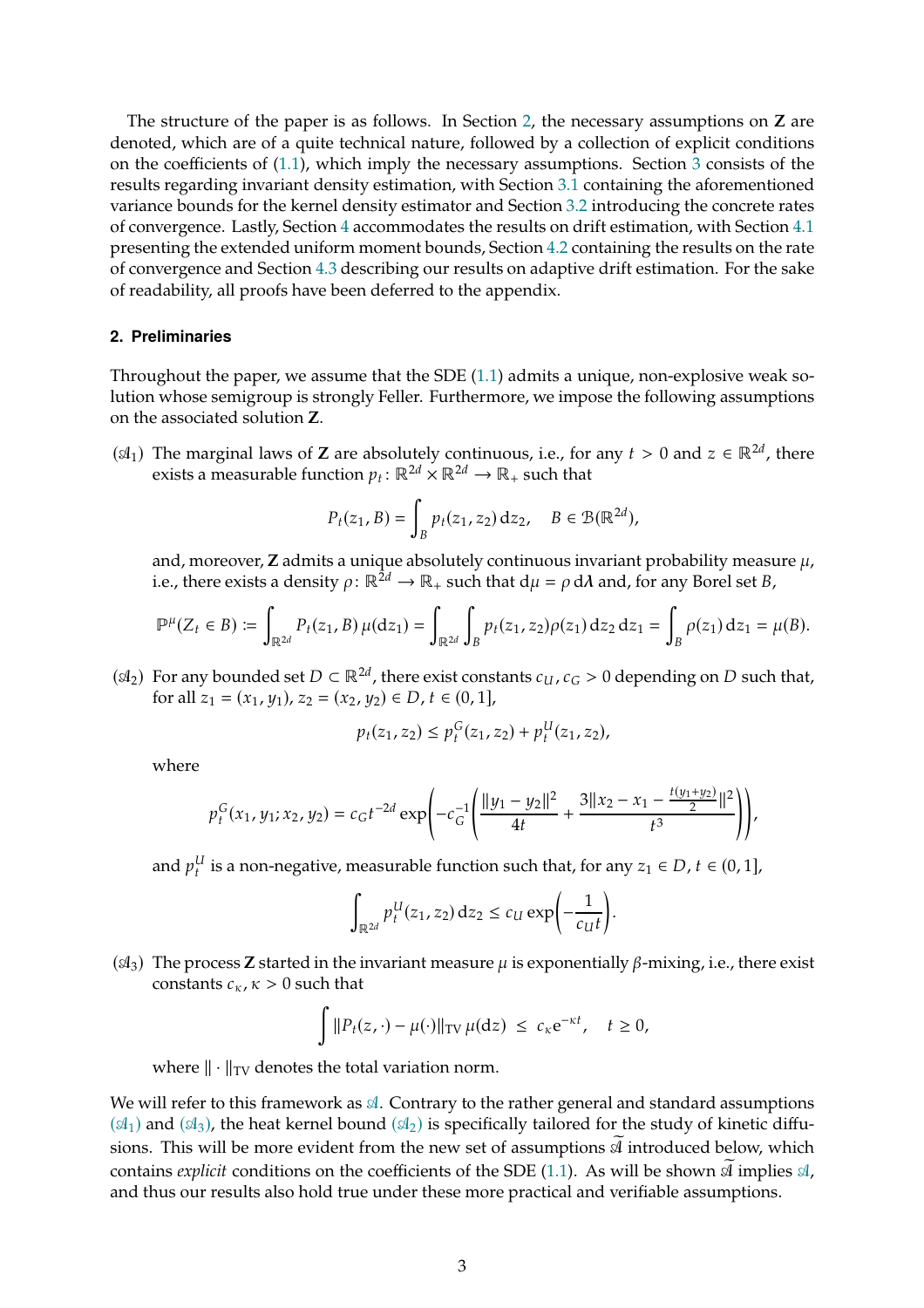$(\widetilde{\mathfrak{A}}_V)$  V is twice continuously differentiable and lower bounded.

- $(\vec{A}_c)$  c is continuously differentiable and uniformly bounded. Furthermore, there exist  $c_1$ ,  $l > 0$ such that  $c^s(x, y) \ge c_1 \mathbb{I}_{d \times d}$  for all  $|x| > l$ ,  $y \in \mathbb{R}^d$ .
- $(\widetilde{A}_{\sigma})$   $\sigma$  is uniformly elliptic, symmetric and infinitely differentiable. Additionally, there exists  $c_2 > 0$  such that  $\sigma(x, y) \leq c_2 \mathbb{I}_{d \times d}$ .

$$
(\widetilde{\mathfrak{A}}_{\mathrm{Erg}}) \ \vert x \vert^{-1} \langle \nabla V(x), x \rangle \to \infty \text{ as } \vert x \vert \to \infty.
$$

Here,  $c^{s}(x, y)$  denotes the symmetrization of the matrix  $c(x, y)$ , i.e.,  $c^{s}(x, y) \coloneqq \frac{1}{2}(c_{ij}(x, y) + c_{ij}(x, y)$  $(c_{ji}(x,y))_{1\leq i,j\leq d}$ ,  $\mathbb{I}_{d\times d}$  is the identity matrix in  $\mathbb{R}^{d\times d}$ , and the order relation on symmetric matrices is the usual one defined by definite non-negativeness. It is easy to see that  $\widetilde{\mathfrak{A}}$  is a multidimensional generalization of the assumptions **HReg** and **HErg** in [\[7](#page-35-3)]. Hence, our results (such as upper bounds on the sup-norm risk for invariant density and drift estimators) also hold for the class of processes investigated in their recent paper.

The next auxiliary result confirms that the explicit assumptions  $\widetilde{\mathfrak{A}}$  indeed provide the technical framework required for our analysis.

# **Lemma 2.1.**  $\widetilde{\mathcal{A}}$  implies  $\mathcal{A}$ *.*

*Proof.* The assertion follows by results of [\[22](#page-36-1)], [\[14\]](#page-36-2) and [\[2](#page-35-1)]. To be more precise, the fact that  $\mathcal A$  implies that [\(1.1\)](#page-0-0) has a unique, non-explosive weak solution with strong Feller semigroup follows by Lemma 1.1 and Proposition 1.2 in [\[22\]](#page-36-1), and the fact that a unique invariant probability measure exists follows by Theorem 3.1, once we note that the conditions (3.1) and (3.2) therein are fulfilled when  $\mathfrak A$  holds (see Remark 3.2 in [\[22](#page-36-1)]). The mixing property follows by the proof of Theorem 3.1 in [\[22\]](#page-36-1), which implies the existence of a Lyapunov function larger than 1. Thus, the process is exponentially ergodic due to Theorem 2.4 in [\[22\]](#page-36-1), which is based on results of [\[11](#page-36-3)], and since Theorem 2.4 also states that any Lyapunov function is integrable with respect to the invariant measure, the mixing property follows. The heat kernel bound in  $\mathfrak A$  was shown in Theorem 2.1 of [\[14\]](#page-36-2) for differentiable, globally Lipschitz continuous and uniformly bounded coefficients and extended in Corollary 2.12 of [\[2\]](#page-35-1) to hold under local conditions. Noting that the results of [\[14\]](#page-36-2) only require differentiability of the coefficients, the proof of Corollary 2.12 in [\[2](#page-35-1)] still holds true under  $\mathcal{A}$ . Additionally, these results imply that the invariant distribution admits a density with respect to the Lebesgue measure. Hence,  $\mathcal A$  holds if  $\mathcal A$  holds.

**Additional assumptions and notation** In the following, we will always assume  $Z_0 \sim \mu$ , i.e., the process **Z** is stationary, and we denote  $\mathbb{P}^{\mu} = \mathbb{P}$ ,  $\mathbb{E}^{\mu} = \mathbb{E}$ . Additionally, we define  $\mu(g) := \int g d\mu$ for  $g \in L^1(\mu)$ , and we introduce

$$
a: \mathbb{R}^d \times \mathbb{R}^d \to \mathbb{R}^{d \times d}
$$
,  $a(x, y) \mapsto \sigma(x, y)\sigma^{\top}(x, y)$ .

Given a class of functions  $\mathscr G$  and a function  $b$ , we set  $\mathscr{C}b := \{gb : g \in \mathscr{C}\}$ , and for  $x \in \mathbb{R}^d$ ,  $\varepsilon > 0$ , we denote the open ball with radius  $\varepsilon$  around  $x$  by  $B(x, \varepsilon)$ . Throughout all proofs,  $c$  will denote a positive constant, whose value may change from line to line, whereas specific constants are denoted by a  $c$  with additional subscript. Furthermore, we denote the restriction of the supnorm to a domain  $D \subset \mathbb{R}^{2d}$  by  $\|\cdot\|_{L^\infty(D)}$ . Lastly, the sup-norm risk of an estimator  $\widehat{f}$  of a function  $f$  on a domain  $D$  is denoted by

$$
\mathcal{R}_{\infty}^{(p)}(\widehat{f},f;D) \coloneqq \mathbb{E}\Big[\|\widehat{f} - f\|_{L^{\infty}(D)}^p\Big]^{\frac{1}{p}}, \quad p \ge 1.
$$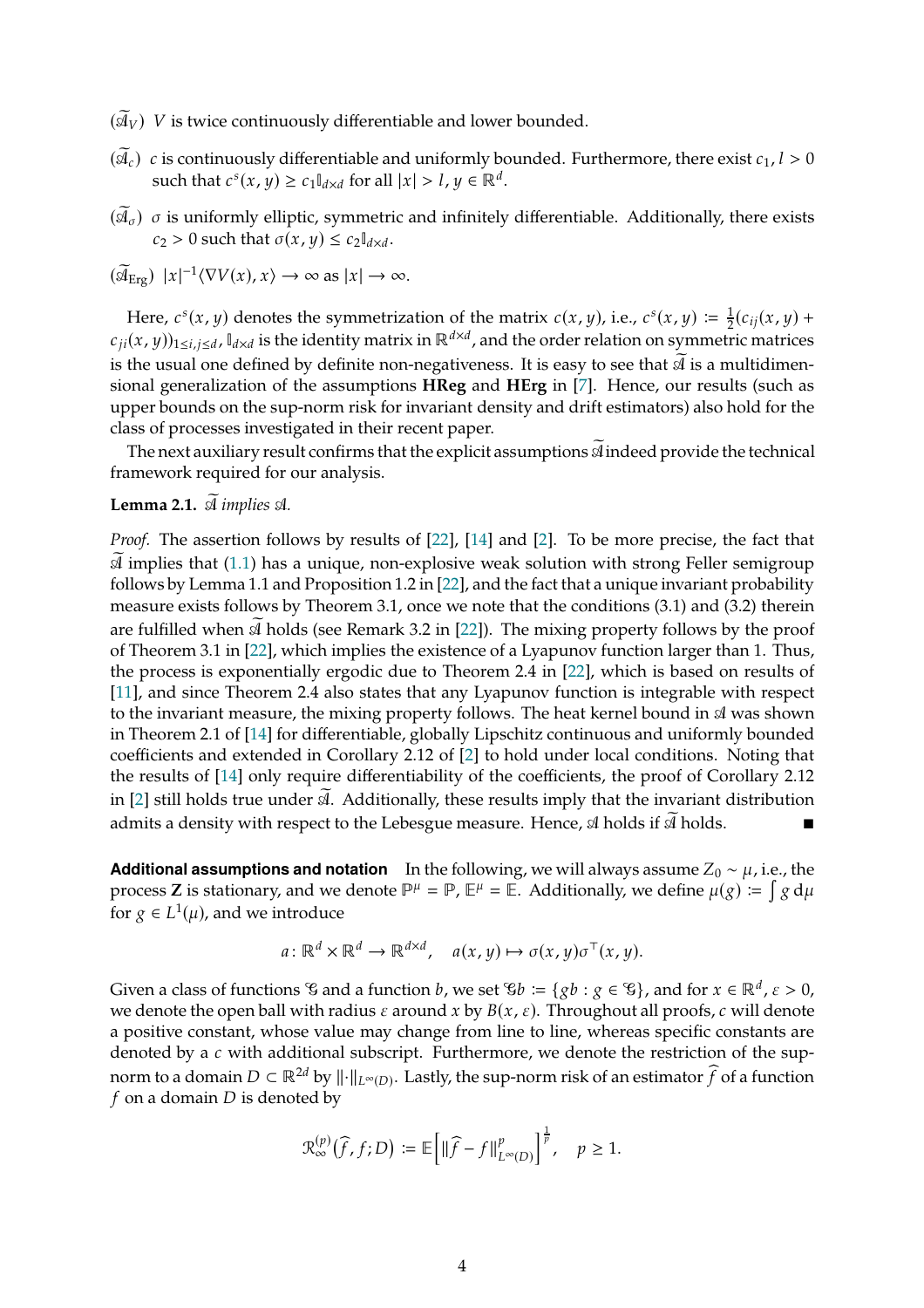#### <span id="page-4-1"></span>**3. Invariant density estimation**

We start by investigating the issue of estimating the invariant density of **Z** on some bounded domain  $D \subset \mathbb{R}^{2d}$ . As mentioned earlier, our particular interest lies in identifying the effect of a continuous observation scheme on the convergence rate. Reflecting the two-component structure of the process  $\mathbf{Z} = (\mathbf{X}, \mathbf{Y})$ , our estimator has the form

<span id="page-4-3"></span>
$$
\widehat{\rho}_{h_1, h_2, T}(x, y) = \frac{1}{T} \int_0^T K_{h_1, h_2}(x - X_s, y - Y_s) \, ds, \quad x, y \in \mathbb{R}^d,
$$
\n(3.1)

where

$$
K_{h_1,h_2}\colon\mathbb{R}^d\times\mathbb{R}^d\to\mathbb{R},\quad K_{h_1,h_2}(x,y)\mapsto (h_1h_2)^{-d}K_1\Big(\frac{x}{h_1}\Big)K_2\Big(\frac{y}{h_2}\Big),
$$

with  $K_1, K_2$ :  $\mathbb{R}^d \to \mathbb{R}$  bounded functions with supp $(K_i) \subset [-1/2, 1/2]^d$ ,  $i = 1, 2$ , and bandwidths  $h_1, h_2 > 0$ . When the context is clear, we will often abbreviate this (by a slight abuse of notation) with  $K_h(z)$ , where  $h = (h_1, h_2)$ ,  $z = (x, y)$ ,  $x, y \in \mathbb{R}^d$ . Usually,  $h_1, h_2$  are functions depending on  $T$ , however (by another abuse of notation), we often suppress this dependence.

#### <span id="page-4-0"></span>**3.1. Variance bounds**

The proof of tight upper bounds on the speed of convergence of estimators requires sufficiently neat variance bounds. To achieve these, we will extend the results of Propositions 2 and 3 of [\[7\]](#page-35-3), where remarkable bounds are shown for fixed values of  $(x, y)$  and  $d = 1$ . It is particularly interesting that the bounds are different for  $y = 0$  and  $y \neq 0$ .

In the sequel, we will also consider the multidimensional case  $d > 1$ , and we will provide a *uniform* generalization for values of  $(x, y)$  in some bounded set  $D \subset \mathbb{R}^{2d}$ . The bandwidths will be assumed to belong to the set

$$
\mathcal{H} = \mathcal{H}(Q_1, Q_2) \coloneqq \left\{ h \colon [0, \infty) \to (0, \infty) : \exists Q_1, Q_2 > 0 \text{ such that } \forall T > 0 : h^{-1}(T) \le Q_1(1+T)^{Q_1} \text{ and } h(T) \le Q_2 T^{-Q_2} \wedge 1 \right\},\tag{3.2}
$$

thus confining their speed of convergence to 0 to be approximately polynomial. We start with investigating the more general case.

<span id="page-4-2"></span>**Proposition 3.1.** *Assume*  $\mathcal{A}, ||\rho||_{\infty} < \infty$ , and let  $f : \mathbb{R}^d \times \mathbb{R}^d \times [0, \infty) \to \mathbb{R}$  be a bounded function such *that there exist*  $n \in \mathbb{N}$ ,  $x_1$ ,  $y_1$ , . . . ,  $x_n$ ,  $y_n \in \mathbb{R}^d$  and functions  $s_1$ ,  $s_2$ :  $[0, \infty) \to (0, \infty) \in \mathcal{H}$  fulfilling

$$
\mathrm{supp}(f(\cdot,\cdot,T))\subset \bigcup_{i=1}^n B(\mathsf{x}_i,\mathsf{s}_1(T))\times B(\mathsf{y}_i,\mathsf{s}_2(T)).
$$

*Then, there exists a constant*  $c > 0$  *such that, for large enough*  $T$ *,* 

<span id="page-4-4"></span>
$$
\text{Var}\bigg(T^{-1}\int_0^T f(X_s, Y_s, T) \, ds\bigg) \le c T^{-1} \|f\|_{\infty}^2 \times \begin{cases} \mathbf{s}_1^2(T) \log(T) & d = 1, \\ \mathbf{s}_1^{d+1}(T) \mathbf{s}_2^{d-1}(T), & d \ge 2, \end{cases} \tag{3.3}
$$

*and*

<span id="page-4-5"></span>
$$
\text{Var}\bigg(T^{-1}\int_0^T f(X_s, Y_s, T) \, ds\bigg) \le cT^{-1} ||f||_\infty^2 \times \begin{cases} \mathbf{s}_1^{4/3}(T)\mathbf{s}_2^2(T), & d = 1, \\ \mathbf{s}_1^2(T)\mathbf{s}_2^4(T) \log(T), & d = 2, \\ \mathbf{s}_1^d(T)\mathbf{s}_2^{d+2}(T), & d \ge 3. \end{cases} \tag{3.4}
$$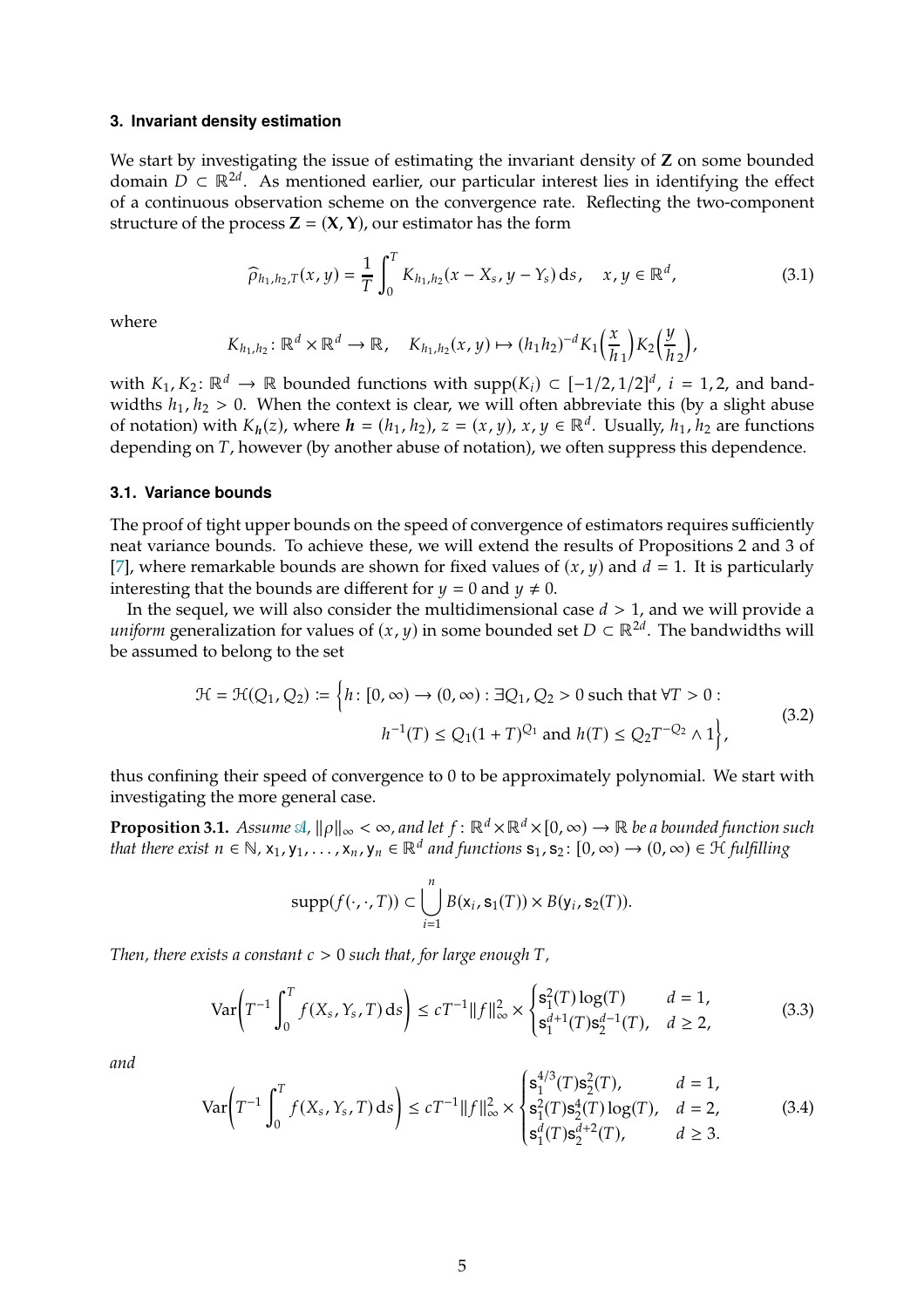The assumption on the support of  $f$  in Proposition [3.1](#page-4-2) is tailored to functions of the form

$$
f(x, y, t) = \sum_{i=1}^{n} K_1((x_i - \cdot)/s_1(t))K_2(y_i - \cdot)/s_2(t)),
$$

where  $K_1, K_2: \mathbb{R}^d \to \mathbb{R}$  are bounded functions with compact support, and  $s_1, s_2 \in \mathcal{H}$ . In particular the function  $K_{h_1,h_2}$  corresponding to the estimator introduced in [\(3.1\)](#page-4-3) is of such a form as soon as the two bandwidths are elements of  $H$ . The results in [\[7](#page-35-3)] now suggest that the variance bounds [\(3.3\)](#page-4-4) and [\(3.4\)](#page-4-5) can be improved if  $\min_{i=1,\ldots,n} ||y_i|| > 0$ . However, as in the referred work, the proof of these refined results largely relies on the upper bound  $||x - x'|| \leq s_1$ , being valid for all  $x$ ,  $x'$  in the support of  $f$  (see [\(A.10\)](#page-20-0) and the arguments thereafter). Now note that if  $n > 1$ , there exist  $(x, y), (x', y') \in \text{supp}(f)$ , such that  $x \in B(x_1, s_1(T)), x' \in B(x_2, s_1(T)),$ which implies  $||x - x'|| \ge ||x_1 - x_2|| - 2s_1(T)$  by the reverse triangle inequality. This contradicts the needed upper bound for small enough values of  $s<sub>1</sub>$  and thus the following variance bound only concerns the case  $n = 1$ .

<span id="page-5-1"></span>**Proposition 3.2.** Let everything be given as in Proposition [3.1](#page-4-2) with  $n = 1$  and assume, additionally, *that*  $||y_1|| > 0$ . Then, there exists a constant  $c > 0$  such that, for large enough  $T$ *,* 

<span id="page-5-2"></span>
$$
\text{Var}\bigg(T^{-1}\int_0^T f(X_s, Y_s, T) \, \text{d} s\bigg) \le c T^{-1} \|f\|_{\infty}^2 \mathbf{s}_1^{d+1}(T) \mathbf{s}_2^d(T),\tag{3.5}
$$

*and, additionally, for*  $d = 1$ ,

<span id="page-5-3"></span>
$$
\text{Var}\bigg(T^{-1}\int_0^T f(X_s, Y_s, T) \, ds\bigg) \le c \, T^{-1} \|f\|_{\infty}^2 \mathbf{s}_1^{3/2}(T) \mathbf{s}_2^2(T). \tag{3.6}
$$

An interpretation of the highly nonclassical results stated in Propositions [3.1](#page-4-2) and [3.2](#page-5-1) will be given after our main results on the rate of convergence in the next section (see Theorem [3.6\)](#page-7-1).

#### <span id="page-5-0"></span>**3.2. Rate of convergence**

With the introduced variance bounds, we are able to bound the convergence rate of the estimator under specific assumptions on the invariant density  $\rho$ , resulting in new upper bounds. In order to use the different results of Propositions [3.1](#page-4-2) and [3.2,](#page-5-1) we also introduce the functions  $\psi_d(x, y, t) \coloneqq \psi_{1, d}(x, y, t) \wedge \psi_{2, d}(x, y, t)$ , where

$$
\psi_{1,d}(x,y,t) := \begin{cases} y^{-1} \sqrt{\log t}, & d = 1, \\ x^{(1-d)/2} y^{-(1+d)/2}, & d \ge 2, \end{cases} \text{ and } \psi_{2,d}(x,y,t) := \begin{cases} x^{-1/3}, & d = 1, \\ x^{-1} \sqrt{\log t}, & d = 2, \\ x^{-d/2} y^{1-d/2}, & d \ge 3, \end{cases}
$$

and  $\psi_d^{\circ}(x, y, t) \coloneqq \psi_{1, d}^{\circ}(x, y, t) \wedge \psi_{2, d}^{\circ}(x, y, t)$ , with

$$
\psi_{1,d}^{\circ}(x,y,t) \coloneqq x^{(1-d)/2}y^{-d/2} \quad \text{ and } \quad \psi_{2,d}^{\circ}(x,y,t) \coloneqq \begin{cases} x^{-1/4}, & d=1, \\ \psi_{2,d}(x,y,t), & d\geq 2. \end{cases}
$$

Note that  $\psi_d^2$  $\frac{2}{d}$  and  $(\psi_d^{\circ})^2$  represent the variance bounds (up to the term  $T^{-1}$ ) for the estimator  $\widehat{\rho}_{h_1,h_2,t}$  implied by Propositions [3.1](#page-4-2) and [3.2.](#page-5-1) One remarkable fact in this context is that

$$
\psi_d^2(h_1, h_2) < (h_1 h_2)^{-d},
$$

i.e., our obtained variance bounds are tighter compared to the classical one obtained for the kernel density estimator  $\hat{\rho}_{h_1,h_2,t}$ . This is one of the reasons for the faster rates of convergence we will see later, compared to the classical nonparametric rate of convergence.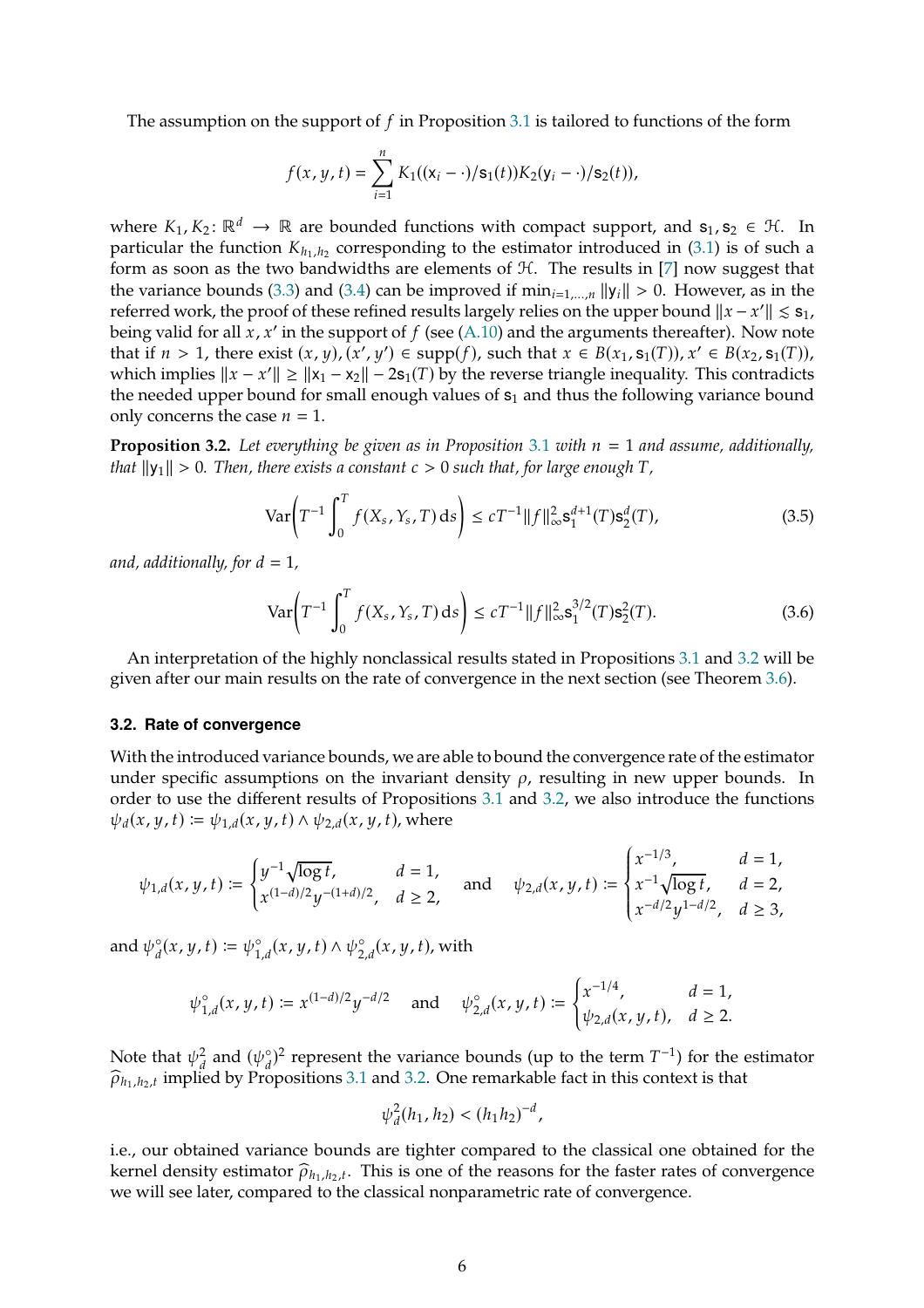<span id="page-6-2"></span>**Proposition 3.3.** *Let*  $1 \le p \le \gamma \log T$ , for  $\gamma > 0$ , and  $D \subset \mathbb{R}^{2d}$  be a bounded, open set, assume  $\mathfrak{A}$ , and *choose*  $h_1 = h_1(T)$ ,  $h_2 = h_2(T) \in H$ . Then, there exists a constant  $c > 0$  independent of p such that, for *large enough*  $T$ *,* 

<span id="page-6-4"></span>
$$
\mathcal{R}_{\infty}^{(p)}\big(\widehat{\rho}_{h_1,h_2,T},\rho;D\big) \le c\bigg(\mathcal{B}_{\rho}(h_1,h_2)+\frac{p\log T}{T(h_1h_2)^d}\big(\log T+p\big)+\frac{\psi_d(h_1,h_2,T)}{\sqrt{T}}\bigg(\sqrt{\log T}+\sqrt{p}\bigg)\bigg),\tag{3.7}
$$

where the bias term is given as  $\mathcal{B}_{\rho}(\mathbf{h}) = \mathcal{B}_{\rho}(h_1, h_2) \coloneqq \sup_{z \in \mathbb{R}^{2d}} |(\rho * K_{h_1, h_2} - \rho)(z)|$ .

The refined variance bounds stated in Proposition [3.2](#page-5-1) imply the following result:

<span id="page-6-3"></span>**Proposition 3.4.** *Let*  $D \subset \mathbb{R}^{2d}$  *be a bounded, open set such that*  $\inf_{(x,y)\in D} ||y|| > 0$ *, assume*  $\mathcal{A}$ *, and choose*  $h_1 = h_1(T)$ ,  $h_2 = h_2(T) \in \mathcal{H}$  *such that* 

<span id="page-6-1"></span>
$$
\frac{(\log T)^{3/2}}{\sqrt{T}(h_1 h_2)^d \psi_d^{\circ}(h_1, h_2, T)} \longrightarrow 0, \quad \text{as } T \to \infty.
$$
 (3.8)

*Then, there exists a constant*  $c > 0$  *such that, for large enough*  $T$ *,* 

<span id="page-6-5"></span>
$$
\mathcal{R}_{\infty}^{(1)}\big(\widehat{\rho}_{h_1,h_2,T},\rho;D\big) \le c \Bigg(\mathcal{B}_{\rho}(h_1,h_2) + \psi_d^{\circ}(h_1,h_2,T)\sqrt{\frac{\log T}{T}}\Bigg). \tag{3.9}
$$

Note that Assumption [\(3.8\)](#page-6-1) reflects the upper bound of Proposition [3.3,](#page-6-2) since it implies the following for large enough values of  $T$ 

$$
\frac{(\log T)^2}{T(h_1h_2)^d} \le \sqrt{\frac{\log T}{T}} \psi_d^{\circ}(h_1, h_2, T).
$$

In fact this condition is only a marginal restriction as will be made clear in Theorem [3.6.](#page-7-1) Furthermore, the results of Propositions [3.3](#page-6-2) and [3.4](#page-6-3) reflect the classical bias-variance decomposition, with the term  $\mathcal{B}_{\rho}$  denoting the bias term and  $\psi_d(\cdot, T)\sqrt{T^{-1}\log T}$  representing the stochastic error. For translating the above results into concrete upper bounds on the convergence rate, we will work under classical Hölder smoothness assumptions for the invariant density, with a small adjustment due to our concrete problem: In order to reflect the specific form of the process  $Z = (X, Y)$ , we will use a mixture of isotropic and anisotropic Hölder conditions as described in the following definition.

<span id="page-6-0"></span>**Definition 3.5.** Let  $\beta_1$ ,  $\beta_2$ ,  $\mathcal{L}_1$ ,  $\mathcal{L}_2 > 0$  and  $D \subset \mathbb{R}^{2d}$  be an open set. A function  $g: \mathbb{R}^{2d} \to \mathbb{R}$  is said to belong to the anisotropic Hölder class  $\mathcal{H}_D(\beta_1, \beta_2, \mathcal{L}_1, \mathcal{L}_2)$  if, for all  $i = 1, \ldots, d$ ,

$$
||D_i^k g||_{L^{\infty}(D)} \leq \mathcal{L}_1, \quad \forall k = 0, ..., ||\beta_1||,
$$
  

$$
||D_i^{||\beta_1||} g(\cdot + t e_i) - D_i^{||\beta_1||} g(\cdot)||_{L^{\infty}(D)} \leq \mathcal{L}_1 |t|^{\beta_1 - ||\beta_1||}, \quad \forall t \in \mathbb{R},
$$

and, for all  $i = d + 1, \ldots, 2d$ ,

$$
||D_i^k g||_{L^{\infty}(D)} \leq \mathcal{L}_2, \quad \forall k = 0, ..., ||\beta_2||,
$$
  

$$
||D_i^{||\beta_2||} g(\cdot + t e_i) - D_i^{||\beta_2||} g(\cdot) ||_{L^{\infty}(D)} \leq \mathcal{L}_2 |t|^{\beta_2 - ||\beta_2||}, \quad \forall t \in \mathbb{R},
$$

where  $D_i^k g$  is the *k*-th order partial derivative of  $g$  with respect to the *i*-th component,  $\lfloor \beta \rfloor \rfloor$ denotes the largest integer *strictly* smaller than  $\beta$  and  ${\tt e}_1, \ldots$  ,  ${\tt e}_{2d}$  is the canonical basis in  $\mathbb{R}^{2d}$  .

For estimating the invariant density  $\rho$  of the process **Z** on a domain *D*, assuming that  $\rho \in$  $\mathcal{H}_D(\beta_1, \beta_2, \mathcal{L}_1, \mathcal{L}_2)$ , we choose  $K_1, K_2$  to be smooth Lipschitz continuous kernel functions of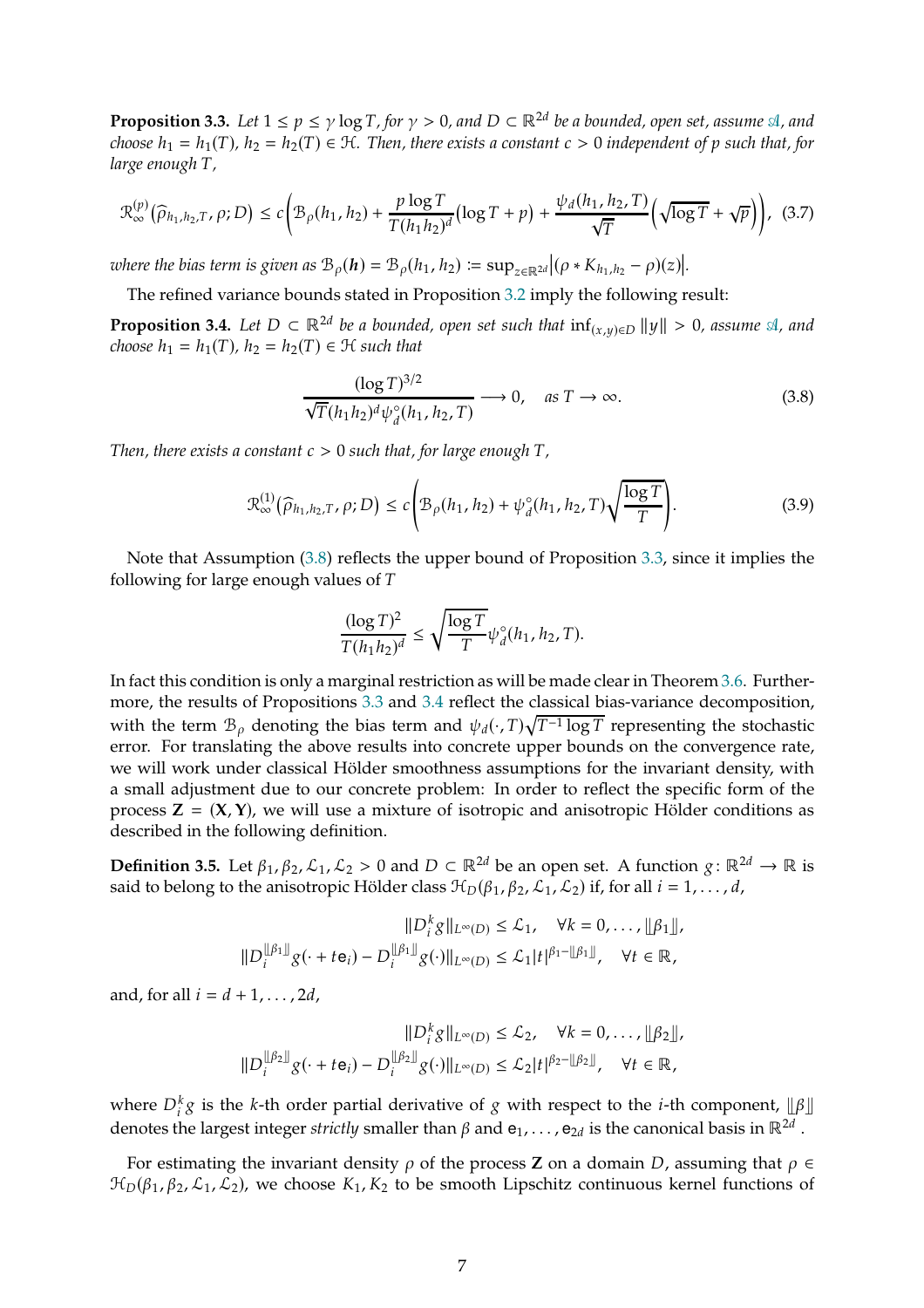order  $\|\beta_1\|$ ,  $\|\beta_2\|$ . Recall that a kernel  $K: \mathbb{R}^d \to \mathbb{R}$  is said to be of order  $\ell \in \mathbb{N}$  if, for any  $\alpha \in \mathbb{N}^d$ with  $|\alpha| \leq \ell$ ,  $x \mapsto x^{\alpha} K(x)$  is integrable and, moreover,

$$
\int_{\mathbb{R}^d} K(x) dx = 1, \quad \int_{\mathbb{R}^d} K(x) x^{\alpha} dx = 0, \quad \alpha \in \mathbb{N}^d, |\alpha| \in \{1, \dots, \ell\},
$$

where  $|\alpha| = \sum_{i=1}^{d} \alpha_i$  and  $x^{\alpha} = \prod_{i=1}^{d} x_i^{\alpha_i}$  $\alpha_i^{\alpha_i}$  for all  $x \in \mathbb{R}^d$ ,  $\alpha \in \mathbb{N}^d$ . For notational convenience, we denote the harmonic mean of the smoothness parameters  $\beta_1$  and  $\beta_2$  by

<span id="page-7-3"></span><span id="page-7-0"></span>
$$
\overline{\beta}_{1,2} := 2(\beta_1^{-1} + \beta_2^{-1})^{-1}.
$$

When the context is clear, we will omit the index in this notation. For stating our results on the convergence rate in a compact way, it is also useful to introduce the functions  $\Upsilon\colon\mathbb{R}^+_0\times\mathbb{R}^+_0\times\mathbb{N}\times\mathbb{R}^+_0$  $\mathbb{R}_{0}^{+} \to \mathbb{R}_{0}^{+}, \Phi: \mathbb{R}_{0}^{+} \times \mathbb{R}_{0}^{+} \times \mathbb{R} \times \mathbb{R}_{0}^{+} \to \mathbb{R}_{0}^{+}$  and  $\chi_{\mathcal{B}}: \mathbb{R}_{0}^{+} \times \mathbb{R}_{0}^{+} \times \mathbb{R}_{0}^{+} \times \mathbb{R} \times \mathbb{R}_{0}^{+} \to \mathbb{R}_{0}^{+}$ , specified as

$$
\gamma(\beta_1, \beta_2, d, \varepsilon) := \begin{cases}\n\frac{2}{3} \frac{3\beta_1 + \beta_2}{\beta_1 + \beta_2}, & 3\beta_1 \ge \beta_2, d = 1, \varepsilon = 0, \\
\frac{4\beta_1}{\beta_1 + \beta_2}, & 3\beta_1 \ge \beta_2, d \ge 2, \varepsilon = 0, \\
\frac{2\beta_1 + \beta_2}{\beta_1 + \beta_2}, & 3\beta_1 < \beta_2, \varepsilon = 0, \\
\frac{2\beta_1 + \beta_2}{\beta_1 + \beta_2}, & 2\beta_1 \ge \beta_2, d = 1, \varepsilon > 0, \\
\frac{4\beta_1}{\beta_1 + \beta_2}, & 2\beta_1 \ge \beta_2, d \ge 2, \varepsilon > 0, \\
\frac{2\beta_2}{\beta_1 + \beta_2}, & 2\beta_1 < \beta_2, \varepsilon > 0,\n\end{cases}
$$
\n
$$
\Psi(T, \beta_1, \beta_2, d, \varepsilon) := \left(\frac{\log T}{T}\right)^{\frac{\overline{\beta}}{2(\overline{\beta} + d) - \Upsilon(\beta_1, \beta_2, d, \varepsilon)}}\tag{3.11}
$$
\n
$$
\chi_{\mathcal{B}}(T, \beta_1, \beta_2, d, \varepsilon) := \begin{cases}\n1, & (\beta_1, \beta_2, d, \varepsilon) \notin \mathcal{B} \\
\sqrt{\log T}, & (\beta_1, \beta_2, d, \varepsilon) \in \mathcal{B},\n\end{cases}
$$

where the set  $B$  is given as

<span id="page-7-4"></span>
$$
\mathcal{B} := \begin{cases} (\beta_1, \beta_2, d, \varepsilon) \in \mathbb{R}^4, \text{ such that one of the following holds:} \\ (\beta_1, \beta_2, d, \varepsilon) \in \mathbb{R}^4, \\ 2\beta_1 > \beta_2 \land d = 2 \land \varepsilon = 0 \\ 2\beta_1 > \beta_2 \land d = 2 \land \varepsilon > 0 \end{cases} . \tag{3.12}
$$

We are now ready to state the first of the bounds on convergence rates announced in the introduction. In line with the two different variance bounds in Propositions [3.1](#page-4-2) and [3.2,](#page-5-1) we will consider both the general case and the case where  $\inf_{(x,u)} ||y|| > 0$ . The proof of the upper bounds on the classical sup-norm risk  $\mathcal{R}_{\infty}^{(1)}$  (stated in part (b) below) relies on a classical combination of Proposition [3.2](#page-5-1) with a discretization of the domain and the exploitation of concentration results. For the general case, we even obtain an upper bound for arbitrary *p*-th moments,  $p \ge 1$ (see part (a)): Since Proposition [3.1](#page-4-2) permits to bound the *difference* of kernels, we are able to bound the entropy integrals in the uniform moment bounds obtained in [\[8](#page-35-5)], which then yields [\(3.14\)](#page-7-2).

<span id="page-7-1"></span>**Theorem 3.6.** Let  $D \subset \mathbb{R}^{2d}$  be a bounded, open set, and assume  $\mathcal{A}$  and  $\rho \in \mathcal{H}_D(\beta_1, \beta_2, \mathcal{L}_1, \mathcal{L}_2)$  for  $\beta_1 > 1, \beta_2 > 2.$ 

(a) *If the bandwidth is chosen such that*

<span id="page-7-5"></span>
$$
h_i \sim \Psi(T, \beta_1, \beta_2, d, 0)^{\frac{1}{\beta_i}}, \quad i = 1, 2,
$$
\n(3.13)

*then the associated invariant density estimator fulfills*

<span id="page-7-2"></span>
$$
\mathcal{R}_{\infty}^{(p)}\big(\widehat{\rho}_{h_1,h_2,T},\rho;D\big) \in \mathcal{O}((\Psi\chi_{\mathcal{B}})(T,\beta_1,\beta_2,d,0)), \quad p \ge 1. \tag{3.14}
$$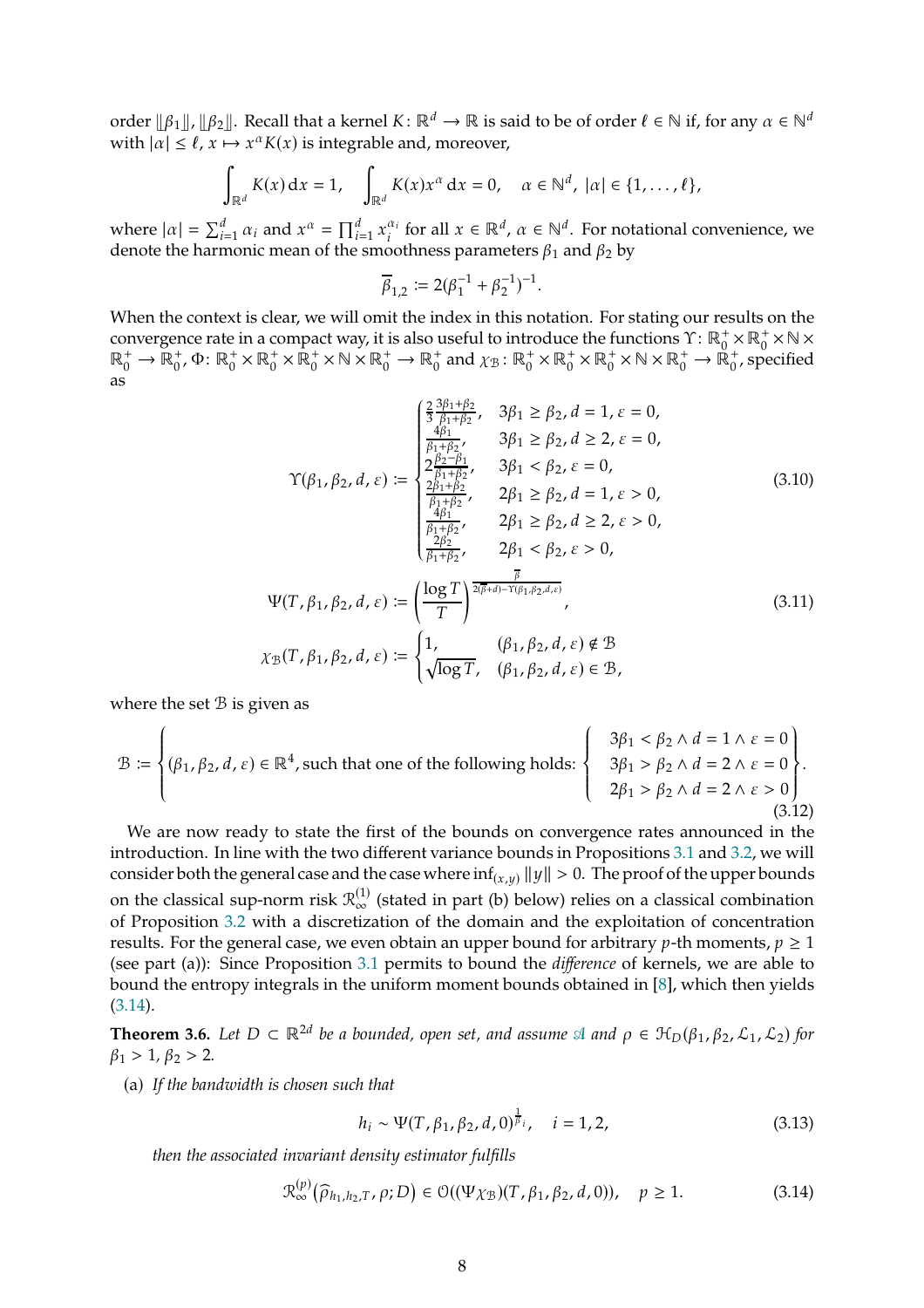(b) *Define*  $\varepsilon_D := \inf_{(x,y)\in D} ||y||$ . Then, specifying

$$
h_i \sim \Psi(T, \beta_1, \beta_2, d, \varepsilon_D)^{\frac{1}{\beta_i}}, \quad i = 1, 2,
$$
 (3.15)

*yields*

$$
\mathcal{R}^{(1)}_{\infty}(\widehat{\rho}_{h_1,h_2,T},\rho;D) \in \mathcal{O}((\Psi\chi_{\mathcal{B}})(T,\beta_1,\beta_2,d,\varepsilon_D)).
$$

*Remark* 3.7*.* (a) Note that, for the proposed specification of bandwidths, the rate of convergence in certain cases only depends on *one* of the smoothness parameters. More precisely, the convergence rate is specified as  $(\Psi \chi_B)(T, \beta_1, \beta_2, d, \varepsilon_D) = (\log T/T)^{\alpha} \chi_B(T, \beta_1, \beta_2, d, \varepsilon_D)$ with

$$
\alpha = \alpha(\beta_1, \beta_2, d, \varepsilon_D) := \begin{cases} \frac{\beta_1}{2\beta_1 + (2/3)}, & 3\beta_1 \ge \beta_2, d = 1, \varepsilon_D = 0, \\ \frac{\beta_1}{2\beta_1 + 2}, & 3\beta_1 \ge \beta_2, d = 2, \varepsilon_D = 0, \\ \frac{\beta_2}{2\beta_2 + 2}, & 3\beta_1 < \beta_2, d = 1, \varepsilon_D = 0, \\ \frac{\beta_1}{2\beta_1 + (1/2)}, & 2\beta_1 \ge \beta_2, d = 1, \varepsilon_D > 0, \\ \frac{\beta_1}{2\beta_1 + 2}, & 2\beta_1 \ge \beta_2, d = 2, \varepsilon_D > 0, \\ \frac{\beta_2}{2\beta_2 + 1}, & 2\beta_1 < \beta_2, d = 1, \varepsilon_D > 0. \end{cases}
$$

Similar results were also obtained in [\[7\]](#page-35-3) for the pointwise risk in the scalar case.

- (b) Although the function  $\Upsilon$  introduced in [\(3.10\)](#page-7-0) may seem like a technical artifact of our procedures, it is regular in the sense of being continuous in the smoothness parameters  $\beta_1$  and  $\beta_2$  for fixed values of  $d$  and  $\varepsilon$ . The only thing that counteracts this regularity in the derived convergence rate is the appearance of an additional logarithmic term in some cases, described by the set  $\mathcal B$  and the function  $\chi_{\mathcal B}$ . However, this concerns only some cases in a low-dimensional setting ( $d = 1$  or  $d = 2$ ) and was also observed in [\[7\]](#page-35-3).
- (c) In order to translate the above result into a statement on minimax optimality, two steps are necessary: The upper bounds have to be verified uniformly for the class of all diffusions satisfying Assumption  $\mathcal{A}$ , and the upper bound has to be complemented by a corresponding lower bound. It is very challenging to obtain the mixing control uniformly over a class of diffusions. Instead of directing our efforts in this direction, we focus on constructive aspects: In the upcoming Section [4,](#page-9-0) we study the issue of nonparametric drift estimation, for which we even propose an adaptive procedure. In particular, since our primary interest is not in optimality issues, we refrain from proving lower bounds. However, it is to be expected that such statements can be derived by (elaborate) adaptations of the procedures of [\[7](#page-35-3)], who considered the case  $d = 1$  and the pointwise risk.
- (d) Let us finally compare one aspect of Theorem [3.6](#page-7-1) to the scalar, pointwise risk estimates in Theorems 1 and 2 of [\[7\]](#page-35-3). In these theorems, one of the bandwidths (depending on the ratio of the two smoothness parameters) can be chosen rather freely, as long as it fulfills some regularity assumptions. However, in the much more delicate context considered in Theorem [3.6](#page-7-1) (we investigate the sup-norm risk in a multidimensional situation), we specify both bandwidths explicitly. The reason for this is the bound obtained in Proposition [3.3,](#page-6-2) respectively Assumption [\(3.8\)](#page-6-1), which are also the reasons for assuming  $\beta_1 > 1$  and  $\beta_2 > 2$ . In fact, these assumptions on  $\beta_1$  and  $\beta_2$  can be relaxed slightly in some cases, but for the sake of brevity and since this does not offer much further insight, we decided to omit this result.

We continue by providing interpretations of the functions  $\Psi$ ,  $\Upsilon$  and the set  $\mathcal B$  introduced in [\(3.10\)](#page-7-0), [\(3.11\)](#page-7-3) and [\(3.12\)](#page-7-4), respectively, and explaining our reasons for this particular form of notation.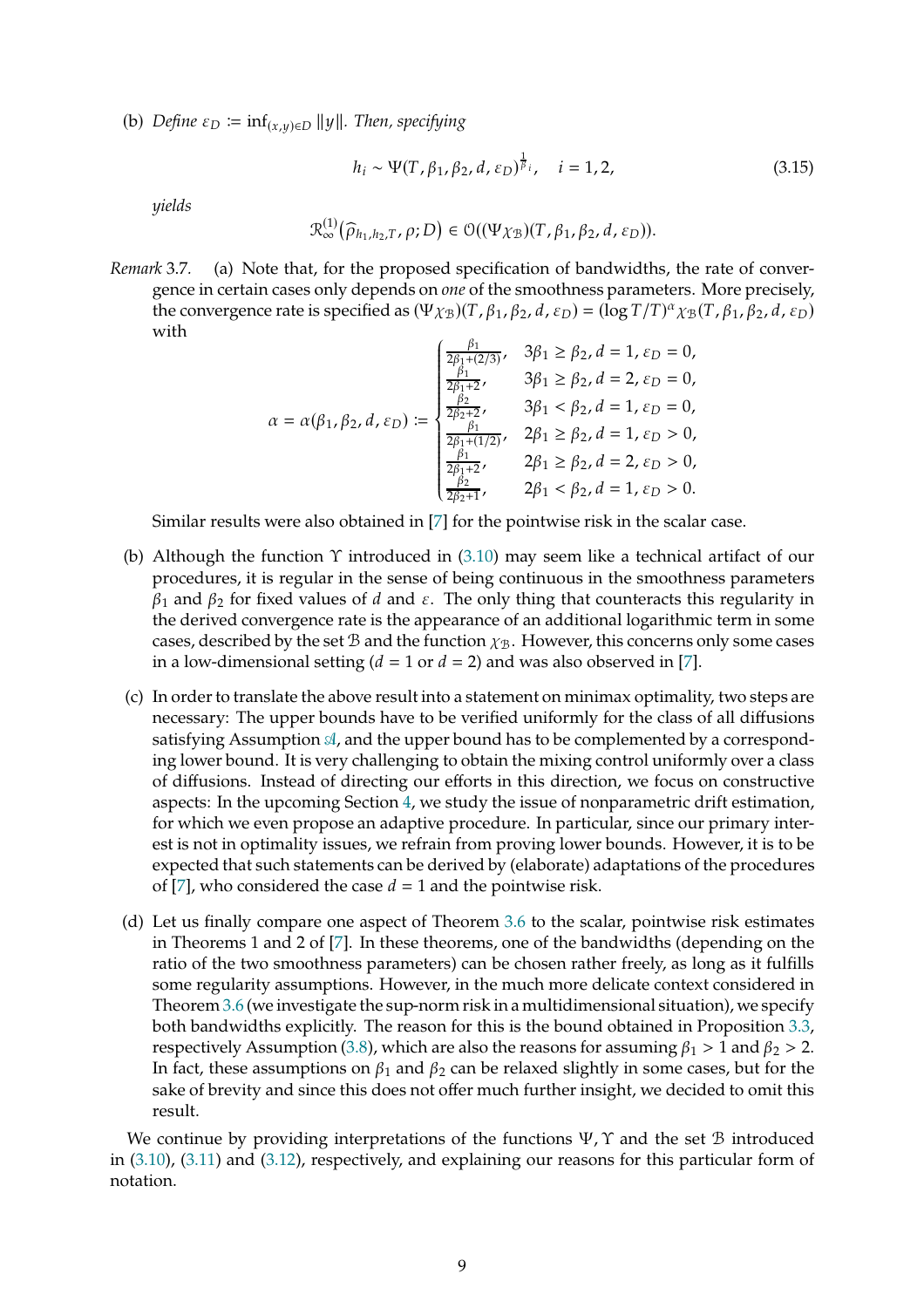*Remark* 3.8. In the classical setting of *n d*-dimensional, i.i.d. observations, the minimax optimal convergence rate for the sup-norm risk, given the estimated density belongs to an isotropic Hölder class with smoothness  $\beta$ , is given by  $(\log n/n)^{\beta/(2\beta+d)}$ , where the logarithmic term in the convergence rate stems from investigating the sup-norm risk. Thus, for our specific problem, an analogous rate would be of the form  $(\log T/T)^{\beta/(2\beta+2d)}$  (recall that **Z** is 2*d*-dimensional), where the smoothness index  $\beta$  is replaced by the harmonic mean of the smoothness indices in the anisotropic framework. Note now that the function  $\Psi$  with  $\Upsilon \equiv 0$  corresponds to this classical nonparametric rate of convergence. However, it has already been observed that this rate can be improved for invariant density estimation of diffusion-type processes when *continuous* observations are available, corresponding to Υ being strictly positive in our notation. Specifically, we refer, e.g., to Corollary 1 in [\[6\]](#page-35-4) for a result on the convergence rate of the pointwise risk in the continuous diffusion context, Theorem 3.4 in [\[17\]](#page-36-0), which concerns the rate of convergence of the sup-norm risk for an adaptive estimator of the invariant density of a continuous diffusion under anisotropic Hölder assumptions, or Theorem 4.3 in [\[8\]](#page-35-5), which bounds the rate with respect to the sup-norm risk for a more general class of exponentially  $\beta$ -mixing Markov processes. In all these cases, the rate of convergence is essentially given by <sup>Ψ</sup> with <sup>Υ</sup> <sup>≡</sup> <sup>2</sup>. In particular, contrary to our result, <sup>Υ</sup> does not depend on the dimension, the smoothness indices or any other entities, especially not even in the anisotropic framework considered in [\[17](#page-36-0)]. For a summary of the mentioned results in this paragraph see the following table, which contains the polynomic rates of convergence:

|                         | (invariant) density                                             | drift vector            |
|-------------------------|-----------------------------------------------------------------|-------------------------|
| nondegenerate diffusion | $2(\overline{\beta}+d)-2$                                       | $2(\overline{\beta}+d)$ |
| kinetic diffusion       | $2(\overline{\beta}+d)-\Upsilon(\beta_1,\beta_2,d,\varepsilon)$ | $2(\overline{\beta}+d)$ |
| i.i.d. case             | $2(\overline{\beta}+d)$                                         |                         |

As can be seen in the proof of the variance bounds in Propositions [3.1](#page-4-2) and [3.2,](#page-5-1) which are the quintessential reason for our results, the particular form of  $\Upsilon$  in our case is caused by the heat kernel bound in  $\mathcal{A}$ . More specifically, the function  $p_t^G$  suggests that the variances of the processes **X** and **Y** are of a different order. To illustrate this further, we refer to the following example taken from [\[2\]](#page-35-1).

*Example* 3.9 (Example 2.9 in [\[2\]](#page-35-1)). Let  $d = 1$  and  $c = V = 0$ . Then,  $Z_t$  is a two-dimensional Gaussian vector with

$$
\mathbb{E}[X_t]=x_0+y_0t, \quad \mathbb{E}[Y_t]=y_0,
$$

and

$$
Var(X_t) = \frac{t^3}{3}
$$
,  $Var(Y_t) = t$ ,  $Cov(X_t, Y_t) = \frac{t^2}{2}$ .

#### <span id="page-9-0"></span>**4. Drift estimation**

We now turn to the question of proposing a nonparametric estimator of the drift function appearing in [\(1.1\)](#page-0-0), specified as  $b(x, y) = -(c(x, y)y + \nabla V(x))$ ,  $x, y \in \mathbb{R}^d$ . Throughout this entire section, we will assume  $b$  to be locally bounded and  $\sigma$  to be uniformly bounded. Note that these assumptions are satisfied under  $\mathcal{A}$ .

Given two bounded kernel functions  $K_1, K_2 \colon \mathbb{R}^d \to \mathbb{R}$  with compact support,  $x, y \in \mathbb{R}^d$  and  $j \in \{1, \ldots, d\}$ , set

$$
\overline{b}_{j,h_1,h_2,T}(x,y) := \frac{1}{T} \int_0^T K_{h_1,h_2}(x - X_u, y - Y_u) dY_u^j, \text{ where } K_{h_1,h_2} := (h_1 h_2)^{-d} K_1 \left(\frac{x}{h_1}\right) K_2 \left(\frac{y}{h_2}\right).
$$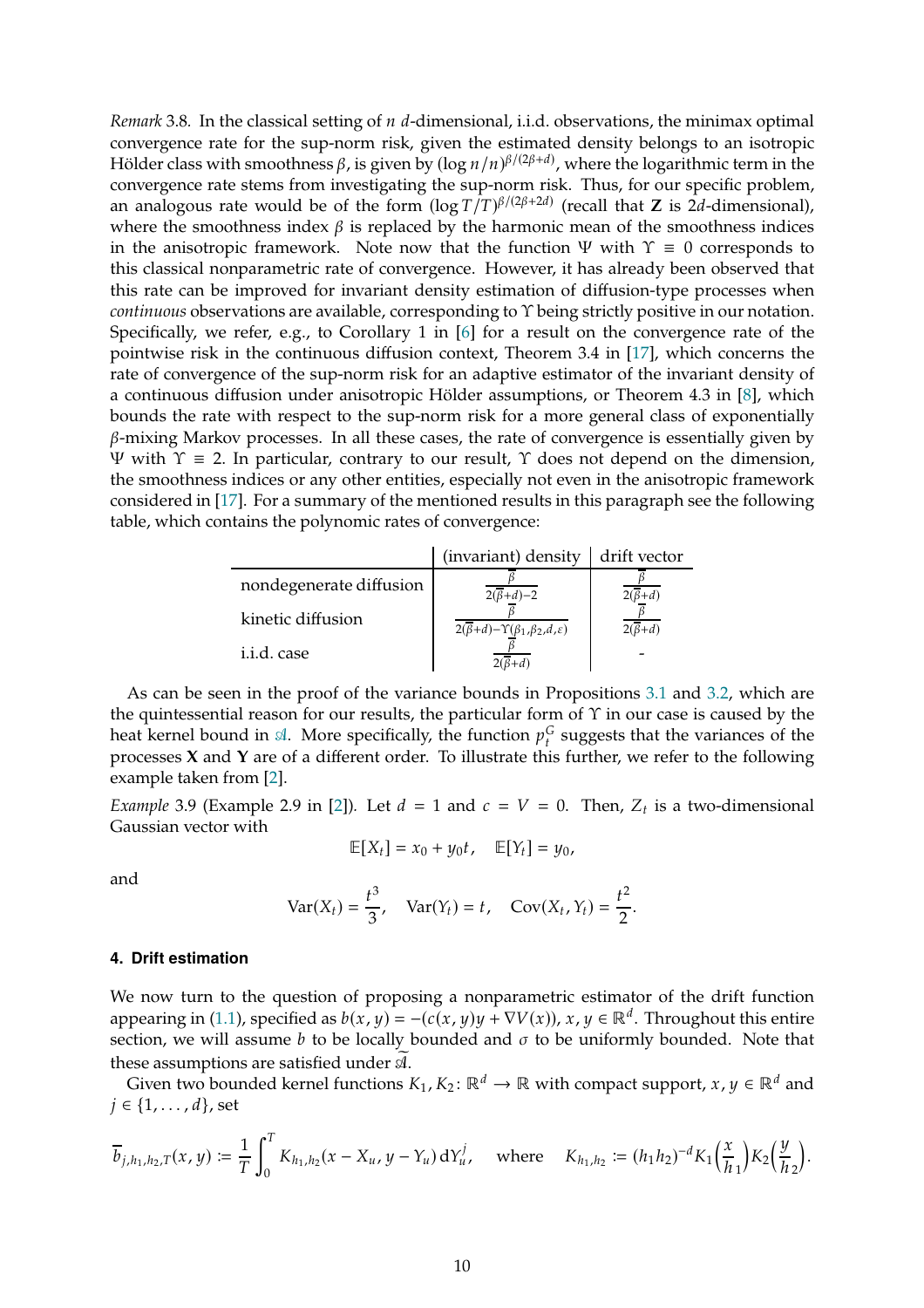For some strictly positive  $r_{\tau} \in O(1)$ , an estimator of the *j*-th component of the drift vector *b* is then given by a Nadaraya–Watson-type estimator of the form

<span id="page-10-1"></span>
$$
\widehat{b}_{j,h,T,r_T} := \frac{b_{j,h_1,h_2,T}}{|\widehat{\rho}_{h_1^{(\rho)},h_2^{(\rho)},T}|+r_T}, \quad x, y \in \mathbb{R}^d, h := (h_1, h_2, h_1^{(\rho)}, h_2^{(\rho)}).
$$
(4.1)

Note that our bounds on the rate of convergence of the estimator  $\hat{\rho}$  stated in the previous section continue to hold for  $|\hat{\rho}|$ . Strict positivity of  $r<sub>T</sub>$  ensures that the drift estimator  $\hat{b}$  introduced in [\(4.1\)](#page-10-1) is well-defined. However, since  $\overline{b}$  is defined via some stochastic integral, a crucial point for deriving upper bounds on the rate of convergence of this estimator will be uniform moment bounds of stochastic integrals with respect to **Y** over countable classes of bounded functions. This will be the main focus of the subsequent section. In principle, all the applied techniques would also be suitable for the estimation of a drift function  $b$ , which is not in the specified form. However, as the results of  $[22]$ , which in particular imply the exponential  $\beta$ -mixing property, only consider such drifts, we focus our analysis on this case.

### <span id="page-10-0"></span>**4.1. Uniform moment bounds**

In Section 3 of [\[8\]](#page-35-5), uniform moment bounds over countable classes of bounded functions G were derived for suprema of functionals of the form

$$
\sup_{g \in \mathcal{G}} |\mathbb{G}_t(g)|, \quad \text{where} \quad \mathbb{G}_t(g) \coloneqq \frac{1}{\sqrt{t}} \int_0^t g(X_s) \, ds, \ g \in L_0^2(\mu),
$$

under the assumption of  $X$  being exponentially  $\beta$ -mixing. For the reader's convenience, we start this section with a reminder of the relevant results. As the bounds are derived via an application of the generic chaining device based on [\[9\]](#page-35-7), they are stated in terms of covering numbers, so recall that, for any given  $\varepsilon > 0$ , the covering number  $N(\varepsilon, \mathcal{G}, d)$  of  $\mathcal{G}$  denotes the smallest number of balls of *d*-radius  $\varepsilon$  needed to cover  $\mathcal{G}$ . Furthermore, given  $f, g \in \mathcal{G}$ , we define the following semi-metrics,

$$
d_{\infty}(f, g) := ||f - g||_{\infty}, \quad d_{L^{p}(\mu)}^{p}(f, g) := \mu((f - g)^{p}) \quad p \ge 1,
$$
  

$$
d_{G,t}^{2}(f, g) := \text{Var}\left(\frac{1}{\sqrt{t}} \int_{0}^{t} (f - g)(X_{s}) ds\right),
$$
\n(4.2)

<span id="page-10-3"></span>with **X** being the Markov process in Theorem [4.1.](#page-10-2)

<span id="page-10-2"></span>**Theorem 4.1** (Theorem 3.2 in [\[8](#page-35-5)]). *Suppose that* **X** *is an exponentially*  $\beta$ *-mixing Markov process. Let* G be a countable class of bounded real-valued functions with  $\mu(g) = 0$ , and let  $m_t \in [0, t/4)$ . Then, there *exist*  $\tau \in [m_t, 2m_t]$  and constants  $C_1$ ,  $C_2 > 0$  such that, for any  $1 \leq p < \infty$ ,

$$
\left(\mathbb{E}\left[\sup_{g\in\mathcal{G}}|\mathbb{G}_{t}(g)|^{p}\right]\right)^{1/p} \leq \widetilde{C}_{1}\int_{0}^{\infty}\log\mathcal{N}(u, \mathcal{G}, \frac{2m_{t}}{\sqrt{t}}d_{\infty}) du + \widetilde{C}_{2}\int_{0}^{\infty}\sqrt{\log\mathcal{N}(u, \mathcal{G}, d_{\mathbb{G},\tau})} du +4\sup_{g\in\mathcal{G}}\left(\frac{2m_{t}}{\sqrt{t}}\|g\|_{\infty}\widetilde{c}_{1}p + \|g\|_{\mathbb{G},\tau}\widetilde{c}_{2}\sqrt{p} + \frac{1}{2}\|g\|_{\infty}c_{\kappa}\sqrt{t}e^{-\frac{\kappa m_{t}}{p}}\right),
$$

*where*  $\tilde{c}_1$ ,  $\tilde{c}_2$  *are positive constants, defined in equation* (B.3) of [\[8](#page-35-5)], and  $c_K$ ,  $\kappa > 0$  *are specified in Assumption (A* $\beta$ *) of [\[8](#page-35-5)].* 

One of the main tools in the derivation of this result was the following Bernstein-type concentration inequality.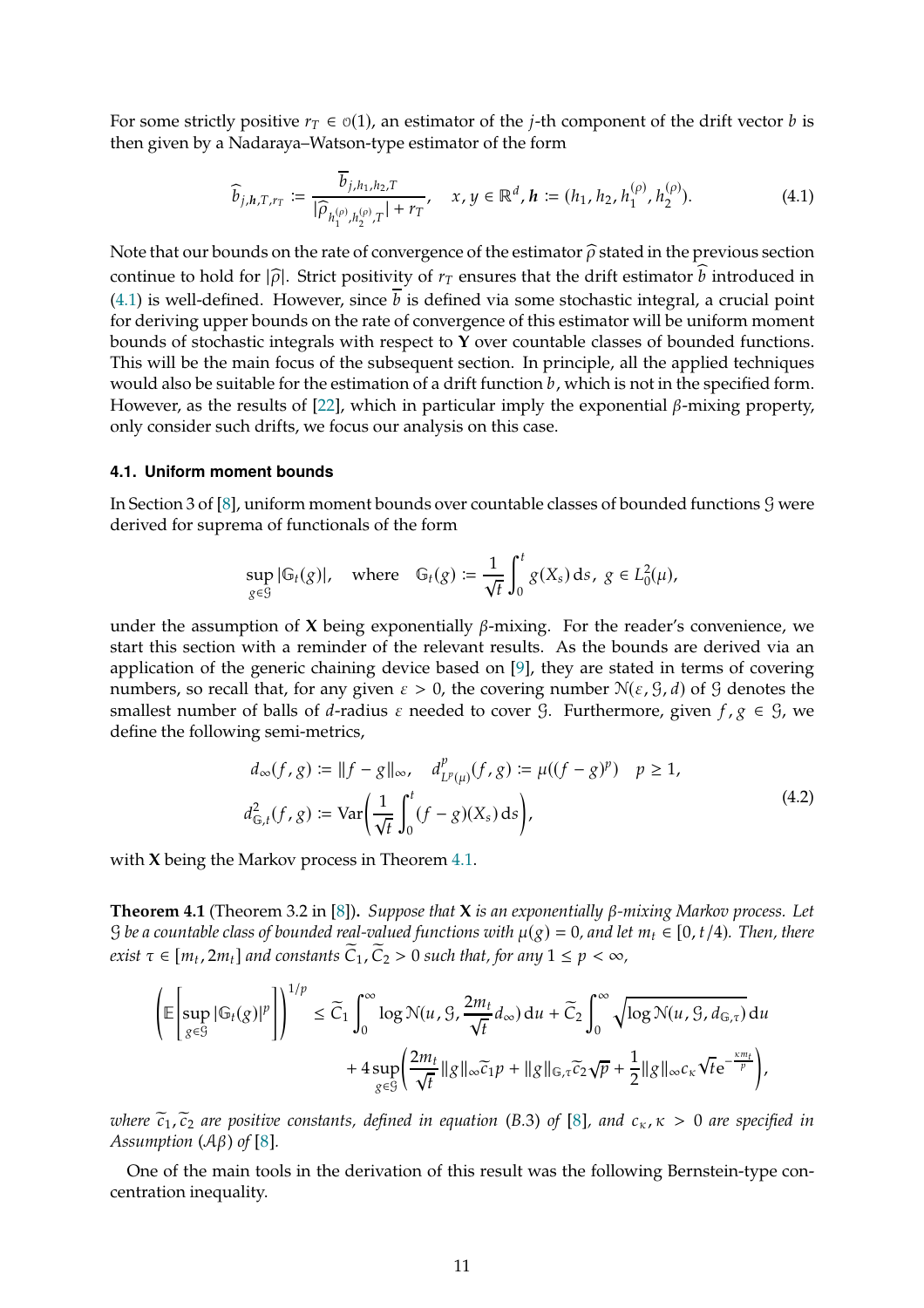<span id="page-11-0"></span>**Lemma 4.2** (Lemma 3.1 in [\[8](#page-35-5)]). *Suppose that*  $\bf{X}$  *is an exponentially*  $\beta$ -mixing Markov process, and let g be a bounded, measurable function fulfilling  $\mu(g) = 0$ . Then, for any t,  $u > 0$  and  $m_t \in (0, \frac{t}{4})$ 4 ]*, there*  $exists \tau \in [m_t, 2m_t]$  *such that* 

$$
\mathbb{P}\left(\frac{1}{\sqrt{t}}\int_0^t g(X_s) \, ds > u\right) \le 2 \exp\left(-\frac{u^2}{32\left(\text{Var}\left(\frac{1}{\sqrt{\tau}}\int_0^{\tau} g(X_s) \, ds\right) + 2u \|g\|_{\infty} \frac{m_t}{\sqrt{t}}\right)} + \frac{t}{m_t} c_{\kappa} e^{-\kappa m_t} 1\!\!1_{(0,4\sqrt{t}\|g\|_{\infty})}(u).
$$

The term  $m_t$  in the previous statements arises from the use of the classical Bernstein inequality for independent random variables in the proofs. It can thus be interpreted as a kind of loss compared to results concerning i.i.d. random variables. However, since **X** is exponentially  $\beta$ -mixing, the decay in  $m_t$  is exponentially fast, resulting in this loss being almost negligible. In fact,  $m_t$  can be viewed as a tuning parameter in our concentration results, with the typical choice being  $m_t = c \log t$ , where  $c > 0$  is suitably large so that the error term decays with an adequately fast polynomial rate.

We will extend Theorem [4.1](#page-10-2) in our specific framework to functionals of the form

<span id="page-11-3"></span>
$$
\sup_{g \in \mathcal{G}} |\mathbb{H}_{t}^{j}(g)|, \quad \text{where} \quad \mathbb{H}_{t}^{j}(g) \coloneqq \frac{1}{\sqrt{t}} \int_{0}^{t} g(X_{s}, Y_{s}) \, dY_{s}^{j}, g \in L_{0}^{2}(\mu), j \in \{1, \dots, d\}. \tag{4.3}
$$

Once again, a Bernstein-type concentration inequality will play a vital role in our proofs, namely the Bernstein inequality for continuous martingales (see, e.g., p. 153 in [\[16](#page-36-4)]). Given a continuous local martingale  $(M_t)_{t>0}$ , it states that

<span id="page-11-1"></span>
$$
\forall t, x, y > 0, \quad \mathbb{P}\left(M_t \ge x, \langle M \rangle_t \le y\right) \le \exp\left(-\frac{x^2}{2y}\right),\tag{4.4}
$$

where  $(\langle M \rangle_t)_{t\geq0}$  denotes the quadratic variation process of  $(M_t)_{t\geq0}$ . Combining the concentration inequalities in Lemma [4.2](#page-11-0) and equation [\(4.4\)](#page-11-1) will enable us to again employ the generic chaining device for the derivation of the required uniform moment bounds, similar to [\[9](#page-35-7)]. They are stated in terms of entropy integrals with respect to the semi-metrics defined in [\(4.2\)](#page-10-3), with the semi-metric  $d_G$  induced by the variance of the integral functional now being specified as

$$
d_{\mathbb{G},t}^2(f,g) \coloneqq \sigma_t^2(f-g), \text{ where } \sigma_t^2(f) \coloneqq \text{Var}\bigg(\frac{1}{\sqrt{t}}\int_0^t f(X_s,Y_s)\,ds\bigg).
$$

The main result of this section is the following theorem.

<span id="page-11-2"></span>**Theorem 4.3.** *Assume*  $\mathcal{A}$ *, let*  $\mathcal{G}$  *be a countable class of bounded real-valued functions such that*  $\alpha$ *b is bounded for all*  $g \in \mathcal{G}$ , and let  $m_t$ ,  $\widetilde{m}_t \in (0, t/4]$ . Then, there exist  $\tau \in [m_t, 2m_t]$ ,  $\widetilde{\tau} \in [\widetilde{m}_t, 2\widetilde{m}_t]$  and a *constant*  $c > 0$  *such that, for large enough t, any*  $1 \leq p < \infty$  *and*  $j \in \{1, \ldots, d\}$ *,*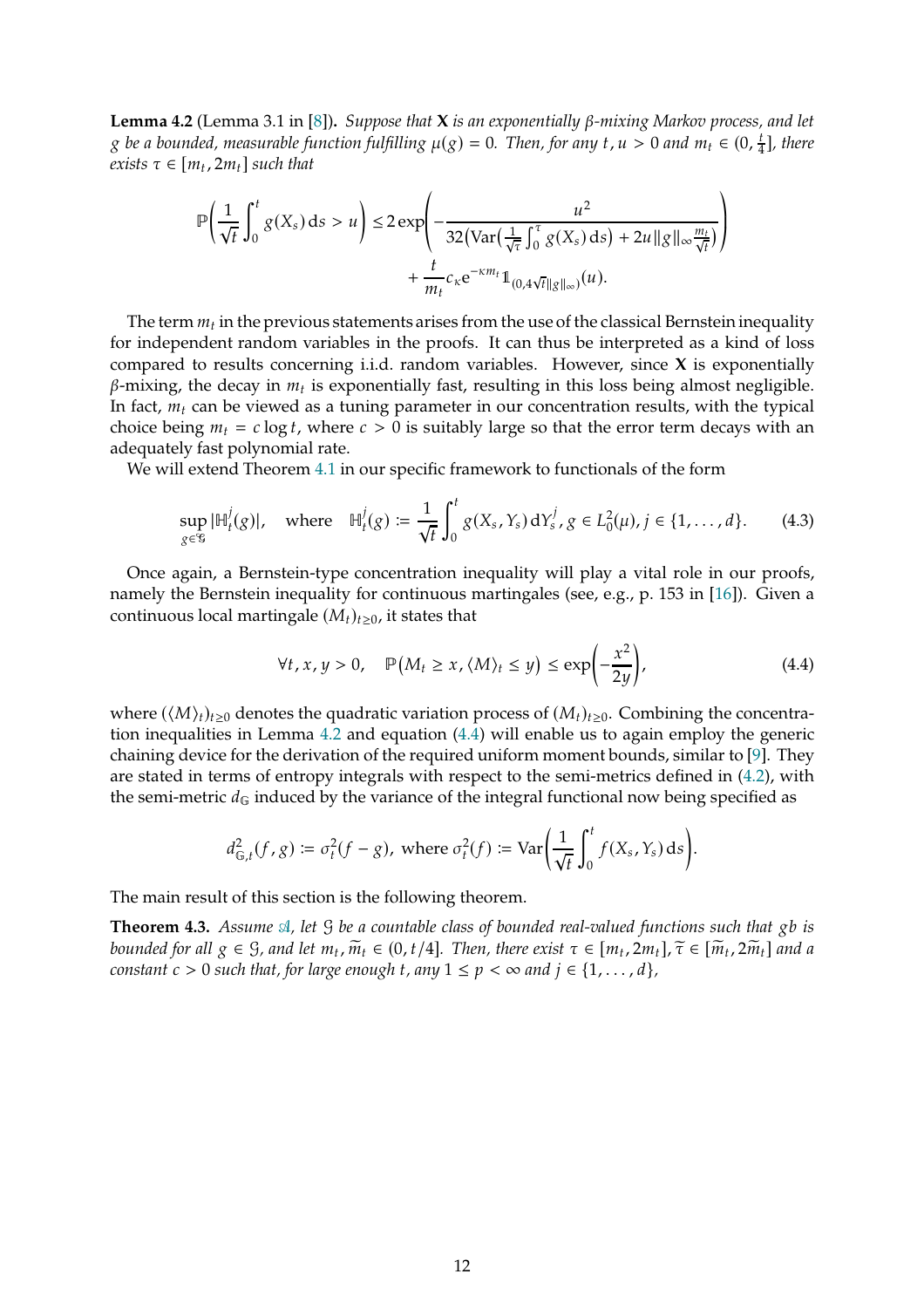$$
\begin{split}\n\left(\mathbb{E}\left[\sup_{g\in\mathcal{G}}|\mathbb{H}_{t}^{j}(g)-\sqrt{t}\mu(gb^{j})|^{p}\right]\right)^{1/p} &\leq c\left(\int_{0}^{\infty}\log\mathcal{N}(u,\mathcal{G}b^{j},\frac{m_{t}}{\sqrt{t}}d_{\infty})\,du+\int_{0}^{\infty}\sqrt{\log\mathcal{N}(u,\mathcal{G}b^{j},d_{\mathbb{G},\tau})}\,du\right) \\
&+\int_{0}^{\infty}\log\mathcal{N}(u,\mathcal{G},t^{-1/4}d_{\infty}+t^{-1/8}d_{L^{4}(\mu)})\,du \\
&+\int_{0}^{\infty}\sqrt{\log\mathcal{N}(u,\mathcal{G},d_{L^{2}(\mu)}+t^{-1/8}d_{L^{4}(\mu)})}\,du \\
&+\sup_{g\in\mathcal{G}}\left(\frac{m_{t}}{\sqrt{t}}\|g\|_{\infty}p+\|g\|_{\mathbb{G},\tau}\overline{c}_{2}\sqrt{p}+\frac{1}{2}\|g\|_{\infty}\sqrt{t}e^{-\frac{\kappa m_{t}}{p}} \\
&+p\sqrt{\frac{\widetilde{m}_{t}\|a_{jj}\|_{\infty}}{t}}\|g\|_{\infty}+p^{3/4}(\widetilde{\tau}/t)^{1/4}\|g\|_{L^{4}(\mu)} \\
&+\sqrt{p\|a_{jj}\|_{\infty}}\|g\|_{\infty}e^{-\frac{\kappa \widetilde{m}_{t}}{2p}}+\sqrt{p\|a_{jj}\|_{\infty}}\|g\|_{L^{2}(\mu)}\right)\right).\n\end{split}
$$

The form of the upper bound in Theorem [4.3](#page-11-2) reflects the result obtained in Theorem 3.5 of [\[9](#page-35-7)], where the generic chaining device is applied on stochastic processes with a mixed tail behaviour. As we perform the chaining procedure twice using two different concentration inequalities, it is not surprising that the obtained result contains four different entropy integrals, each concerning a different distance.

#### <span id="page-12-0"></span>**4.2. Rate of convergence**

Applying the powerful result stated in Theorem [4.3](#page-11-2) together with bounds on the involved covering numbers already yields a bound on the rate of convergence of the sup-norm risk of the estimator  $b_{j,h_1,h_2,T}$  of  $b^j \rho$ , for adequately chosen bandwidths  $h_1$ ,  $h_2$ .

<span id="page-12-1"></span>**Proposition 4.4.** Let  $D \subset \mathbb{R}^{2d}$  be an open and bounded set, assume  $\mathcal{A}$ , and let  $h_1, h_2 \in \mathcal{H}$  such that  $(h_1 h_2)^d \geq T^{-\frac{1}{2}} \log(h_1^{-1} + h_2^{-1})$ . Then, for any  $\gamma > 0$ , there exists a constant  $c_\gamma$  such that, for any  $1 \leq p \leq \gamma \log T$ , it holds for large enough T

$$
\mathcal{R}_\infty^{(p)}\big(\overline{b}_{j,h_1,h_2,T},b^j\rho;D\big)\leq \mathcal{B}_{b^j\rho}(h_1,h_2)+c_\gamma(h_1h_2)^{-d/2}T^{-1/2}\sqrt{\log(h_1^{-1}+h_2^{-1})}.
$$

Combining Theorem [3.6](#page-7-1) with Proposition [4.4](#page-12-1) and a specific choice of  $r<sub>T</sub>$  then yields our next main result, an upper bound on the rate of convergence for a weighted version of the sup-norm risk of the drift estimator  $\hat{b}$  introduced in [\(4.1\)](#page-10-1).

<span id="page-12-2"></span>**Theorem 4.5.** *Let*  $D \subset \mathbb{R}^{2d}$  *be a bounded, open set, fix*  $j \in \{1, ..., d\}$ *, assume*  $\mathcal{A}, b^j \rho, \rho \in \mathbb{R}$  $\mathcal{H}_D(\beta_1, \beta_2, \mathcal{L}_1, \mathcal{L}_2)$ , and set

$$
r_T := (\Psi \chi_{\mathcal{B}})(\beta_1, \beta_2, d, 0) \exp\left(\sqrt{\log T}\right).
$$

For defining the drift estimator, choose  $K_1$ ,  $K_2$ ,  $h_1^{(\rho)}$ ,  $h_2^{(\rho)}$  as in Theorem [3.6\(](#page-7-1)a), and specify

<span id="page-12-3"></span>
$$
h_i \sim \left(\frac{\log T}{T}\right)^{\frac{\beta}{2\beta_i(\beta+d)}}, \quad i = 1, 2. \tag{4.5}
$$

*Then, if*  $\overline{\beta} > d$ ,  $\beta_1 > 1$ ,  $\beta_2 > 2$ , *it holds* 

$$
\mathbb{E}\bigg[\|(\widehat{b}_{j,h,T,r_T}(z)-b^j(z))\rho(z)\|_{L^{\infty}(D)}\bigg]\in\mathcal{O}\Bigg(\bigg(\frac{\log T}{T}\bigg)^{\frac{\beta}{2(\overline{\beta}+d)}}\Bigg).
$$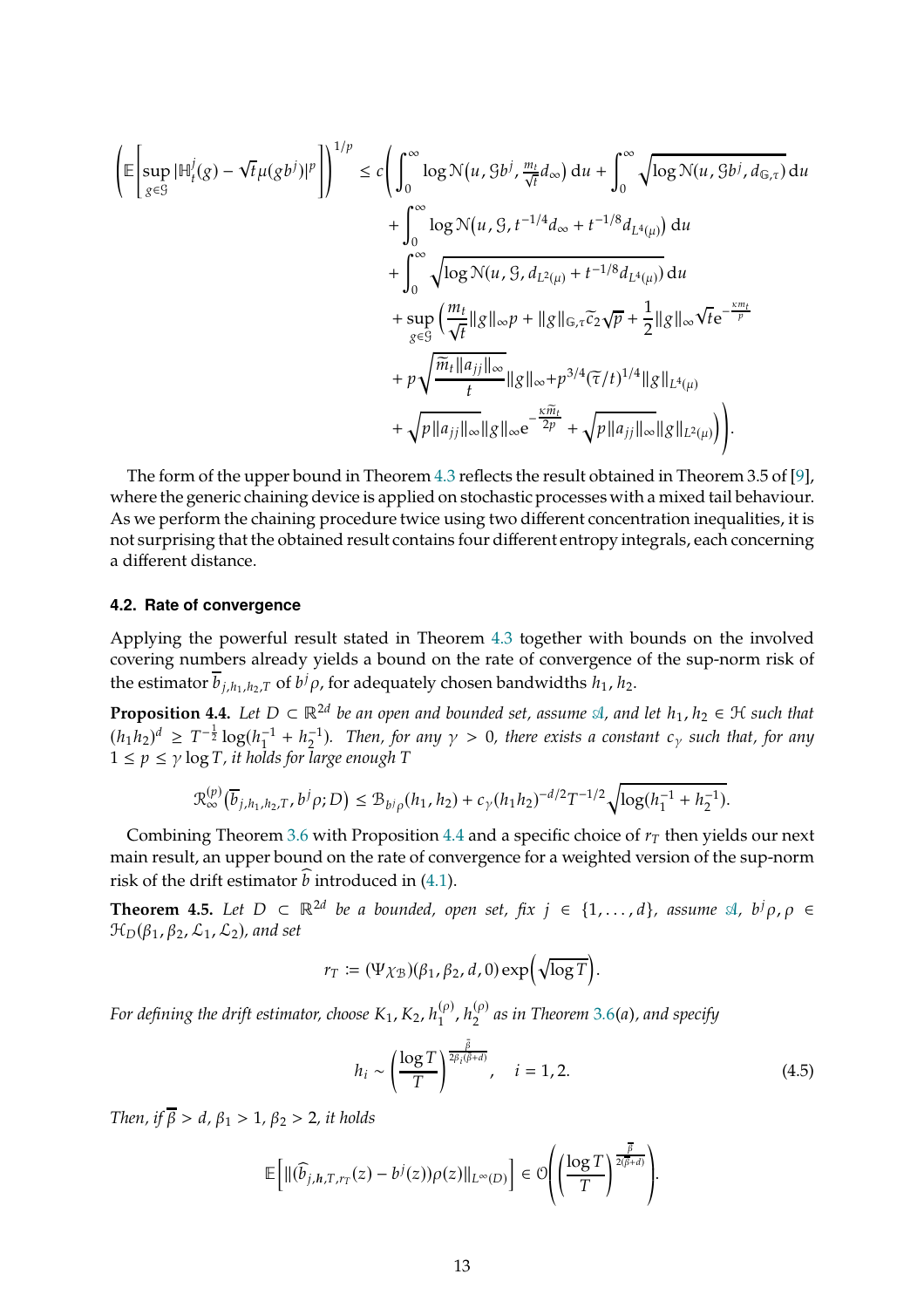The entire proof can again be found in the appendix. One may wonder why we arrive at the classical nonparametric rate of convergence even though highly nonclassical results were obtained in Corollary [3.6.](#page-7-1) The technical reason for this is the occurrence of the covering number with respect to  $d_{L^2(\mu)}$  in Theorem [4.3.](#page-11-2) Contrary to the approach taken to find the variance bounds in Propositions [3.1](#page-4-2) and [3.2,](#page-5-1) we cannot use the exponential  $\beta$ -mixing property of **Z** to bound this, and since the heat kernel bound in  $(\mathfrak{A}_2)$  only applies to values of t in  $(0, 1]$ , it cannot be used either. The fact that a faster convergence rate for the invariant density estimate is not equivalent to a faster convergence rate for the drift estimate is well-known. In particular, it has been shown in some cases that the classical nonparametric convergence rate is optimal in the minimax sense (see, e.g., [\[18,](#page-36-5) [19](#page-36-6)]).

#### <span id="page-13-0"></span>**4.3. Adaptive estimation scheme**

We now address the question of finding a data-driven approach to drift estimation. Our interest is in bounding the sup-norm risk  $\mathcal{R}_{\infty}^{(p)}(\widehat{b}_{j,h,T},b^j;D)$ ,  $1 \leq p < \infty$ , of (the components of) the drift estimator  $\widehat{b}_{j,h,T}$  over an open and bounded set  $D \subset \mathbb{R}^{2d}$ . The bandwidths specified in Theorem [4.5](#page-12-2) (see [\(4.5\)](#page-12-3)) clearly depend on the typically unknown smoothness of  $b^j \rho$ .

For defining an adaptive drift estimator which relies on bandwidths specified in a data-driven way, consider some symmetric, Lipschitz continuous kernel functions  $K_1, K_2: \mathbb{R}^d \to \mathbb{R}$  of order  $\ell_1$ ,  $\ell_2$  fulfilling

$$
\int K_i d\lambda = 1
$$
,  $||K_i||_{\infty} < \infty$  and  $\text{supp}(K_i) \subset [-1/2, 1/2]^d$ ,  $i = 1, 2$ .

For any bandwidths  $(h_1, h_2)^\top$ ,  $(\eta_1, \eta_2)^\top \in (0, 1]^2$  and any points  $x, y \in \mathbb{R}^d$ , denote

$$
(K_{h_1,h_2} \star K_{\eta_1,\eta_2})(x,y) := (K_{h_1} \star K_{\eta_1})(x) \cdot (K_{h_2} \star K_{\eta_2})(y)
$$
  
= 
$$
\int_{\mathbb{R}^d} K_{h_1}(u-x)K_{\eta_1}(u) du \int_{\mathbb{R}^d} K_{h_2}(u-y)K_{\eta_2}(u) du.
$$

For  $x, y \in \mathbb{R}^d$ ,  $j \in \{1, ..., d\}$ , define the kernel estimators

$$
\overline{b}_{j,h_1,h_2,t}(x,y) = \overline{b}_{j,h}(x,y) := \frac{1}{t} \int_0^t K_{h_1,h_2}(x - X_s, y - Y_s) dY_s^j,
$$
  

$$
\overline{b}_{j,h_1,h_2,\eta_1,\eta_2}(x,y) = \overline{b}_{j,h,\eta}(x,y) := \frac{1}{t} \int_0^t (K_{h_1,h_2} \star K_{\eta_1,\eta_2})(X_s - x, Y_s - y) dY_s^j.
$$

Specify the set  $\mathcal{H}_t$  of candidate bandwidths as

 $\mathcal{H}_t := \left\{ \boldsymbol{h} = (h_1, h_2)^\top \in (0, 1]^2 : h_i = \eta^{-k_i} \text{ with } k_i \in \mathbb{N}_0, \eta^{d(k_1 + k_2)} \le t^{\frac{1}{2}} \log(\eta^{k_1} + \eta^{k_2})^{-1} \right\}$ ,  $\eta > 1$  arbitrary, choose  $q \geq 1$ , and let

$$
\widehat{\Delta}_t^j(\boldsymbol{h}) \coloneqq \sup_{\boldsymbol{\eta} = (\eta_1, \eta_2) \in \mathcal{H}_t} \left\{ \left[ \|\overline{b}_{j,\boldsymbol{h},\boldsymbol{\eta}} - \overline{b}_{j,\boldsymbol{\eta}}\|_\infty - A_t^{(q)}(\eta_1, \eta_2) \right]_+ \right\},
$$

for

<span id="page-13-1"></span>
$$
A_t^{(q)}(\eta) = A_t^{(q)}(\eta_1, \eta_2) := e \sqrt{32d ||a_{jj}||_{\infty} ||\rho||_{\infty}} \Big( \widetilde{C}_1 \sqrt{192} ||K||_{\infty} + \widetilde{C}_2 \sqrt{q} ||K||_{L^2(\lambda)} \Big) \sqrt{\frac{\log(\eta_1^{-1} + \eta_2^{-1})}{t(\eta_1 \eta_2)^d}},
$$
\n(4.6)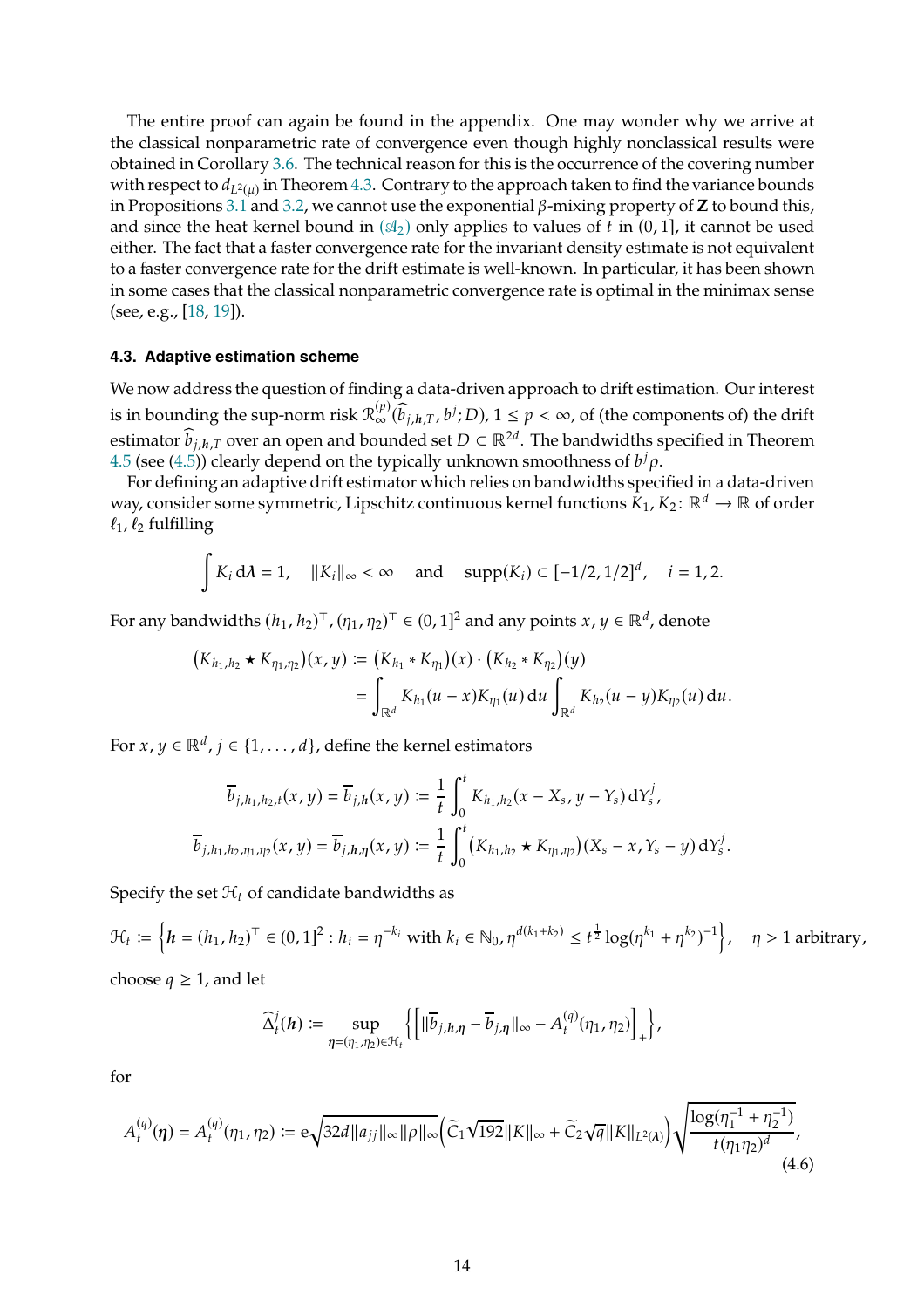where the constants  $\tilde{C}_1$ ,  $\tilde{C}_2$  are specified in the proof of Theorem [4.3](#page-11-2) in Appendix B. Finally, define  $\widehat{h}^j = (\widehat{h}_1^j)$  $j_1$ ,  $\widehat{h}_2^j$  $_2^{\prime}$ ) by setting

$$
\widehat{\Delta}_{t}^{j}(\widehat{\boldsymbol{h}}^{j})+A_{t}^{(q)}(\widehat{\boldsymbol{h}}^{j})=\inf_{\boldsymbol{h}=(h_{1},h_{2})\in\mathcal{H}_{t}}\bigg\{\widehat{\Delta}_{t}^{j}(\boldsymbol{h})+A_{t}^{(q)}(\boldsymbol{h})\bigg\}.
$$

Our approach is based on the work of [\[15](#page-36-7)], which itself relies on ideas developed in [\[13](#page-36-8)]. Intuitively speaking, we make use of the classical decomposition of the error into a bias term and a stochastic error by approximating it through the bias proxy  $\widehat{\Delta}_t$  and  $A_t^{(q)}$ , which mimics the stochastic error (see Proposition [4.4\)](#page-12-1).

<span id="page-14-0"></span>**Proposition 4.6.** *Let*  $D \subset \mathbb{R}^{2d}$  *be an open and bounded set, assume*  $\mathcal{A}$ *, and let*  $K_1$ *,*  $K_2$ :  $\mathbb{R}^d \to \mathbb{R}$  *be symmetric, Lipschitz continuous kernel functions. Then, there exists a constant c such that, for any* 𝑡 > 0 *sufficiently large,*

<span id="page-14-4"></span>
$$
\mathcal{R}_{\infty}^{(p)}(\overline{b}_{j,\widehat{h}},b^j\rho;D) \le c\Big(\mathcal{R}_t(b^j\rho) + (\log t)^{2/q+1/2}t^{-1/2}\Big), \quad \forall 1 \le p \le q,\tag{4.7}
$$

*where*

$$
\mathfrak{R}_t(b^j \rho) := \inf_{h = (h_1, h_2) \in \mathcal{H}_t} \left\{ \mathfrak{B}_{b^j \rho}(h) + (h_1 h_2)^{-d/2} \sqrt{\frac{\log(h_1^{-1} + h_2^{-1})}{t}} \right\}.
$$

In the last step of our investigation, we transfer the above result to a finding on the original question of drift estimation. Given a bounded, open set  $D \subset \mathbb{R}^{2d}$ , denote by  $\rho_{\star} > 0$  an a priori lower bound on the invariant density fulfilling inf<sub>(*x*,*y*)∈ $\varphi$ (*x*,*y*) ≥  $\rho_{\star}$ . Similarly to [\(4.1\)](#page-10-1), define</sub>

$$
\widehat{b}_{j,h_1,h_2,t} = \widehat{b}_{j,h,t} := \frac{\overline{b}_{j,h_1,h_2,t}}{\widehat{\rho}_{h_1,h_2,t} \vee \rho_{\star}} = \frac{\overline{b}_{j,h,t}}{\widehat{\rho}_{h,t} \vee \rho_{\star}}, \quad h = (h_1,h_2)^{\top} \in \overline{\mathcal{H}}_t := \mathcal{H}_t \cap \mathcal{H}(Q_1,Q_2).
$$

<span id="page-14-2"></span>**Theorem 4.7.** *Grant the assumptions of Proposition [4.6,](#page-14-0) and assume, in addition, that*  $\rho$ ,  $b^j \rho \in \mathfrak{H}_D(\beta_1, \beta_2, \mathcal{L}_1, \mathcal{L}_2)$  with  $\overline{\beta} > d$ ,  $\beta_1 \leq \ell_1$ ,  $\beta_2 \leq \ell_2$ . Defining the bandwidth  $\widehat{\mathbf{h}} = \widehat{\mathbf{h}}^j$  via

$$
\widehat{\Delta}_{t}^{j}(\widehat{\boldsymbol{h}}^{j})+A_{t}^{(q)}(\widehat{\boldsymbol{h}}^{j})=\inf_{\boldsymbol{h}=(h_{1},h_{2})\in\overline{\mathcal{H}}_{t}}\left\{\widehat{\Delta}_{t}^{j}(\boldsymbol{h})+A_{t}^{(q)}(\boldsymbol{h})\right\}
$$

*then yields*

<span id="page-14-3"></span>
$$
\mathcal{R}_{\infty}^{(p)}(\widehat{b}_{j,\widehat{h}^j,t},b^j;D) \in \mathcal{O}\Bigg(\big(\log t/t\big)^{\frac{\overline{\beta}}{2(\overline{\beta}+d)}}\Bigg), \quad \forall 1 \le p \le q. \tag{4.8}
$$

#### **A. Proofs for Section [3](#page-4-1)**

We will require the following auxiliary result for the proof of the variance bounds in Propositions [3.1](#page-4-2) and [3.2.](#page-5-1)

<span id="page-14-1"></span>**Lemma A.1.** Let D be a bounded subset of ℝ<sup>2d</sup>. Then, there exists a constant  $c_D > 0$  such that, for all  $0 < v < 1$ ,  $v \le t$ , for all  $z \in \mathbb{R}^{2d}$  and any bounded measurable function  $f$  with support  $D$ ,

$$
|P_t(f)(z)| \leq c_D \bigg( \frac{\|f\|_{L^1(\mathbb{R}^{2d})}}{\nu^{2d}} + \|f\|_\infty \exp\bigg( -\frac{1}{c_D \nu} \bigg) \bigg).
$$

*Proof.* We start by proving the assertion for  $v = t$  and  $z \in \overline{D}$ , where  $\overline{D} := \{z \in \mathbb{R}^{2d} : d(z, D) \le 1\}$ , with  $d(z, D) := \inf_{x \in D} ||z - x||$  denoting the distance of the point z to the set D. Since  $v < 1$ ,  $(\mathfrak{A}_2)$ implies that there exists a constant c depending on  $\widetilde{D}$  such that

$$
|P_v(f)(z)| \le \int |f(z')| p_v(z, z') dz' \le c v^{-2d} \int |f(z')| dz' + c \|f\|_{\infty} \exp\left(-\frac{1}{cv}\right),
$$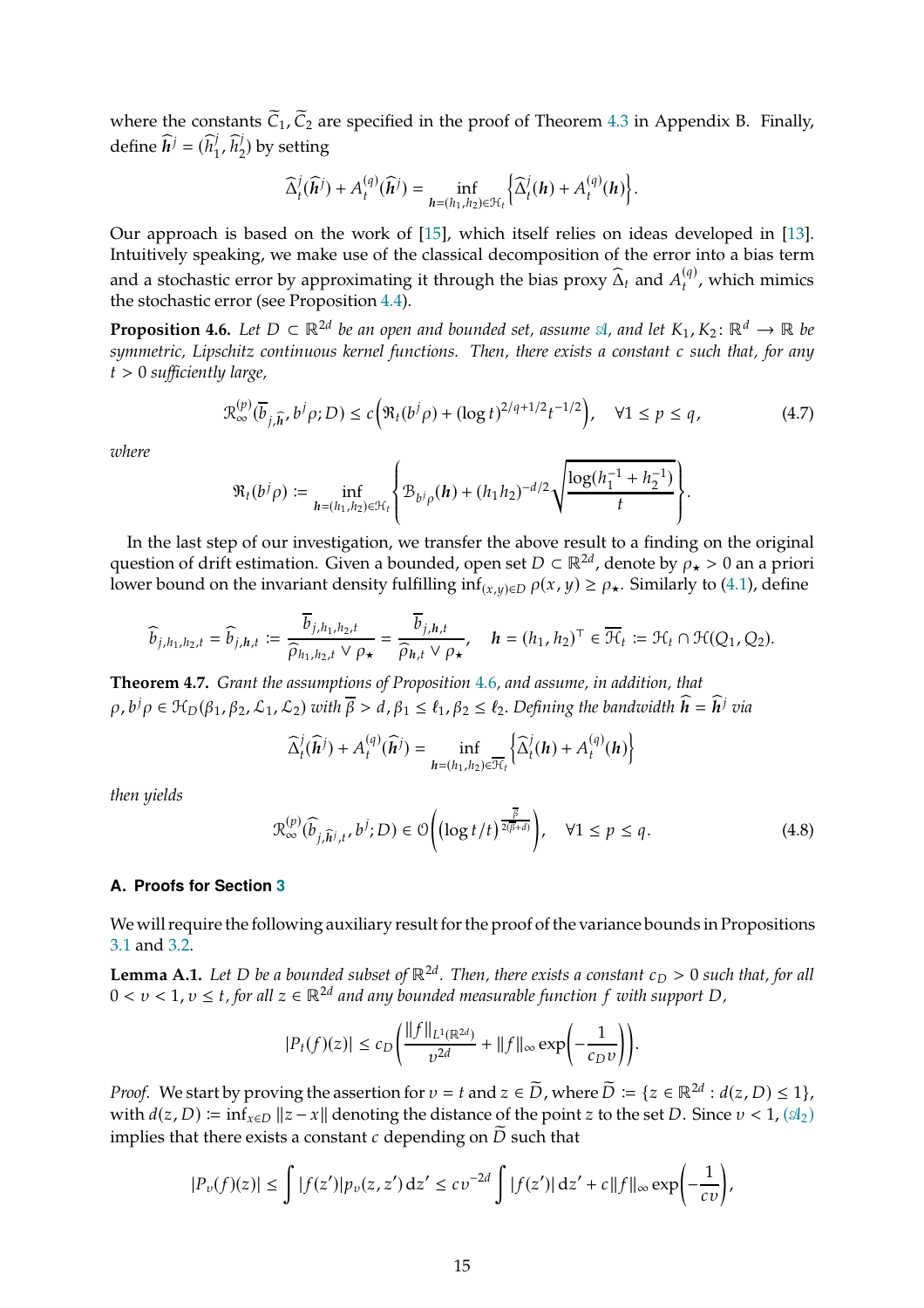thus completing the proof in this case. For analysing the case  $z \notin \tilde{D}$ , introduce the first hitting time of  $\widetilde{D}$ , defined as  $\tau_{\widetilde{D}} := \inf\{t \geq 0 : Z_t \in \widetilde{D}\}\)$ . Continuity and the strong Markov property of **Z** imply

$$
P_{\nu}(f)(z) = \mathbb{E}_{z} \left[ f(Z_{\nu}) \mathbf{1}_{[0,\nu]}(\tau_{\widetilde{D}}) \right] = \mathbb{E}_{z} \left[ P_{\nu - \tau_{\widetilde{D}}}(f)(Z_{\tau_{\widetilde{D}}}) \mathbf{1}_{[0,\nu]}(\tau_{\widetilde{D}}) \right],
$$

and  $v - \tau_{\tilde{D}} \in (0, v)$ ,  $d(Z_{\tau_{\tilde{D}}}, D) = 1$ . Thus, it is enough to find a bound for  $|P_s(f)(z')|$  such that  $s \in (0, v)$ ,  $z' \in \widetilde{D}$  :  $d(z', D) = 1$ . Assumption  $(\mathcal{A}_2)$  now implies for this case

$$
|P_s(f)(z')| \leq \int |f(w)|p_s(z',w) \, \mathrm{d}w \leq c \bigg(\mathcal{P} \int |f(w)| \, \mathrm{d}w + \|f\|_{\infty} \exp\bigg(-\frac{1}{cD}\bigg)\bigg),
$$

where

$$
\mathcal{P} \coloneqq \sup \left\{ s^{-2d} \exp \left( -c^{-1} \left( \frac{||z_2' - w_2||^2}{4s} + \frac{3||w_1 - z_1' - \frac{s(z_2' + w_2)}{2}||^2}{s^3} \right) \right) : \begin{array}{l} s \in (0, v), (w_1, w_2) \in D, \\ (z_1', z_2') \in \widetilde{D} : d(z', D) = 1 \end{array} \right\}
$$

and the constant  $c$  only depends on  $\widetilde{D}$ . To show that  $\mathcal P$  is finite, fix  $w = (w_1, w_2) \in D$ ,  $s \in (0, 1)$ ,  $z' = (z'_1, z'_2) \in D : d(z', D) = 1$ . Then, the reverse triangle inequality and the inequality  $(A - B)^2 \ge A^2 \frac{s}{s+1}$  $\frac{s}{s+1} - B^2 s$ , valid for any  $A, B \in \mathbb{R}$ , imply

$$
\frac{||z'_{2} - w_{2}||^{2}}{4s} + \frac{3||w_{1} - z'_{1} - \frac{s(z'_{2} + w_{2})}{2}||^{2}}{s^{3}} \ge \frac{1}{4} \left( \frac{||z'_{2} - w_{2}||^{2}}{s} + \frac{(||w_{1} - z'_{1}|| - ||\frac{s(z'_{2} + w_{2})}{2}||)^{2}}{s^{3}} \right)
$$
  

$$
\ge \frac{1}{4} \left( \frac{||z'_{2} - w_{2}||^{2}}{s} + \frac{||w_{1} - z'_{1}||^{2}}{s^{2}(s + 1)} - \frac{||\frac{s(z'_{2} + w_{2})}{2}||^{2}s}{s^{3}} \right)
$$
  

$$
\ge \frac{1}{4} \left( \frac{||z'_{2} - w_{2}||^{2} + ||w_{1} - z'_{1}||^{2}}{2s} - c_{2} \right) = \frac{1}{4} \left( \frac{||w - z'||^{2}}{2s} - c_{2} \right)
$$
  

$$
\ge \frac{1}{8s} - \frac{c_{2}}{4},
$$

where  $c_2$  denotes some uniform bound of  $||z'_2 + w_2||$  which is finite because D is bounded. Thus,  $P$  is indeed bounded by a finite constant (depending on  $D$  and  $d$ ) and hence the assertion also follows in this case because  $v < 1$ . For the case  $v < t$ , we have

<span id="page-15-0"></span>
$$
|P_t(f)(z)| \leq \int p_{t-v}(z,z')|P_D(f)(z')|\,\mathrm{d} z'.
$$

Thus, the assertion follows by the bound derived above. This completes the proof.

*Proofs of Propositions [3.1](#page-4-2) and [3.2.](#page-5-1)* Throughout the whole proof, we will suppress the dependence of functions on  $T$  for notational convenience.

**Proof of** [\(3.3\)](#page-4-4) We start with the following well-known bound of the variance functional

$$
\text{Var}\left(\frac{1}{T}\int_0^T f(X_s, Y_s) \, ds\right) \le \frac{2}{T} \int_0^T \underbrace{\left[\text{Cov}(f(X_s, Y_s), f(X_0, Y_0))\right]}_{=: \mathcal{C}(s)} ds. \tag{A.1}
$$

We proceed by splitting the integral, using integral bounds  $0 \le \delta_0 \le \delta \le D_1 \le D_2 \le T$ . Note that stationarity of  $Z$ , boundedness of  $\rho$  and the Cauchy–Schwarz inequality imply

$$
\mathcal{C}(s) \leq \text{Var}(f(X_0, Y_0)) \leq \mathbb{E}\left[f^2(X_0, Y_0)\right] \leq c \|f\|_{\infty}^2 \lambda(\mathcal{S}),
$$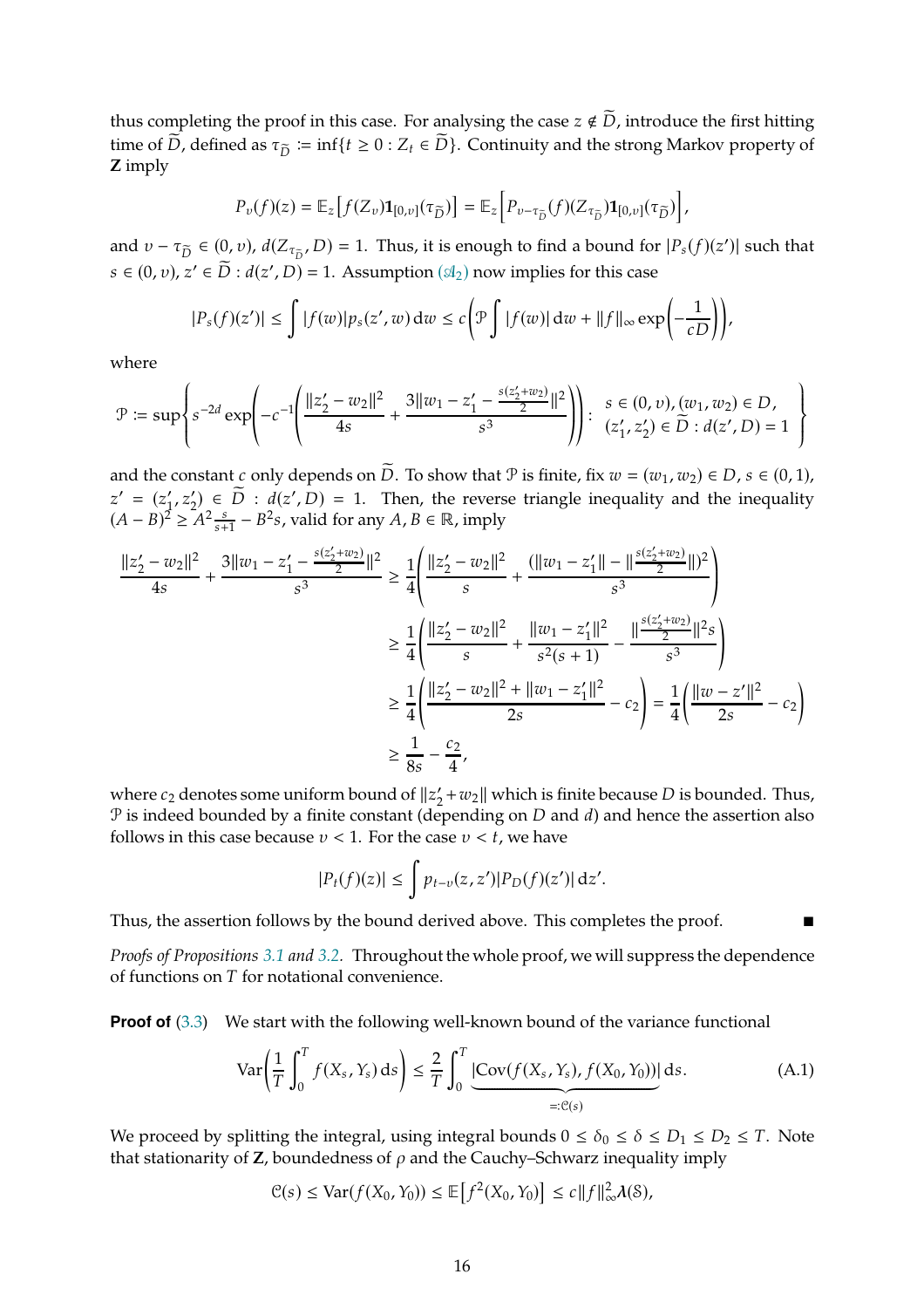for some suitable constant  $c > 0$ , where  $\delta := \text{supp}(f)$ . Hence,

<span id="page-16-1"></span>
$$
\int_0^{\delta_0} \mathcal{C}(s) \, \mathrm{d}s \le c \delta_0 \|f\|_{\infty}^2 \lambda(\mathcal{S}). \tag{A.2}
$$

Furthermore, the heat kernel bound  $(\mathfrak{A}_2)$  and boundedness of  $\rho$  imply for  $\delta_0 < s < \delta < 1$ 

$$
C(s) \le \mathbb{E}[f(X_s, Y_s)f(X_0, Y_0)] + \mathbb{E}[f(X_0, Y_0)]^2
$$
  
\n
$$
\le c \int_{\mathbb{R}^{4d}} |f(x', y')||f(x'', y'')| 1_S(x', y') 1_S(x'', y'')
$$
  
\n
$$
\times s^{-2d} \exp\left(-c^{-1} \left(\frac{||y' - y''||^2}{4s} + \frac{3||x'' - x' - \frac{s(y' + y'')}{2}}{s^3}\right)\right) dx'' dy'' \rho(x', y') dx' dy'
$$
  
\n
$$
+ c||f||_{\infty}^2 \lambda(S) \exp(-(cs)^{-1}) + c||f||_{\infty}^2 \lambda^2(S)
$$
  
\n
$$
\le c||f||_{\infty}^2 \int_{\mathbb{R}^{2d}} 1_{\bigcup_{i=1}^n B(x_i, s_1)}(x') 1_{\bigcup_{i=1}^n B(x_i, s_1)}(x'') 1_{\bigcup_{i=1}^n B(y_i, s_2)}(y') 1_{\bigcup_{i=1}^n B(y_i, s_2)}(y'')
$$
  
\n
$$
\times \int_{\mathbb{R}^{2d}} s^{-2d} \exp\left(-c^{-1} \left(\frac{||y' - y''||^2}{4s} + \frac{3||x'' - x' - \frac{s(y' + y'')}{2}||^2}{s^3}\right)\right) dy' dy'' dx' dx''
$$
  
\n
$$
+ c||f||_{\infty}^2 \lambda(S) \exp(-(cs)^{-1}) + c||f||_{\infty}^2 \lambda^2(S)
$$

For bounding the inner integral, note that

$$
\int_{\mathbb{R}^{2d}} \exp\left(-c^{-1}\left(\frac{\|y'-y''\|^2}{4s} + \frac{3\|x'' - x' - \frac{s(y'+y'')}{2}\|^2}{s^3}\right)\right) dy' dy''
$$
  
=  $s^d \int_{\mathbb{R}^{2d}} \exp\left(-c^{-1}\left(\|w\|^2 + \|(x'' - x')s^{-3/2} - \frac{w'}{2}\|^2\right)\right) dw dw'$   
=  $s^d \int_{\mathbb{R}^{2d}} \exp\left(-c^{-1}\left(\|w\|^2 + \|\frac{w'}{2}\|^2\right)\right) dw dw',$ 

where we used the transformations  $w = (y' - y'')/\sqrt{s}$ ,  $w' = (y' + y'')/\sqrt{s}$  and the invariance of the Lebesgue measure under translation. Using polar coordinates, it is easy to see that the integral in the last line is bounded by some finite constant independent of  $x'$  and  $x''$ . Hence, we obtain that the inner integral is bounded by  $c\hspace{0.5mm}s^d$  for some positive finite constant  $c.$  Thus,

<span id="page-16-0"></span>
$$
C(s) \leq c s^{-d} ||f||_{\infty}^{2} \int_{\mathbb{R}^{2d}} \left( \sum_{i=1}^{n} \mathbf{1}_{B(x_{i}, s_{1})}(x') \right) \left( \sum_{i=1}^{n} \mathbf{1}_{B(x_{i}, s_{1})}(x'') \right) dx' dx''
$$
  
+  $c ||f||_{\infty}^{2} \lambda(S) \exp(-(cs)^{-1}) + c ||f||_{\infty}^{2} \lambda^{2}(S)$   
 $\leq c n^{2} s_{1}^{2d} s^{-d} ||f||_{\infty}^{2} + c ||f||_{\infty}^{2} \lambda(8) \exp(-(cs)^{-1}) + c ||f||_{\infty}^{2} \lambda^{2}(S),$  (A.3)

which implies

<span id="page-16-2"></span>
$$
\int_{\delta_0}^{\delta} \mathcal{C}(s) \, ds \le c \|f\|_{\infty}^2 \Big( \mathbf{s}_1^{2d} (\log(\delta/\delta_0) \mathbb{1}_{d=1} + \delta_0^{1-d} \mathbb{1}_{d\ge 2}) + \lambda(\delta) \exp\left(- (c\delta)^{-1}\right) + \delta \lambda^2(\delta) \Big). \tag{A.4}
$$

Subsequently, for  $\delta \leq s \leq D_1 < 1$ ,  $(\mathcal{A}_2)$  implies as in [\(A.3\)](#page-16-0)

$$
C(s) \le c \int_{\mathbb{R}^{2d} \times \mathbb{R}^{2d}} |f(x', y')||f(x''; y'')|
$$
  
 
$$
\times s^{-2d} \exp\left(-c^{-1}\left(\frac{||y' - y''||^2}{4s} + \frac{3||x'' - x' - \frac{s(y' + y'')}{2}||^2}{s^3}\right)\right) dx'' dy'' \rho(x', y') dx' dy'
$$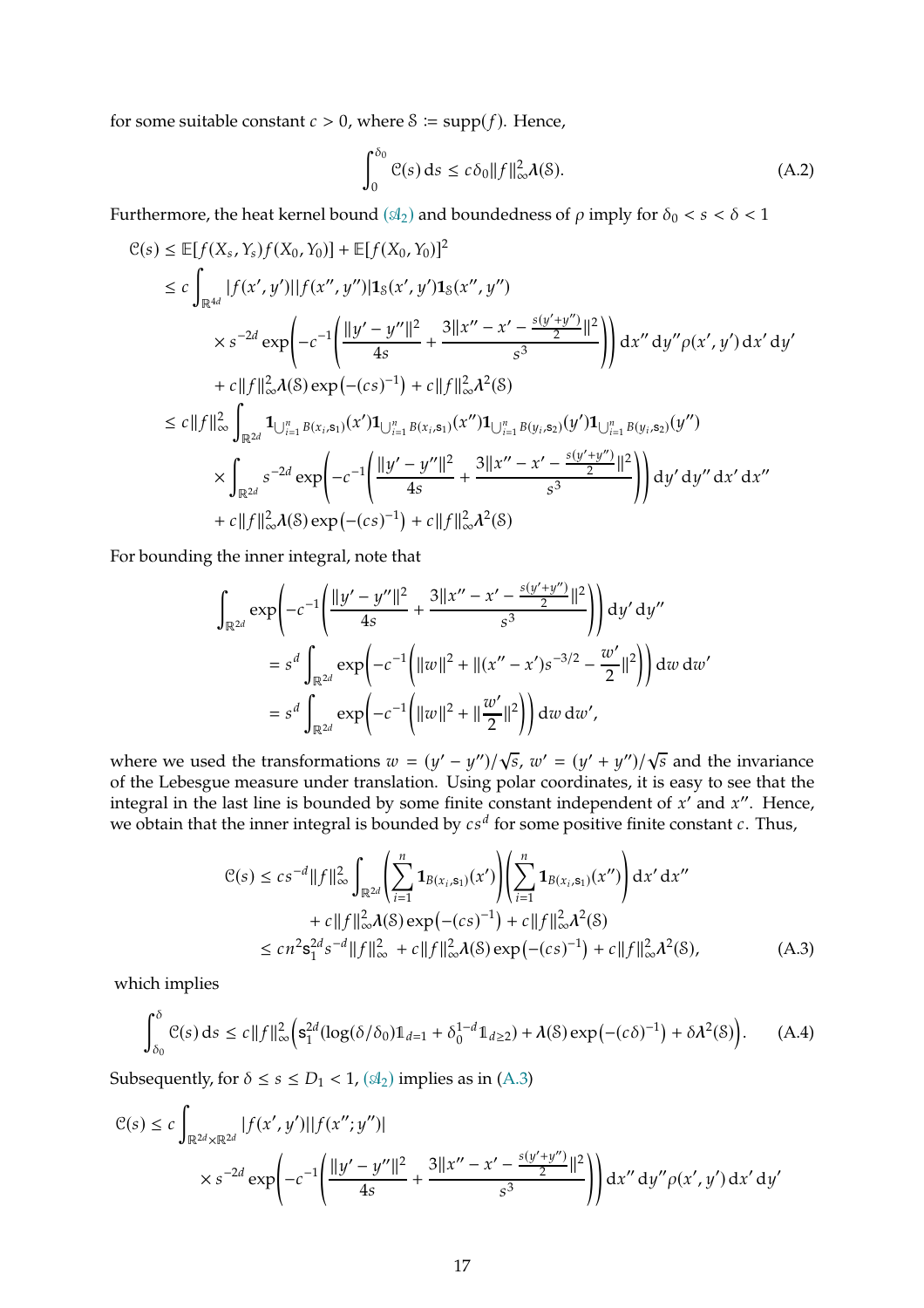+ c||f||<sup>2</sup><sub>$$
\infty
$$</sub> $\lambda(S) \exp(-(cs)^{-1}) + c||f||2 $\infty$  $\lambda^2(S)$   
\n $\leq c\left(s^{-2d} \int_{\mathbb{R}^{4d}} |f(x', y')||f(x''; y'')| dx'' dy'' dx' dy' + ||f||2 $\infty$  $\lambda(S) \exp(-(cs)^{-1}) + ||f||2 $\infty$  $\lambda^2(S)$   
\n $\leq c||f||2 $\infty$  $\left(s^{-2d}\lambda^2(S) + \lambda(S) \exp(-(cs)^{-1}) + \lambda^2(S)\right),$$$$$ 

and thus

<span id="page-17-2"></span>
$$
\int_{\delta}^{D_1} \mathcal{C}(s) ds \le c \|f\|_{\infty}^2 \int_{\delta}^{D_1} s^{-2d} (\lambda^2(\mathcal{S}) + \lambda(\mathcal{S}) \exp(-(cs)^{-1}) + \lambda^2(\mathcal{S})) ds
$$
  
\n
$$
\le c \|f\|_{\infty}^2 (\delta^{1-2d} \lambda^2(\mathcal{S}) + \lambda(\mathcal{S}) \exp(-(cD_1)^{-1}) + D_1 \lambda^2(\mathcal{S}) )
$$
  
\n
$$
\le c \|f\|_{\infty}^2 (\delta^{1-2d} \lambda^2(\mathcal{S}) + \lambda(\mathcal{S}) \exp(-(cD_1)^{-1}) ), \tag{A.5}
$$

where we used  $D_1$  < 1. We continue by investigating the integral from  $D_1$  to  $D_2$ . Arguing as in the derivation of [\(A.3\)](#page-16-0), we get

$$
\mathcal{C}(s) \le c \int_{\mathbb{R}^{2d} \times \mathbb{R}^{2d}} |f(x', y')||f(x''; y'')| p_s(x', y', x'', y'') dx'' dy'' \rho(x', y') dx' dy' + c||f||_{\infty}^2 \lambda^2(\mathcal{S})
$$
  
=  $c \int_{\mathbb{R}^{2d}} |f(x', y')| P_s(|f|)(x', y') \rho(x', y') dx' dy' + c||f||_{\infty}^2 \lambda^2(\mathcal{S}).$ 

Thus, Lemma [A.1](#page-14-1) implies

$$
\int_{D_1}^{D_2} \mathcal{C}(s) \, ds \le c \int_{D_1}^{D_2} \int_{\mathbb{R}^{2d}} |f(x', y')| P_s(|f|)(x', y') \rho(x', y') \, dx' \, dy' \, ds + cD_2 ||f||_{\infty}^2 \lambda^2(\mathcal{S})
$$
\n
$$
\le c \int_{D_1}^{D_2} D_1^{-2d} ||f||_{\infty} \lambda(\mathcal{S}) \int_{\mathbb{R}^{2d}} |f(x', y')| \rho(x', y') \, dx' \, dy' \, ds
$$
\n
$$
+ c \int_{D_1}^{D_2} ||f||_{\infty} \exp\left(-\frac{1}{cD_1}\right) \int_{\mathbb{R}^{2d}} |f(x', y')| \rho(x', y') \, dx' \, dy' \, ds + c||f||_{\infty}^2 \lambda^2(\mathcal{S}) D_2
$$
\n
$$
\le c||f||_{\infty}^2 \lambda(\mathcal{S}) \left(D_2 D_1^{-2d} \lambda(\mathcal{S}) + D_2 \exp\left(-\frac{1}{cD_1}\right) + D_2 \lambda(\mathcal{S})\right), \tag{A.6}
$$

where the value of  $c$  only depends on  $\delta$  and  $\rho$ . For the remaining part of the integral, we make use of the mixing property  $(\mathfrak{A}_3)$ , which implies that there exists  $\kappa > 0$  such that

<span id="page-17-1"></span><span id="page-17-0"></span>
$$
\int_{D_2}^{T} \mathcal{C}(s) \, ds \le c \int_{D_2}^{T} \|f\|_{\infty}^2 e^{-\kappa s} \, ds \le c \|f\|_{\infty}^2 e^{-\kappa D_2}.
$$
 (A.7)

The fact that exponential  $\beta$ -mixing implies a covariance bound of the above form follows from the proof on page 479 in [\[21](#page-36-9)] and is also described in equation (5) of [\[5\]](#page-35-2). Combining [\(A.1\)](#page-15-0), [\(A.2\)](#page-16-1), [\(A.6\)](#page-17-0), [\(A.7\)](#page-17-1), [\(A.5\)](#page-17-2) and [\(A.4\)](#page-16-2) then yields that there exist  $c, \kappa > 0$  such that, for  $0 \leq \delta_0 \leq \delta \leq D_1 < 1 \leq D_2 \leq T,$ 

$$
\begin{split} \text{Var} \bigg( & \frac{1}{T} \int_{0}^{T} f(X_{s}, Y_{s}) \, \text{d}s \bigg) \leq c T^{-1} \|f\|_{\infty}^{2} \bigg( \delta_{0} \lambda(\mathcal{S}) + \mathsf{s}_{1}^{2d} (\log(\delta/\delta_{0}) \mathbb{1}_{d=1} + \delta_{0}^{1-d} \mathbb{1}_{d \geq 2}) + \lambda(\mathcal{S}) \exp\left(-(c\delta)^{-1}\right) \\ &+ \lambda^{2}(\mathcal{S})\delta + \delta^{1-2d} \lambda^{2}(\mathcal{S}) + \lambda(\mathcal{S}) \exp\left(-(cD_{1})^{-1}\right) \\ &+ D_{2} D_{1}^{-2d} \lambda^{2}(\mathcal{S}) + D_{2} \lambda(\mathcal{S}) \exp\left(-(cD_{1})^{-1}\right) + D_{2} \lambda^{2}(\mathcal{S}) + \mathrm{e}^{-\kappa D_{2}} \bigg), \end{split}
$$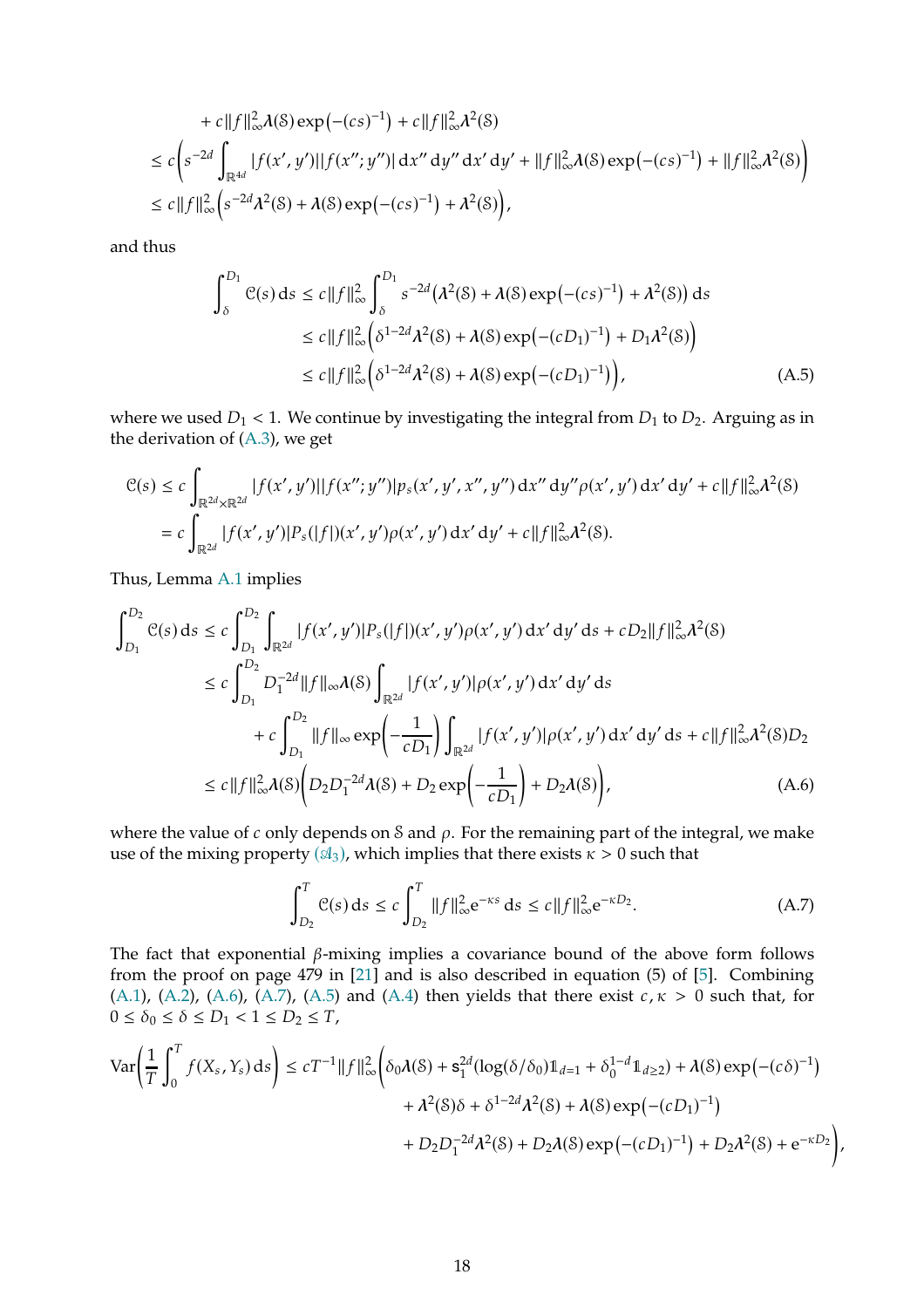and choosing  $D_1 = (-c \log(n(s_1 s_2)^d))^{-1}$ ,  $D_2 = -2\kappa^{-1} \log(n(s_1 s_2)^d)$  we get

<span id="page-18-0"></span>
$$
\operatorname{Var}\left(\frac{1}{T}\int_{0}^{T}f(X_{s},Y_{s})\,ds\right) \le cT^{-1}\|f\|_{\infty}^{2}\Big(\delta_{0}n(\mathbf{s}_{1}\mathbf{s}_{2})^{d} + \mathbf{s}_{1}^{2d}(\log(\delta/\delta_{0})\mathbb{1}_{d=1} + \delta_{0}^{1-d}\mathbb{1}_{d\ge 2}) + n(\mathbf{s}_{1}\mathbf{s}_{2})^{d}\exp(-(c\delta)^{-1}) + \delta^{1-2d}n^{2}(\mathbf{s}_{1}\mathbf{s}_{2})^{2d} + \log(n^{-1}(\mathbf{s}_{1}\mathbf{s}_{2})^{-d})^{2d+1}n^{2}(\mathbf{s}_{1}\mathbf{s}_{2})^{2d}\Big),\tag{A.8}
$$

where we used that  $\delta$  < 1 and  $s_1, s_2 \in \mathcal{H}$ . Choosing  $\delta_0 = s_1$ ,  $\delta = s_2$  if  $s_1 < s_2$  now entails for large enough  $T$  in the case  $d = 1$ 

$$
\text{Var}\bigg(\frac{1}{T}\int_0^T f(X_s, Y_s) \, ds\bigg) \le cT^{-1} \|f\|_{\infty}^2 \mathbf{s}_1^2 \log T.
$$

We will explain at the end of the proof why the assumption  $s_1 < s_2$  is indeed without loss of generality. For  $d \ge 2$ , the choice  $\delta_0 = s_1 s_2^{-1}$ ,  $\delta = D_1 = (-c \log(n(s_1 s_2)^d))^{-1}$  gives

$$
\text{Var}\bigg(\frac{1}{T}\int_0^T f(X_s, Y_s) \, ds\bigg) \le c T^{-1} \|f\|_{\infty}^2 \mathbf{s}_1^{d+1} \mathbf{s}_2^{d-1},
$$

where we used  $s_1, s_2 \in \mathcal{H}$ .

**Proof of** [\(3.4\)](#page-4-5) Again we split up the covariance integral from [\(A.1\)](#page-15-0) into five parts. The only new bound concerns the integral from  $\delta_0$  to  $\delta$ . Arguing as in [\(A.3\)](#page-16-0), we obtain for  $0 < s < \delta < 1$ 

$$
C(s) \le c \int_{\mathbb{R}^{4d}} |f(x', y')||f(x''; y'')| p_s^1(x', y', x'', y') dx'' dy'' \rho(x', y') dx' dy' + c ||f||_{\infty}^2 \lambda(S) \exp(-(cs)^{-1}) + c ||f||_{\infty}^2 \lambda^2(S),
$$

where

$$
p_s^1(x', y', x'', y') \coloneqq s^{-2d} \exp\left(-c^{-1} \left(\frac{\|y' - y''\|^2}{4s} + \frac{3\|x'' - x' - \frac{s(y' + y'')}{2}}{s^3}\right)\right).
$$

We proceed by finding a bound for  $p_s^1(x', y', x'', y'') = s^{-d/2} q_s(x''|x', y', y'')$ , where

$$
q_s(x''|x',y',y'') := s^{-(3/2)d} \exp\left(-c^{-1}\left(\frac{3||x''-x'-\frac{s(y'+y'')}{2}||^2}{s^3}\right)\right).
$$

Since  $q_s$  resembles the density of a multidimensional normal distribution, we get

$$
\sup_{s \in (0,1)} \sup_{x',y',y'' \in \mathbb{R}^d} \int q_s(x''|x',y',y') dx''
$$
\n
$$
\leq \sup_{s \in (0,1)} \sup_{x',y',y'' \in \mathbb{R}^d} s^{-(3/2)d} \int \exp \left(-c^{-1} \left( \frac{||x'' - x' - \frac{s(y' + y'')}{2}||^2}{s^3} \right) \right) dx'' \leq c.
$$

Hence, we can infer

$$
C(s) \leq c s^{-d/2} \int_{\mathbb{R}^{4d}} |f(x''; y'')| q_s(x''|x', y', y'') dx'' dy'' | f(x', y')| \rho(x', y') dx' dy'+ c \|f\|_{\infty}^2 \lambda(8) \exp(-(cs)^{-1}) + c \|f\|_{\infty}^2 \lambda^2(8)\leq c \Biggl( \|f\|_{\infty} s_2^d s^{-d/2} \int_{\mathbb{R}^{2d}} |f(x', y')| \rho(x', y') dx' dy' + \|f\|_{\infty}^2 \lambda(8) \exp(-(cs)^{-1}) + \|f\|_{\infty}^2 \lambda^2(8) \Biggr)
$$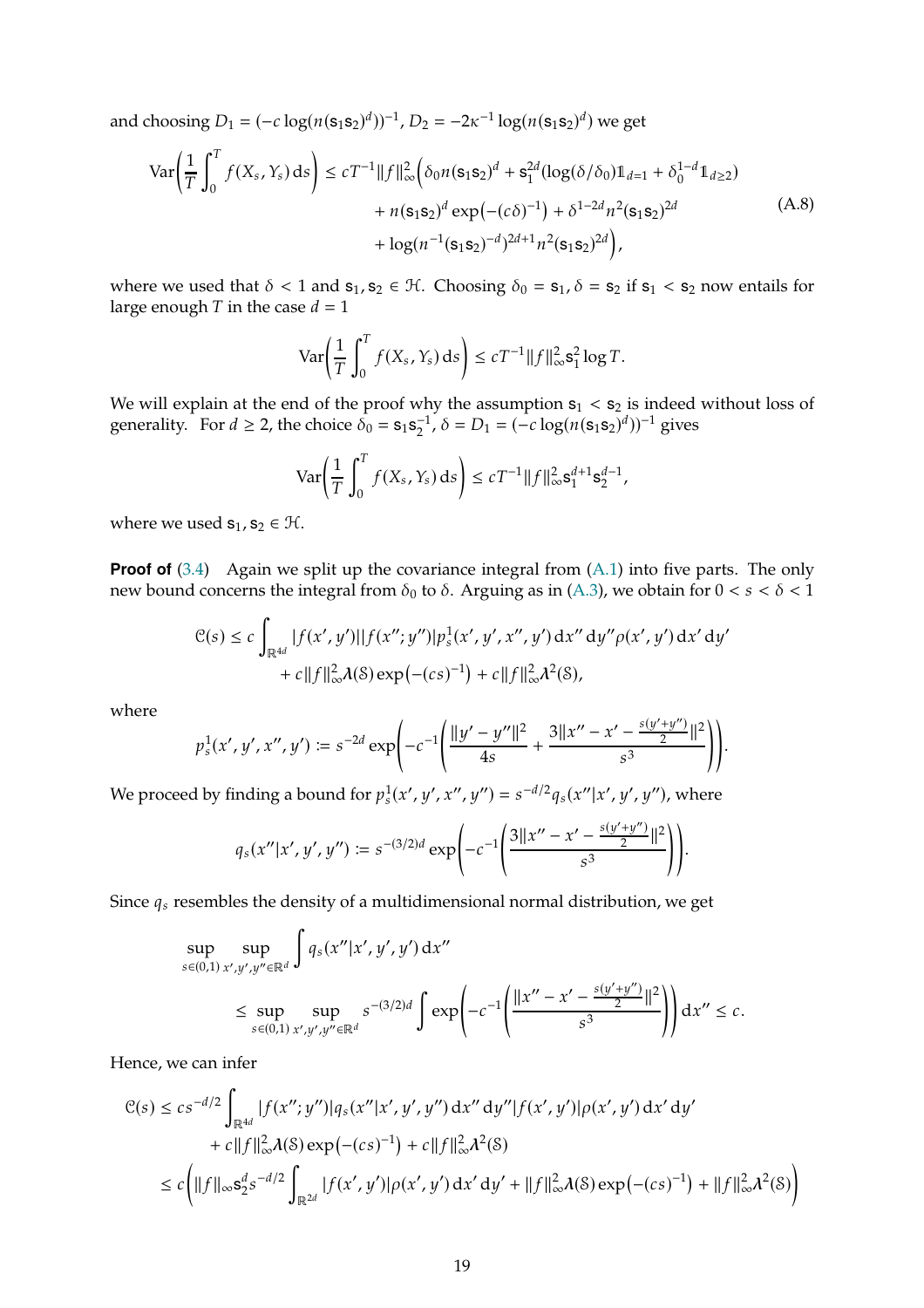$$
\leq c \|f\|_{\infty}^2 (\mathbf{s}_2^d s^{-d/2} \lambda(\mathcal{S}) + \lambda(\mathcal{S}) \exp(-(cs)^{-1}) + \lambda^2(\mathcal{S})).
$$

Consequently, for  $\delta_0 \leq \delta$ ,

$$
\int_{\delta_0}^{\delta} |\mathcal{C}(s)| ds \le c \|f\|_{\infty}^2 \int_{\delta_0}^{\delta} \left( s_2^d s^{-d/2} \lambda(\mathcal{S}) + \lambda(\mathcal{S}) \exp(-(cs)^{-1}) + \lambda^2(\mathcal{S}) \right) ds
$$
  
\n
$$
\le c \|f\|_{\infty}^2 \int_{\delta_0}^{\delta} \left( s_2^d s^{-d/2} \lambda(\mathcal{S}) + \lambda(\mathcal{S}) s^{-2} \exp(-(cs)^{-1}) + \lambda^2(\mathcal{S}) \right) ds
$$
  
\n
$$
\le c \|f\|_{\infty}^2 \left( s_2^d \lambda(\mathcal{S}) (\sqrt{\delta} \mathbf{1}_{d=1} + \log(\delta/\delta_0) \mathbf{1}_{d=2} + \delta_0^{1-d/2} \mathbf{1}_{d \ge 3}) + \lambda(\mathcal{S}) \exp(-(c\delta)^{-1}) + \lambda^2(\mathcal{S}) \delta \right).
$$
  
\n(A.9)

Combining [\(A.1\)](#page-15-0), [\(A.2\)](#page-16-1), [\(A.5\)](#page-17-2), [\(A.6\)](#page-17-0), [\(A.7\)](#page-17-1) and [\(A.9\)](#page-19-0), we get by choosing  $D_1 = (-c \log(n({\bf s}_1 {\bf s}_2)^d))^{-1}$ ,  $D_2 = -2\kappa^{-1} \log(n(\mathbf{s}_1 \mathbf{s}_2)^d)$  as in [\(A.8\)](#page-18-0)

$$
\operatorname{Var}\left(\frac{1}{T}\int_0^T f(X_s, Y_s) \, ds\right) \le cT^{-1}||f||_\infty^2 \Big(\delta_0 n(\mathbf{s}_1 \mathbf{s}_2)^d + n\mathbf{s}_1^d \mathbf{s}_2^{2d} (\sqrt{\delta} \mathbf{1}_{d=1} + \log(\delta/\delta_0) \mathbf{1}_{d=2} + \delta_0^{1-d/2} \mathbf{1}_{d\ge 3}) + n(\mathbf{s}_1 \mathbf{s}_2)^d \exp(-(c\delta)^{-1}) + \delta^{1-2d} n^2 (\mathbf{s}_1 \mathbf{s}_2)^{2d} + \log(n^{-1} (\mathbf{s}_1 \mathbf{s}_2)^{-d})^{2d+1} n^2 (\mathbf{s}_1 \mathbf{s}_2)^{2d}\Big).
$$

Choosing  $\delta_0 = 0$ ,  $\delta = s_1^{2/3}$  for  $d = 1$  then yields

<span id="page-19-0"></span>
$$
\operatorname{Var}\left(\frac{1}{T}\int_0^T f(X_s, Y_s) \, ds\right) \le c T^{-1} \|f\|_{\infty}^2 \mathbf{s}_1^{4/3} \mathbf{s}_2^2.
$$

For  $d = 2$ , we choose  $\delta_0 = s_2^2$  $_2^2$ ,  $\delta = s_1^{2/3}$  if  $s_2 \leq s_1^{1/3}$  which entails

$$
\text{Var}\bigg(\frac{1}{T}\int_0^T f(X_s, Y_s) \, ds\bigg) \le cT^{-1} \|f\|_{\infty}^2 \mathbf{s}_1^2 \mathbf{s}_2^4 \log(T),
$$

and, for  $d \geq 3$ , we set  $\delta_0 = s_2^2$  $2^2$ ,  $\delta = D_1$ , yielding

$$
\text{Var}\bigg(\frac{1}{T}\int_0^T f(X_s, Y_s) \, ds\bigg) \le c T^{-1} \|f\|_{\infty}^2 \mathbf{s}_1^d \mathbf{s}_2^{d+2}.
$$

As with the assumption  $s_1 < s_2$  in the verification of [\(3.3\)](#page-4-4), we will explain at the end of the proof why the assumption  $s_2 \leq s_1^{1/3}$  is in fact only temporary.

**Proof of** [\(3.5\)](#page-5-2) For proving [\(3.5\)](#page-5-2), we set  $\delta_0 = \delta$ . Then, we only need to find a new bound for the covariance integral from  $\delta$  to  $D_1$ . Arguing as in the derviation of [\(A.3\)](#page-16-0), we get for  $0 < s < 1$ 

$$
C(s) \le c \|f\|_{\infty}^{2} \int_{\mathbb{R}^{2d}} \mathbf{1}_{\bigcup_{i=1}^{n} B(x_{i}, s_{1})}(x') \mathbf{1}_{\bigcup_{i=1}^{n} B(x_{i}, s_{1})}(x'') \mathbf{1}_{\bigcup_{i=1}^{n} B(y_{i}, s_{2})}(y') \mathbf{1}_{\bigcup_{i=1}^{n} B(y_{i}, s_{2})}(y'')}
$$

$$
\times \int_{\mathbb{R}^{2d}} s^{-2d} \exp\left(-c^{-1} \left(\frac{\|y' - y''\|^{2}}{4s} + \frac{3\|x'' - x' - \frac{s(y' + y'')}{2}}{s^{3}}\right)\right) dy' dy'' dx' dx''
$$

$$
+ c \|f\|_{\infty}^{2} \lambda(\mathcal{S}) \exp(-(cs)^{-1}) + c \|f\|_{\infty}^{2} \lambda^{2}(\mathcal{S}).
$$

We continue by bounding the exponent in the inner integral. Under the given assumptions on f, the relation  $f(x', y')f(x'', y'') \neq 0$  implies

 $\exists x, y \in \mathbb{R}^{2d}: \quad ||x'-x|| < s_1, \quad ||x''-x|| < s_1, \quad ||y'-y|| < s_2, \quad ||y''-y|| < s_2.$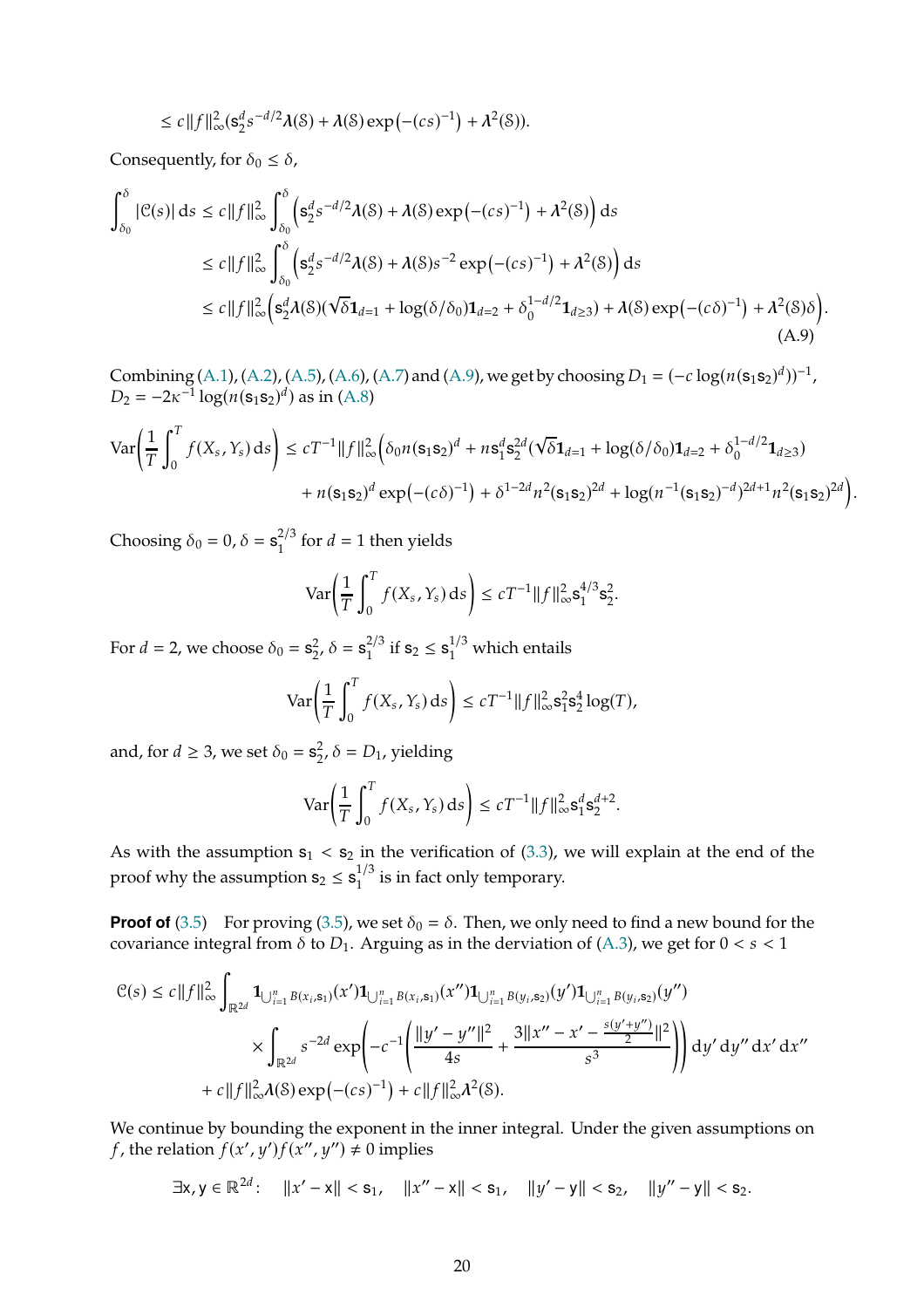The reverse triangle inequality and the well-known inequality  $(a + b)^2 \le 2(a^2 + b^2)$  additionally yield if  $s_2 \le ||y||/2$ , i.e., T is large enough,

$$
\frac{\|y'-y''\|^2}{4s} + \frac{3\|x'' - x' - \frac{s(y'+y'')}{2}\|^2}{s^3} \ge \frac{\|y'-y''\|^2}{4s} + \frac{3(\|x'' - x'\| - \frac{\|s(y'+y'')\|^2}{2}\|^2)}{s^3}
$$

$$
\ge \frac{(\|y'-y''\| + \|y'+y''\|)^2}{8s}
$$

$$
+ \frac{3\|x'' - x'\|}{s^3}(\|x'' - x'\| - s\|y' + y''\|)
$$

$$
\ge \frac{\|y'\|^2}{2s} + \frac{3\|x'' - x'\|}{s^3}(\|x'' - x'\| - s\|y' + y''\|)
$$

$$
\ge \frac{\|y\|^2}{8s} + \frac{3\|x'' - x'\|}{s^3}(\|x'' - x'\| - s\|y' + y''\|).
$$
 (A.10)

Hence, we have for  $s \geq 288s_1/||y||$ 

<span id="page-20-0"></span>
$$
\frac{\|y'-y''\|^2}{4s} + \frac{3\|x'' - x' - \frac{s(y'+y'')}{2}\|^2}{s^3} \ge \frac{\|y\|^2}{8s} - \frac{3\|x'' - x'\|\|y' + y''\|}{s^2}
$$

$$
\ge \frac{\|y\|^2}{8s} - \frac{18s_1\|y\|}{s^2}
$$

$$
\ge \frac{\|y\|^2}{16s}.
$$

Thus, for  $288s_1/||y|| \leq s < 1$ , it holds

$$
C(s) \le c \|f\|_{\infty}^{2} \int_{\mathbb{R}^{4d}} \mathbf{1}_{\bigcup_{i=1}^{n} B(x_{i}, s_{1})}(x') \mathbf{1}_{\bigcup_{i=1}^{n} B(x_{i}, s_{1})}(x'') \mathbf{1}_{\bigcup_{i=1}^{n} B(y_{i}, s_{2})}(y') \mathbf{1}_{\bigcup_{i=1}^{n} B(y_{i}, s_{2})}(y'') \times s^{-2d} \exp\left(-\frac{1}{cs}\right) dy' dy'' dx' dx''
$$

$$
+ c \|f\|_{\infty}^{2} \mathcal{A}(S) \exp(-(cs)^{-1}) + c \|f\|_{\infty}^{2} \mathcal{A}^{2}(S)
$$

$$
\le c \|f\|_{\infty}^{2} \left(s^{-2d} (s_{1} s_{2})^{2d} \exp(-(cs)^{-1}) + (s_{1} s_{2})^{d} \exp(-(cs)^{-1}) + (s_{1} s_{2})^{2d}\right),
$$

which implies for  $288s_1/||y|| \leq \delta < D_1 < 1$ 

$$
\int_{\delta}^{D_1} C(s) ds \le c \|f\|_{\infty}^{2} (\mathbf{s}_{1} \mathbf{s}_{2})^{d} \int_{\delta}^{D_1} ((\mathbf{s}_{1} \mathbf{s}_{2})^{d} s^{-2d} \exp(-(cs)^{-1}) + \exp(-(cs)^{-1}) + (\mathbf{s}_{1} \mathbf{s}_{2})^{d}) ds
$$
  
\n
$$
\le c \|f\|_{\infty}^{2} (\mathbf{s}_{1} \mathbf{s}_{2})^{d} \left( \int_{(cD_{1})^{-1}}^{(c\delta)^{-1}} ((\mathbf{s}_{1} \mathbf{s}_{2})^{d} s^{2(d-1)} e^{-s} + s^{2} e^{-s}) ds + D_{1}(\mathbf{s}_{1} \mathbf{s}_{2})^{d} \right)
$$
  
\n
$$
\le c \|f\|_{\infty}^{2} (\mathbf{s}_{1} \mathbf{s}_{2})^{d} ((\mathbf{s}_{1} \mathbf{s}_{2})^{d} \Gamma(2d - 1, (cD_{1})^{-1}) + \Gamma(3, (cD_{1})^{-1}) + D_{1}(\mathbf{s}_{1} \mathbf{s}_{2})^{d})
$$
  
\n
$$
\le c \|f\|_{\infty}^{2} (\mathbf{s}_{1} \mathbf{s}_{2})^{d} ((\mathbf{s}_{1} \mathbf{s}_{2})^{d} \exp\left(-\frac{1}{cD_{1}}\right) \sum_{k=0}^{2(d-1)} (cD_{1})^{-k} + \exp\left(-\frac{1}{cD_{1}}\right) \sum_{k=0}^{2} (cD_{1})^{-k} + D_{1}(\mathbf{s}_{1} \mathbf{s}_{2})^{d})
$$
  
\n
$$
\le c \|f\|_{\infty}^{2} (\mathbf{s}_{1} \mathbf{s}_{2})^{d} ((\mathbf{s}_{1} \mathbf{s}_{2})^{d} \exp\left(-\frac{1}{cD_{1}}\right) D_{1}^{-2(d-1)} + \exp\left(-\frac{1}{cD_{1}}\right) D_{1}^{-2} + D_{1}(\mathbf{s}_{1} \mathbf{s}_{2})^{d}).
$$
  
\n(A.11)

<span id="page-20-1"></span>Here,  $\Gamma(\cdot, \cdot)$  denotes the upper incomplete gamma function, whose explicit values are wellknown if the first argument is an integer. Combining now [\(A.1\)](#page-15-0), [\(A.2\)](#page-16-1), [\(A.6\)](#page-17-0), [\(A.7\)](#page-17-1) and [\(A.11\)](#page-20-1),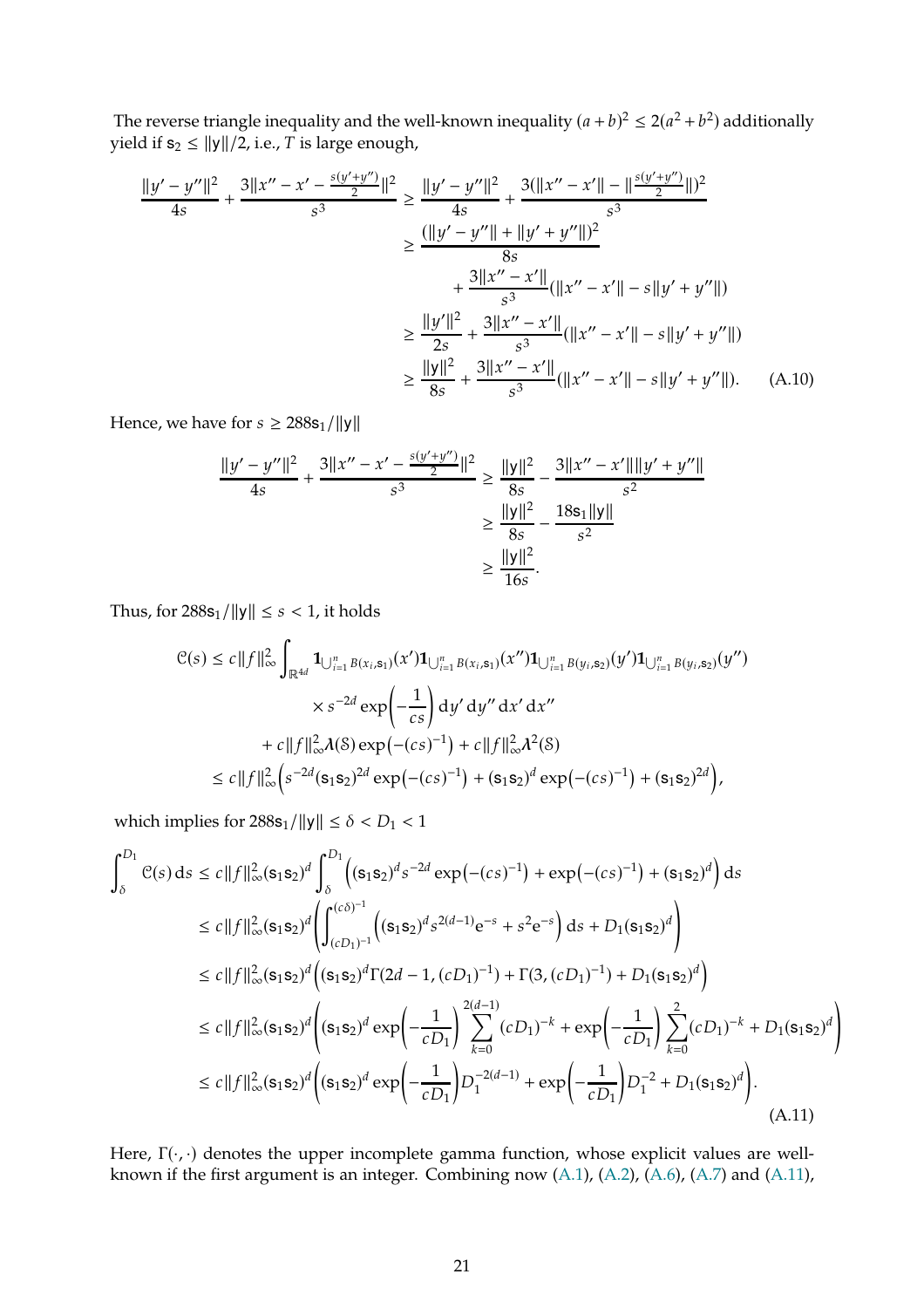we get by choosing

 $D_1 = (-c \log((s_1 s_2)^d))^{-1}$ ,  $D_2 = -2\kappa^{-1} \log((s_1 s_2)^d)$  as in [\(A.8\)](#page-18-0)

$$
\text{Var}\bigg(\frac{1}{T}\int_0^T f(X_s, Y_s) \, ds\bigg) \le cT^{-1} \|f\|_{\infty}^2 \bigg(\delta(s_1 s_2)^d + \log((s_1 s_2)^{-d})^{2d+1} (s_1 s_2)^{2d}\bigg),
$$

and thus choosing  $\delta = 288s_1/||y||$  entails for large enough T

$$
\text{Var}\bigg(\frac{1}{T}\int_0^T f(X_s, Y_s) \, ds\bigg) \le c T^{-1} \|f\|_{\infty}^2 \mathbf{s}_1 (\mathbf{s}_1 \mathbf{s}_2)^d.
$$

**Proof of** [\(3.6\)](#page-5-3) To prove the assertion, it suffices to combine equations [\(A.1\)](#page-15-0), [\(A.2\)](#page-16-1), [\(A.6\)](#page-17-0),  $(A.7)$ ,  $(A.9)$  and  $(A.11)$  with the choices  $\delta_0 = 0$ ,  $\delta = 288s_1/||y||$ ,  $D_1 = (-c \log((s_1s_2)^d))^{-1}$ ,  $D_2 =$  $-2\kappa^{-1} \log((s_1 s_2)^d)$ .

To conclude the proof it only remains to consider why the assumptions  $s_1 < s_2$  in the proof of [\(3.3\)](#page-4-4) and  $s_2 \le s_1^{1/3}$  for  $d = 2$  in the proof of [\(3.4\)](#page-4-5) are negligible. For this note that if one of these assumptions fails to hold, the corresponding other assumption is fulfilled and hence the other variance bound holds, which then yields a tighter bound.

Define the function class

$$
\mathcal{G} := \left\{ K((x - \cdot)/h_1, (y - \cdot)/h_2) : (x, y) \in D \cap \mathbb{Q}^{2d} \right\}, \quad h_1, h_2 \in (0, 1),
$$

where  $K(x, y) = K_1(x)K_2(y)$  with  $K_1, K_2$  being Lipschitz continuous, bounded functions of compact support with Lipschitz constants  $L_1$ ,  $L_2$  wrt to the sup-norm  $\|\cdot\|_{\infty}$ .

<span id="page-21-1"></span>**Lemma A.2.** *Let*  $D \subset \mathbb{R}^{2d}$  *be a bounded set, assume A, and let*  $f$  *be a locally bounded function. Then, for large enough t, it holds for any*  $\varepsilon > 0$ 

$$
\mathcal{N}(\varepsilon, \mathcal{G}f, d_{\infty}) \leq \left(\frac{2L_K \sup_{z \in \mathcal{K}} |f(z)|(h_1^{-1} + h_2^{-1}) \operatorname{diam}(D)}{\varepsilon}\right)^{2d},
$$
  

$$
\mathcal{N}(\varepsilon, \mathcal{G}f, d_{L^2(\mu)}) \leq \left(\frac{2L_K \operatorname{diam}(D) \sqrt{||\rho||_{\infty}} \sup_{z \in \mathcal{K}} |f(z)|(h_1 h_2)^{d/2}(h_1^{-1} + h_2^{-1})}{\varepsilon}\right)^{2d},
$$
  

$$
\mathcal{N}(\varepsilon, \mathcal{G}f, d_{\mathbb{G},t}) \leq \left(\frac{2L_K c_D \sup_{z \in \mathcal{K}} |f(z)|(h_1 h_2)^d \psi_d(h_1, h_2, t)(h_1^{-1} + h_2^{-1}) \operatorname{diam}(D)}{\varepsilon}\right)^{2d},
$$

*where*

$$
\mathcal{K} := \bigcup_{(x,y)\in D\cap\mathbb{Q}^{2d}} \text{supp}(K((x-\cdot)/h_1, (y-\cdot)/h_2)), \quad L_K := L_1||K_2||_{\infty} + L_2||K_1||_{\infty}.
$$

*Proof.* Fix  $\varepsilon > 0$ . For all  $(x, y) \in D \cap \mathbb{Q}^{2d}$ ,  $K((x - \cdot)/h_1, (y - \cdot)/h_2)$  is Lipschitz continuous with Lipschitz constant  $L_K(h_1^{-1} + h_2^{-1})$  wrt to the sup-norm. Hence, for  $(x, y) \in \mathbb{R}^{2d}$ 

$$
B_{d_{\infty}}(K((x - \cdot)/h_1, (y - \cdot)/h_2), \varepsilon)
$$
  
\n
$$
\supset \{K((a - \cdot)/h_1, (b - \cdot)/h_2) : ||K((x - \cdot)/h_1, (y - \cdot)/h_2) - K((a - \cdot)/h_1, (b - \cdot)/h_2)||_{\infty} < \varepsilon\}
$$
  
\n
$$
\supset \{K((a - \cdot)/h_1, (b - \cdot)/h_2) : ||(x, y) - (a, b)||_{\infty} < \varepsilon (L_K(h_1^{-1} + h_2^{-1}))^{-1}\}.
$$
 (A.12)

Let  $Q \supset D$  be a cube of side length diam( $D$ ) <  $\infty$ . Then, for

<span id="page-21-0"></span>
$$
\overline{n} := \left( \left| \frac{L_K(h_1^{-1} + h_2^{-1}) \operatorname{diam}(D)}{\varepsilon} \right| \right)^{2d},
$$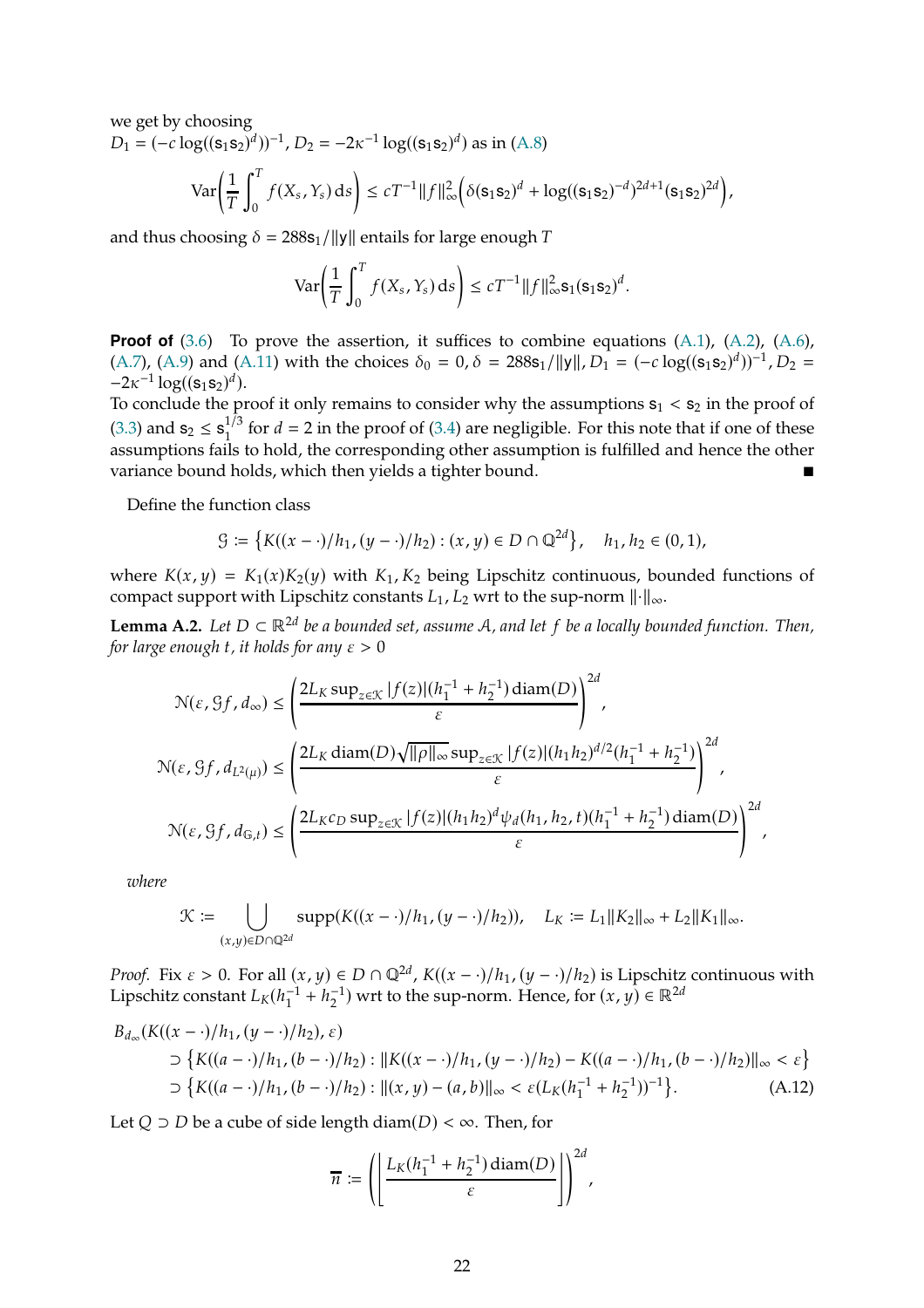there exist points  $(x_1, y_1) \ldots (x_{\overline{n}}, y_{\overline{n}}) \in Q$  such that  $D \subset Q \subset \bigcup_{i=1}^{\overline{n}} B_{d_{\infty}}((x_i, y_i), \varepsilon (L_K(h_1^{-1} +$  $(h_2^{-1}))^{-1}$ ). It now follows from [\(A.12\)](#page-21-0) that  $\{B_{d_\infty}(K((x_i - \cdot)/h_1, (y_i - \cdot)/h_2), \varepsilon) : i = 1, ..., \overline{n}\}$  is an external covering of G. Hence, we obtain

$$
\mathcal{N}(\varepsilon, \mathcal{G}, d_{\infty}) \leq \mathcal{N}_{ext}(\varepsilon/2, \mathcal{G}, d_{\infty}) \leq \left(\frac{2L_K(h_1^{-1}+h_2^{-1})\operatorname{diam}(D)}{\varepsilon}\right)^{2d}.
$$

Now, let  $\mathcal F$  be an  $\frac{\varepsilon}{\sup_{z \in \mathcal K} |f(z)|}$ -cover of  $\mathcal G$  with respect to  $d_{\infty}$ , where we can assume without losing generality that  $\sup_{z\in\mathcal{K}}|f(z)|>0$ . Then, for any  $(x,y)\in D\cap\mathbb{Q}^{2d}$ , there exists  $g\in\mathcal{F}$  such that

$$
d_{\infty}(fg, fK((x-\cdot)/h_1, (y-\cdot)/h_2)) \leq \sup_{z \in \mathcal{K}} |f(z)|d_{\infty}(g, K((x-\cdot)/h_1, (y-\cdot)/h_2)) \leq \varepsilon.
$$

Now note that for  $(x_1, y_1), (x_2, y_2) \in D \cap \mathbb{Q}^{2d}$ 

$$
d_{L^2(\mu)}(fK((x_1 - \cdot)/h_1, (y_1 - \cdot)/h_2), fK((x_2 - \cdot)/h_1, (y_2 - \cdot)/h_2))
$$
  
\n
$$
\leq \sqrt{\|\rho\|_{\infty}} \sup_{z \in \mathcal{K}} |f(z)| (h_1 h_2)^{d/2} d_{\infty}(K(x_1/h_1 - \cdot, y_1/h_2 - \cdot), K(x_2/h_1 - \cdot, y_2/h_2 - \cdot)),
$$

and hence

$$
\begin{split} \mathcal{N}(\varepsilon,\mathcal{G}f,d_{L^2(\mu)}) & \leq \mathcal{N}\Bigg(\varepsilon\Bigg(\sqrt{\|\rho\|_\infty}\sup_{z\in\mathcal{K}}|f(z)|(h_1h_2)^{d/2}\Bigg)^{-1},\mathcal{G},d_\infty\Bigg)\\ & \leq \Bigg(\frac{2L_K\operatorname{diam}(D)\sqrt{\|\rho\|_\infty}\sup_{z\in\mathcal{K}}|f(z)|(h_1h_2)^{d/2}(h_1^{-1}+h_2^{-1})}{\varepsilon}\Bigg)^{2d}. \end{split}
$$

Similarly, we obtain from Proposition [3.1](#page-4-2) for  $(x_1, y_1)$ ,  $(x_2, y_2) \in D \cap \mathbb{Q}^{2d}$  that there exists a constant  $c_D > 0$ , depending on D and K, such that for large enough t

$$
d_{G,t}((fK((x_1 - \cdot)/h_1, (y_1 - \cdot)/h_2), fK((x_2 - \cdot)/h_1, (y_2 - \cdot)/h_2))
$$
  
\n
$$
\leq c_D \sup_{z \in \mathcal{K}} |f(z)|(h_1 h_2)^d \psi_d(h_1, h_2, t) d_{\infty}((K((x_1 - \cdot)/h_1, (y_1 - \cdot)/h_2)K((x_2 - \cdot)/h_1, (y_2 - \cdot)/h_2)).
$$
\n(A.13)

Thus, we have for large enough  $t$ ,

$$
\begin{split} \mathcal{N}(\varepsilon,\mathcal{G}f,d_{\mathbb{G},t}) &\leq \mathcal{N}\Bigg(\varepsilon\Bigg(c_D\sup_{z\in\mathcal{K}}|f(z)|(h_1h_2)^d\psi_d(h_1,h_2,t)\Bigg)^{-1},\mathcal{G},d_{\infty}\Bigg)\\ &\leq \Bigg(\frac{2L_Kc_D\sup_{z\in\mathcal{K}}|f(z)|(h_1h_2)^d\psi_d(h_1,h_2,t)(h_1^{-1}+h_2^{-1})\operatorname{diam}(D)}{\varepsilon}\Bigg)^{2d}, \end{split}
$$

which completes the proof.

*Remark* A.3*.* In equation [\(A.13\)](#page-22-0), we implicitly used that there exists a *uniform* constant, such that the results of Propositions [3.1](#page-4-2) and [3.2](#page-5-1) hold for all  $g \in \mathcal{G}$ . A look at the proof of these assertions shows that this is indeed true, since we can find a bounded set  $\widetilde{D} \subset \mathbb{R}^{2d}$  fulfilling

<span id="page-22-0"></span>
$$
\bigcup_{(x,y)\in D\cap \mathbb{Q}^{2d}}\text{supp}(K((x-\cdot)/h_1,(y-\cdot)/h_2))\subset \widetilde{D}.
$$

Furthermore, for the case  $\inf_{(x,y)\in D} ||y|| > \varepsilon > 0$  and  $n = 1$ , the constants depending on  $||y_1||$  in Proposition [3.2](#page-5-1) can all be replaced by analogous constants with respect to  $\varepsilon$ . This observation will also be used in the proof of Proposition [3.4.](#page-6-3)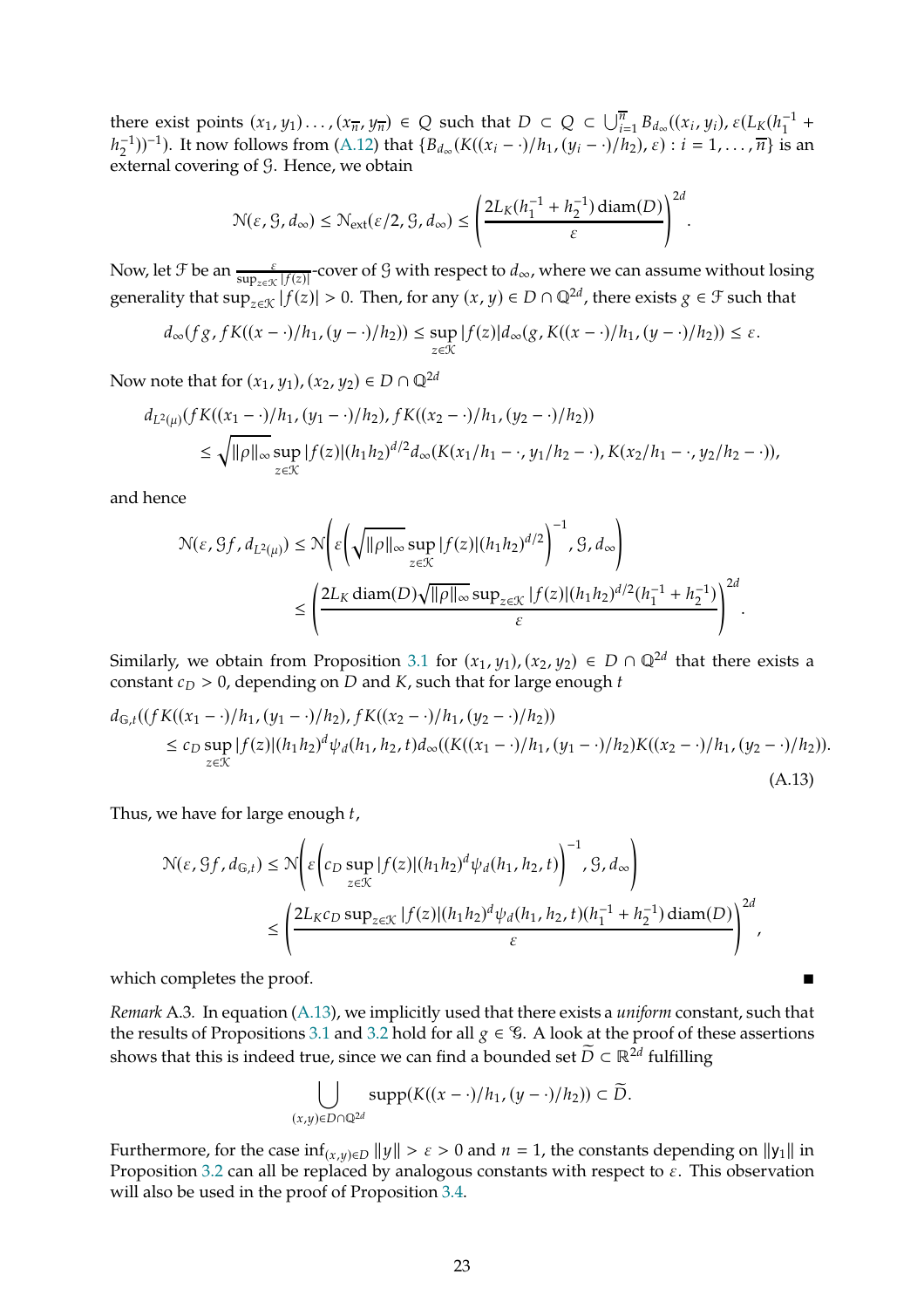*Proof of Proposition [3.3.](#page-6-2)* First note that the decomposition into bias and stochastic error yields

$$
\mathfrak{R}_{\infty}^{(p)}(\widehat{\rho}_{h_1,h_2,T},\rho;D)\leq \mathbb{E}\left[\sup_{z\in D}|\widehat{\rho}_{h_1,h_2,T}(z)-\mu(\widehat{\rho}_{h_1,h_2,T})|^p\right]^{\frac{1}{p}}+\mathfrak{B}_{\rho}(h_1,h_2).
$$

We continue by bounding the first term. Denseness of  $\mathbb Q$  in  $\mathbb R$  gives

$$
\mathbb{E}\left[\sup_{z\in D}|\widehat{\rho}_{h_1,h_2,T}(z)-\mu(\widehat{\rho}_{h_1,h_2,T})|^p\right]^{\frac{1}{p}}=T^{-1/2}(h_1h_2)^{-d}\mathbb{E}\left[\sup_{g\in\overline{\mathcal{G}}}\|\mathbb{G}_T(g)\|^p\right]^{1/p},\,
$$

where  $\overline{\mathcal{G}} = \{K((x - \cdot)/h_1, (y - \cdot)/h_2) - \mu(K((x - \cdot)/h_1, (y - \cdot)/h_2)) : (x, y) \in D \cap \mathbb{Q}^{2d}\}.$  Now, since **Z** is exponentially  $\beta$ -mixing, Theorem 3.2 in [\[8\]](#page-35-5) implies that for  $m_T \in (0, T/4]$  there exist  $\tau \in [m_T, 2m_T]$  and a constant  $c > 0$  such that

$$
\mathbb{E}\left[\sup_{g\in\overline{\mathcal{G}}}\|\mathbb{G}_{T}(g)\|^{p}\right]^{1/p} \le c\left(\int_{0}^{\infty}\log\mathcal{N}(u,\overline{\mathcal{G}},\frac{2m_{t}}{\sqrt{T}}d_{\infty})du + \int_{0}^{\infty}\sqrt{\log\mathcal{N}(u,\overline{\mathcal{G}},d_{\mathbb{G},\tau})}du + 4\sup_{g\in\overline{\mathcal{G}}}\left(\frac{2m_{T}}{\sqrt{T}}\|g\|_{\infty}p + \|g\|_{\mathbb{G},\tau}\sqrt{p} + \frac{1}{2}\|g\|_{\infty}\sqrt{T}e^{-\frac{\kappa m_{T}}{p}}\right)\right).
$$
 (A.14)

Obviously, the results of Lemma [A.2](#page-21-1) continue to hold with different constants for  $\overline{\mathcal{C}}$ . Thus, for large enough  $T$ ,

$$
\int_0^\infty \log \mathcal{N}(u, \overline{\mathcal{G}}, \frac{2m_T}{\sqrt{T}} d_\infty) du = c \frac{m_T}{\sqrt{T}} \int_0^c \log \mathcal{N}(u, \overline{\mathcal{G}}, d_\infty) du
$$
  

$$
\leq c \frac{m_T}{\sqrt{T}} \int_0^c \log \left( \frac{c(h_1^{-1} + h_2^{-1})}{u} \right) du \leq c \frac{m_T}{\sqrt{T}} \log T.
$$

From Proposition [3.1](#page-4-2) and the inequality

<span id="page-23-1"></span><span id="page-23-0"></span>
$$
\int_0^C \sqrt{\log(M/u)} \, \mathrm{d}u \le 4C \sqrt{\log(M/C)} \quad \text{if} \quad \log(M/C) \ge 2 \tag{A.15}
$$

(see, e.g., p. 592 of  $[12]$ ), we get for large enough T

$$
\int_0^{\infty} \sqrt{\log \mathcal{N}(u, \overline{\mathcal{G}}, d_{\mathbb{G}, \tau})} du \le c \int_0^{c(h_1 h_2)^d \psi_d(h_1, h_2, T)} \sqrt{\log \frac{c(h_1 h_2)^d \psi_d(h_1, h_2, T)(h_1^{-1} + h_2^{-1})}{u}} du
$$
  
  $\le c(h_1 h_2)^d \psi_d(h_1, h_2, T) \sqrt{\log T},$ 

where we used [\(A.15\)](#page-23-0) and  $h_1$ ,  $h_2 \in \mathcal{H}$ . Letting  $m_T = (p/\kappa) \log T$  yields together with Proposition [3.1](#page-4-2) and [\(A.14\)](#page-23-1) for large enough  $T$  and  $1 \leq p \leq \gamma \log T$ , with  $\gamma > 0$ ,

$$
\mathbb{E}\left[\sup_{g\in\overline{\mathcal{G}}}\left\|\mathbb{G}_{T}(g)\right\|^{p}\right]^{1/p} \leq c\left(\frac{p(\log T)^{2}}{\sqrt{T}}+(h_{1}h_{2})^{d}\psi_{d}(h_{1},h_{2},t)\sqrt{\log T}+\frac{\log T}{\sqrt{T}}p^{2}+(h_{1}h_{2})^{d}\psi_{d}(h_{1},h_{2},T)\sqrt{p}\right),
$$

which completes the proof.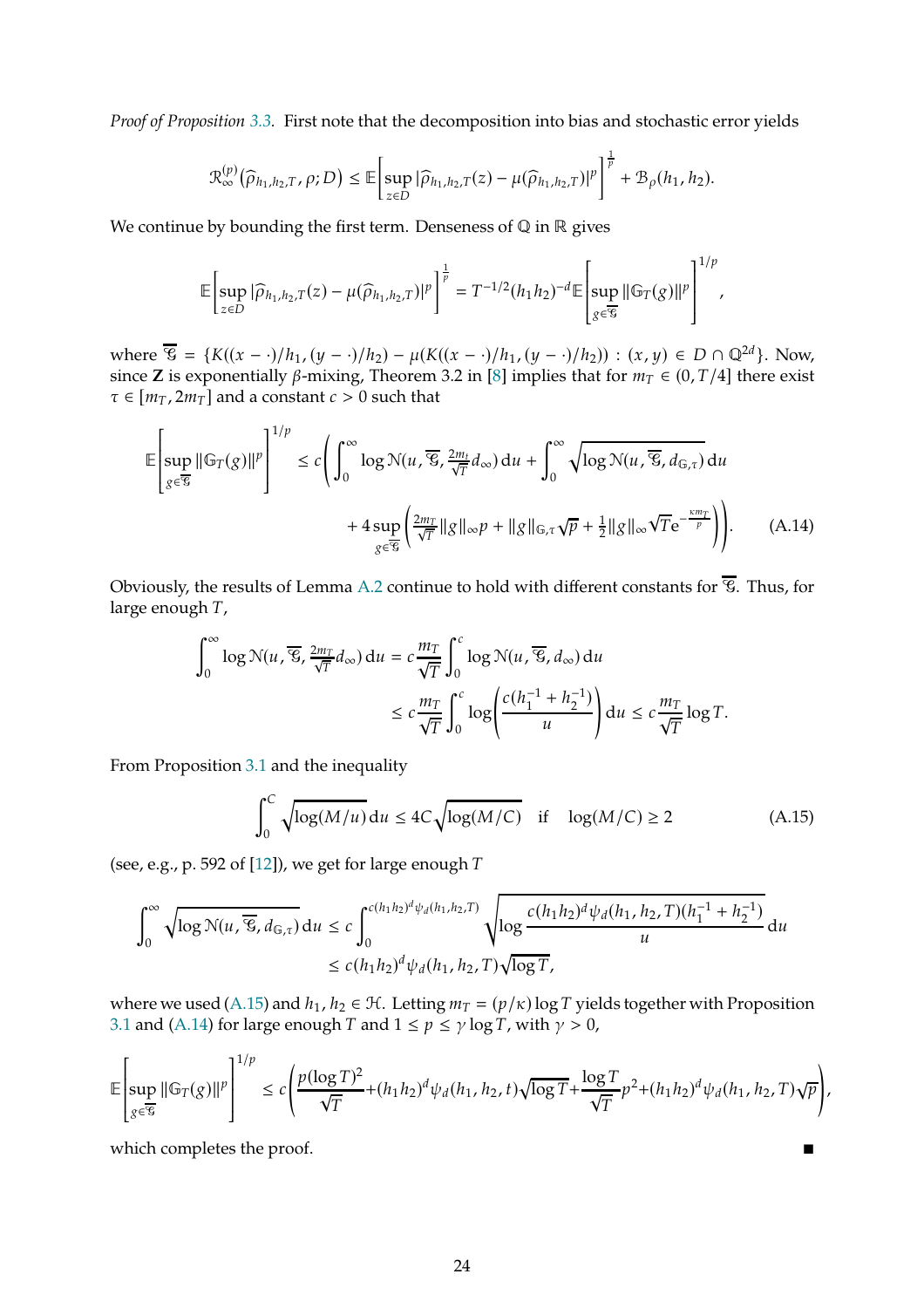*Proof of Proposition* [3.4.](#page-6-3) Denoting  $G_{h_1,h_2,T}(z) \coloneqq \widehat{\rho}_{h_1,h_2,T}(z) - \mathbb{E}[\widehat{\rho}_{h_1,h_2,T}(z)]$ , we obtain

<span id="page-24-0"></span>
$$
\widehat{\rho}_{h_1, h_2, T}(z) - \rho(z) = G_{h_1, h_2, T}(z) + (\rho * K_{h_1, h_2} - \rho)(z), \quad \forall z \in D.
$$
\n(A.16)

For bounding  $\mathbb{E}[\|G_{h_1,h_2,T}(z)\|_{L^{\infty}(D)}]$ , we discretize D by means of a finite set  $D_T \subset D$  such that any point  $z \in D$  fulfills  $\inf_{\tilde{z} \in D_T} |z - \tilde{z}| \leq \delta_T$ , which can be done with  $\text{card}(D_T) \leq c \delta_T^{-2d}$ . Exploiting Lipschitz continuity of  $K_1$ ,  $K_2$  yields

$$
\sup_{z \in D} |G_{h_1, h_2, T}(z)| - \sup_{z \in D_T} |G_{h_1, h_2, T}(z)| \le c (h_1^{-1} + h_2^{-1})(h_1 h_2)^{-d} \delta_T.
$$

Now, Proposition [3.2](#page-5-1) and Lemma [4.2](#page-11-0) imply that, for  $h_1$ ,  $h_2$  small enough and  $m_t \in (0, \frac{1}{4})$  $\frac{t}{4}$ ], there exists  $\tau \in [m_t, 2m_t]$  such that

$$
\begin{split} \mathbb{P}&\left(\sup_{z\in D_{T}}|G_{h_{1},h_{2},T}(z)|>\left(r\sqrt{\frac{\log T}{T}}\psi_{d}^{\circ}(h_{1},h_{2})\right)\right) \\ &\leq 2\sum_{z\in D_{T}}\left(2\exp\left(-\frac{r^{2}\log T\psi_{d}^{\circ}(h_{1},h_{2})^{2}}{32(\tau\text{Var}(\widehat{\rho}_{h_{1},h_{2},\tau}(z))+4\|K_{h}\|_{\infty}r\sqrt{\frac{\log T}{T}}\psi_{d}^{\circ}(h_{1},h_{2})m_{T})}\right) \\ &+\frac{T}{m_{T}}c_{\kappa}\mathrm{e}^{-\kappa m_{T}}\mathbb{1}_{(0,8\|K_{h_{1},h_{2}}\|_{\infty})}\left(r\sqrt{\frac{\log T}{T}}\psi_{d}^{\circ}(h_{1},h_{2})\right)\right) \\ &\leq c\delta_{T}^{-2d}\left(\exp\left(-\frac{r^{2}\log T\psi_{d}^{\circ}(h_{1},h_{2})^{2}}{c(\psi_{d}^{\circ}(h_{1},h_{2})^{2}+(h_{1}h_{2})^{-d}r\sqrt{\frac{\log T}{T}}\psi_{d}^{\circ}(h_{1},h_{2})m_{T})}\right) \\ &+\frac{T}{m_{T}}\mathrm{e}^{-\kappa m_{T}}\mathbb{1}_{(0,c(h_{1}h_{2})^{-d})}\left(r\sqrt{\frac{\log T}{T}}\psi_{d}^{\circ}(h_{1},h_{2})\right)\right) \\ &=c\delta_{T}^{-2d}\left(\exp\left(-\frac{r^{2}\log T}{c(1+(h_{1}h_{2})^{-d}r\sqrt{\frac{\log T}{T}}\psi_{d}^{\circ}(h_{1},h_{2})^{-1}m_{T})}\right) \\ &+\frac{T}{m_{T}}\mathrm{e}^{-\kappa m_{T}}\mathbb{1}_{(0,c(h_{1}h_{2})^{-d}T^{1/2}\log T^{-1/2}\psi_{d}^{\circ}(h_{1},h_{2})^{-1})(r)}\right), \end{split}
$$

where we assume that  $m_T = c_m \log T$  for some  $c_m > 0$ . Then, the well-known inequality

$$
\mathbb{E}[Y] \le a + \int_a^{\infty} \mathbb{P}(Y > r) dr, \quad a \ge 0,
$$

implies for  $Y \coloneqq \sup_{z \in D_T} |G_{h_1, h_2, T}(z)| \sqrt{\frac{T}{\log n}}$  $\frac{T}{\log T}\psi_d^{\circ}(h_1,h_2)^{-1}$ , with a suitable constant  $c_a>0$  depending on  $a$ ,

$$
\begin{aligned} &\mathbb{E}\Bigg[\sup_{z\in D_T}|G_{h_1,h_2,T}(z)|\Bigg]\\ &\leq \left(\sqrt{\frac{\log T}{T}}\psi_d^{\circ}(h_1,h_2)\right)\left(a+c\delta_T^{-2d}\int_a^{\infty}\left(\exp\left(-\frac{r^2\log T}{c(1+(h_1h_2)^{-d}r\sqrt{\frac{\log T}{T}}\psi_d^{\circ}(h_1,h_2)^{-1}mr)}\right)\right.\right.\\ &\left.+\frac{T}{m_T}\mathrm{e}^{-\kappa m_T}\mathbb{1}_{(0,c(h_1h_2)^{-d}T^{1/2}\log T^{-1/2}\psi_d^{\circ}(h_1,h_2)^{-1})}(r)\right)\mathrm{d} r\Bigg) \end{aligned}
$$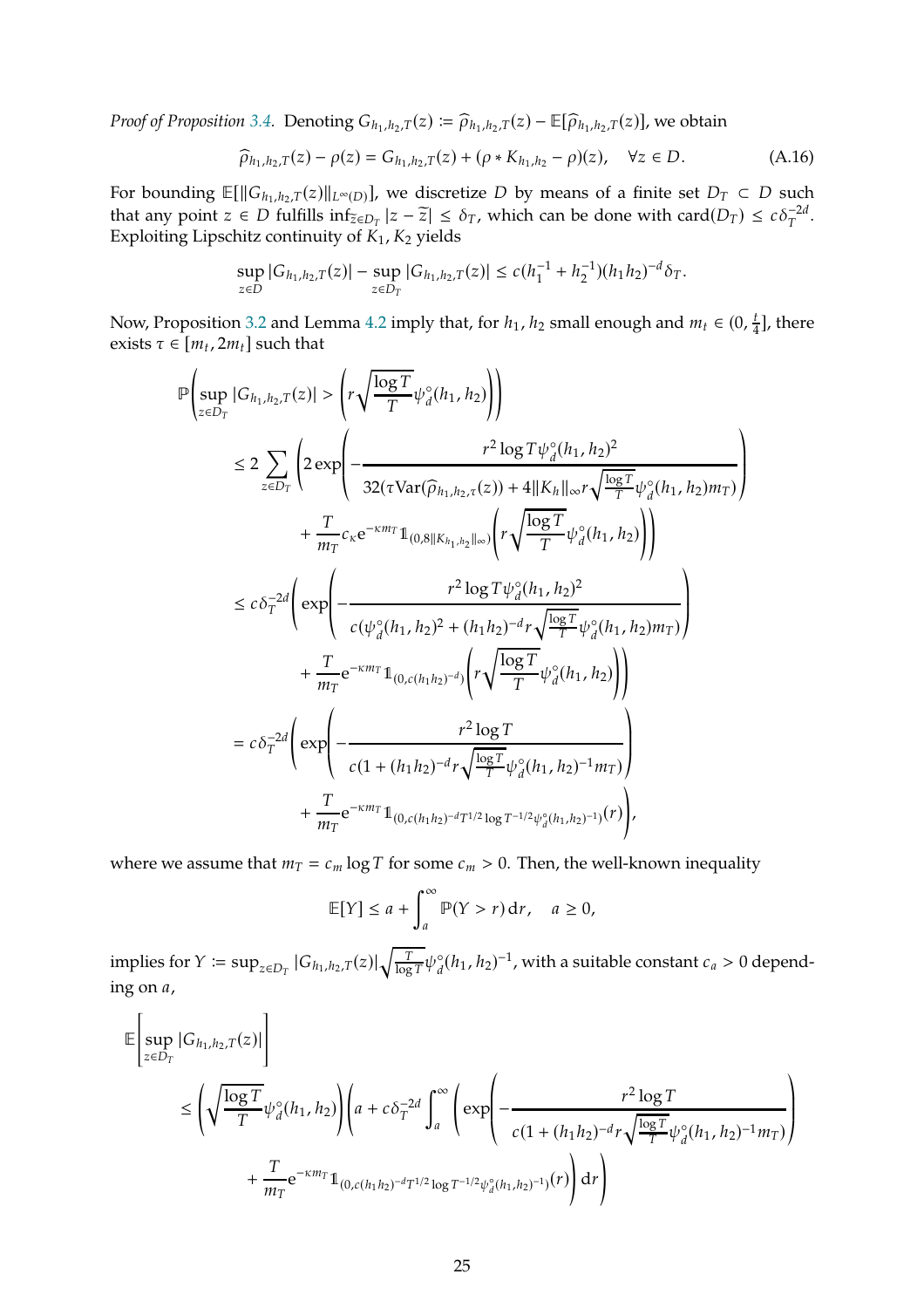$$
\leq \left(\sqrt{\frac{\log T}{T}}\psi_d^{\circ}(h_1,h_2)\right)\left(a + c\delta_T^{-2d}\left(c_aT^{-\frac{a^2}{c}} + (h_1h_2)^{-d}T^{3/2-\kappa c_m}\log T^{-3/2}\psi_d^{\circ}(h_1,h_2)^{-1}\right)\right),
$$

where we used Assumption [\(3.8\)](#page-6-1). Lipschitz continuity of  $K_{h_1,h_2}$  then yields

$$
\mathbb{E}\left[\|G_{h_1,h_2,T}(z)\|_{L^{\infty}(D)}\right] \leq \mathbb{E}\left[\left|\sup_{z\in D}|G_{h_1,h_2,T}(z)|-\sup_{z\in D_T}|G_{h_1,h_2,T}(z)||\right]+\mathbb{E}\left[\sup_{z\in D_T}|G_{h_1,h_2,T}(z)|\right]\right.\leq c(h_1h_2)^{-d}(h_1^{-1}+h_2^{-1})\delta_T+\sqrt{\frac{\log T}{T}}\psi_d(h_1,h_2)\times\left(a+c\delta_T^{-2d}\left(c_aT^{-\frac{a^2}{c}}+(h_1h_2)^{-d}T^{3/2-\kappa c_m}\log T^{-3/2}\psi_d^{\circ}(h_1,h_2)^{-1}\right)\right)
$$

Then, choosing  $\delta_T = (h_1 h_2)^{d+1} \sqrt{T^{-1} \log T} \psi_d^{\circ}(h_1, h_2)$  immediately yields

$$
(h_1h_2)^{-d}(h_1^{-1}+h_2^{-1})\delta_T \in \mathcal{O}\Bigg(\sqrt{\frac{\log T}{T}}\psi_d^{\circ}(h_1,h_2)\Bigg).
$$

Now note that  $h_1, h_2 \in \mathcal{H}$  implies the existence of  $c, Q > 0$  such that  $\delta_T^{-2d} \leq cT^Q$ , for large enough *T*. Hence, choosing  $a^2 = cQ$ ,  $c_m = \kappa^{-1}(\frac{3}{2})$  $\frac{3}{2}$  + Q) yields

$$
\mathbb{E}[\|G_{h_1,h_2,T}(z)\|_{L^\infty(D)}]\in \mathcal{O}\Bigg(\sqrt{\frac{\log T}{T}}\psi_d^{\circ}(h_1,h_2)\Bigg).
$$

The assertion now follows by combining this with decomposition [\(A.16\)](#page-24-0).

*Proof of Theorem* [3.6.](#page-7-1) It is well-known that there exists a constant  $c > 0$ , such that, for  $h_1, h_2$ small enough and for all  $z \in D$ ,

<span id="page-25-1"></span>
$$
\mathcal{B}_{\rho}(h_1, h_2) = |(\rho * K_{h_1, h_2} - \rho)(z)| \le c(h_1^{\beta_1} + h_2^{\beta_2})
$$
\n(A.17)

.

(see, e.g., Proposition 1 in [\[4](#page-35-8)]). Plugging this bound and  $h_1$ ,  $h_2$  as specified in [\(3.11\)](#page-7-3) and [\(3.13\)](#page-7-5) into [\(3.7\)](#page-6-4) and [\(3.9\)](#page-6-5), the assertion follows, since  $\beta_1 > 1$ ,  $\beta_2 > 2$  implies that [\(3.8\)](#page-6-1) is satisfied.

#### **B. Proofs for Section [4](#page-9-0)**

The proof of Theorem [4.3](#page-11-2) will require the following Lemma.

<span id="page-25-0"></span>**Lemma B.1.** *Suppose that*  $Z$  *is exponentially*  $\beta$ -mixing, and let  $\beta$  *be a countable class of bounded real-valued functions.* Then, for  $m_t \in (0, t/4)$ , there exists  $\tau \in [m_t, 2m_t]$  such that, for any  $p \ge 1$ ,

$$
\sup_{g \in \mathcal{G}} \left( \mathbb{E} \left[ \left| \int_0^t g(Z_s) \, ds \right|^p \right] \right)^{1/p} \leq \sup_{g \in \mathcal{G}} \left( c_1 m_t \|g\|_{\infty} p + c_2 \sqrt{tp} \|g\|_{\mathbb{G}, \tau} + 2c_{\kappa} t \|g\|_{\infty} e^{-\frac{\kappa m_t}{p}} + t |\mu(g)| \right),
$$
\n
$$
\sup_{g \in \mathcal{G}} \left( c_1 m_t \|g\|_{\infty} p + c_2 \sqrt{tp} \|g\|_{\mathbb{G}, \tau} + 2c_{\kappa} t \|g\|_{\infty} e^{-\frac{\kappa m_t}{p}} + t |\mu(g)| \right),
$$

*where*  $c_1 = \frac{8}{3}$  $\frac{8}{3}e^{1/2e}\sqrt{2}e^{1/(12)-1}$ ,  $c_2 = 2(2e)^{-1/2}e^{1/(2e)}\sqrt{\pi}e^{1/6}$ .

*Proof.* We start by splitting the process  $(Z_s)_{0 \le s \le t}$  into  $2n_t$  parts of length  $m_t$ , where  $t = 2n_t m_t$ ,  $n_t \in$ N, i.e., for  $j$  ∈ {1, . . . ,  $n_t$ }, we define the processes

$$
Z^{j,1} := (Z_s)_{s \in [2(j-1)m_t,(2j-1)m_t]}, \quad Z^{j,2} := (Z_s)_{s \in [(2j-1)m_t,2jm_t]}.
$$

Analogously to the proof of Lemma 3.1 and Theorem 3.2 of [\[8](#page-35-5)], we use arguments of the proof of Proposition 5.2 of [\[21](#page-36-9)], yielding the existence of a process  $(\widehat{Z}_s)_{0\leq s\leq t}$  such that, for  $k=1,2$ ,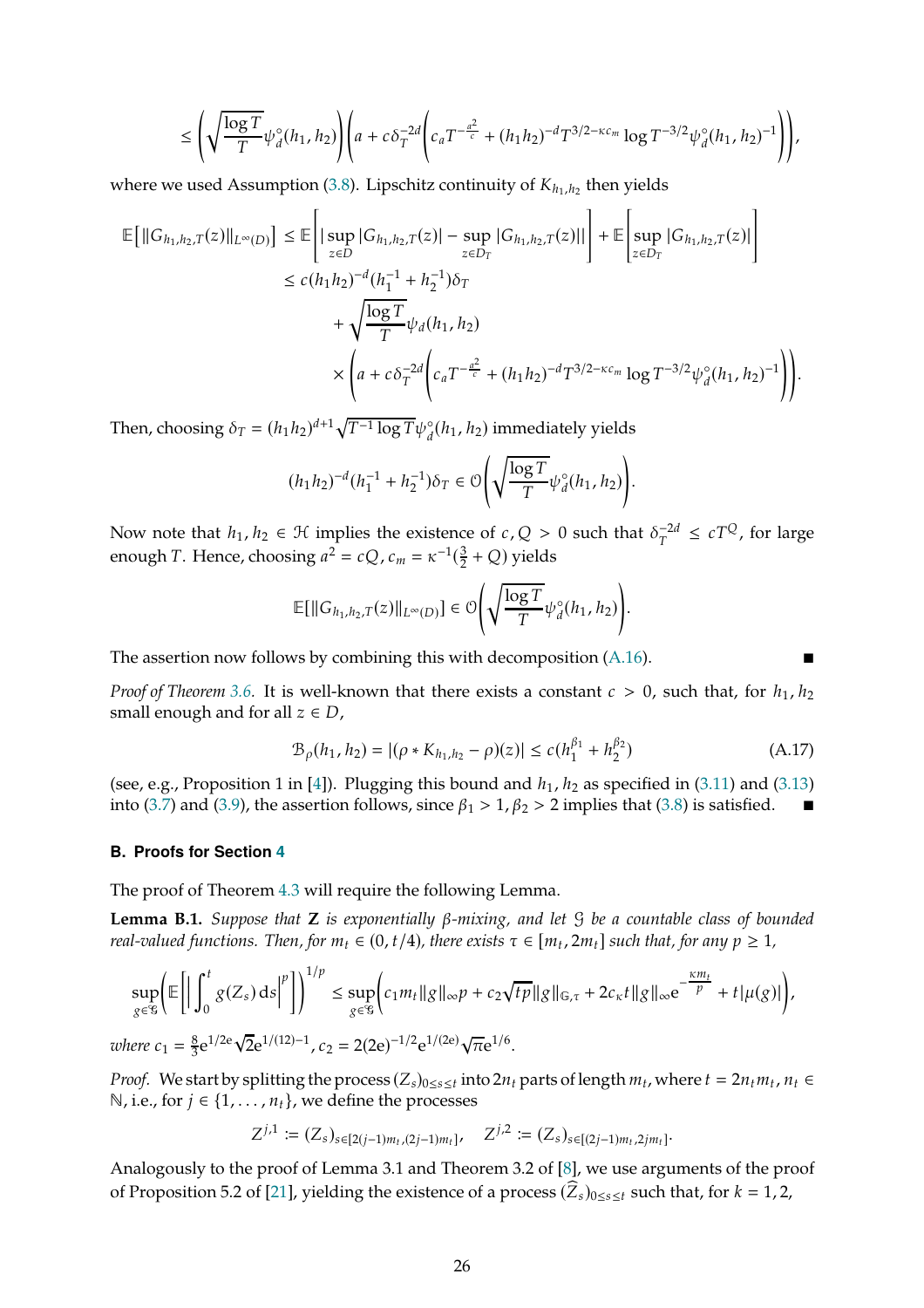- (1)  $Z^{j,k} \stackrel{\text{(d)}}{=} \widehat{Z}^{j,k}$  for all  $j \in \{1, \ldots, n_t\}$ ,
- (2)  $\exists c_K, \kappa > 0 : \mathbb{P}(Z^{j,k} \neq \widehat{Z}^{j,k}) \leq c_{\kappa} e^{-\kappa m_t}$  for all  $j \in \{1, \ldots, n_t\}$ ,
- (3)  $\bar{Z}^{1,k}, \ldots, \bar{Z}^{n_t,k}$  are independent,

where  $Z^{j,k}$  is defined analogously to  $Z^{j,k}$  for  $j \in \{1, \ldots, n_t\}$ ,  $k = 1, 2$ . Furthermore, define

$$
I_g(Z^{j,1}) := \int_{2(j-1)m_t}^{(2j-1)m_t} g(Z_s) \, ds, \quad I_g(Z^{j,2}) := \int_{(2j-1)m_t}^{2jm_t} g(Z_s) \, ds, \quad j = 1, \ldots, n_t,
$$

and, analogously, define  $I_g(\hat{Z}^{j,k})$  for  $k = 1, 2, j \in \{1, ..., n_t\}$ . Then, for fixed  $p \ge 1$ ,  $g \in \mathcal{G}$ , it holds

$$
\left(\mathbb{E}\left[\left|\int_{0}^{t} g(Z_{s}) \,ds\right|^{p}\right]\right)^{1/p} \leq \left(\mathbb{E}\left[\left|\sum_{k=1}^{2} \sum_{j=1}^{n_{t}} (I_{g}(Z^{j,k}) - I_{g}(\widehat{Z}^{j,k}))\right|^{p}\right]\right)^{1/p} + \left(\mathbb{E}\left[\left|\sum_{k=1}^{2} \sum_{j=1}^{n_{t}} I_{g}(\widehat{Z}^{j,k})\right|^{p}\right]\right)^{1/p}
$$
\n
$$
\leq 2m_{t} \|g\|_{\infty} \sum_{k=1}^{2} \sum_{j=1}^{n_{t}} \mathbb{P}(Z^{j,k} \neq \widehat{Z}^{j,k})^{1/p} + \left(\mathbb{E}\left[\left|\sum_{k=1}^{2} \sum_{j=1}^{n_{t}} I_{g}(\widehat{Z}^{j,k})\right|^{p}\right]\right)^{1/p}
$$
\n
$$
\leq 2c_{\kappa} t \|g\|_{\infty} e^{-\frac{\kappa m_{t}}{p}} + \sum_{k=1}^{2} \left(\mathbb{E}\left[\left|\sum_{j=1}^{n_{t}} (I_{g}(\widehat{Z}^{j,k}) - m_{t}\mu(g))\right|^{p}\right]\right)^{1/p} + t|\mu(g)|.
$$

Since  $Z^{1,k}, \ldots, Z^{n_t,k}$  are independent, the classical Bernstein inequality gives for  $u > 0$ 

$$
\mathbb{P}\Bigg(\bigg|\sum_{j=1}^{n_t} (I_g(\widehat{Z}^{j,k})-m_t\mu(g))\bigg|>\sqrt{2n_t\text{Var}\Bigg(\int_0^{m_t}g(Z_s)\,ds\Bigg)u}+\frac{4}{3}m_t\|g\|_\infty u\Bigg)\leq \mathrm{e}^{-u},
$$

and thus Lemma A.2 in [\[9\]](#page-35-7) implies

$$
\sum_{k=1}^2 \left( \mathbb{E} \left[ \left| \sum_{j=1}^{n_t} (I_g(\widehat{Z}^{j,k}) - m_t \mu(g)) \right|^p \right] \right)^{1/p} \le c_1' m_t \|g\|_{\infty} p + c_2' \sqrt{t \operatorname{Var} \left( \frac{1}{\sqrt{m_t}} \int_0^{m_t} g(Z_s) \, ds \right)} \sqrt{p},
$$

where  $c'_1 = \frac{16}{3}$  $\frac{16}{3}e^{1/2e}(\sqrt{2}e^{1/(12p)})^{1/p}e^{-1}, c'_2 = 2(2e)^{-1/2}e^{1/(2e)}$  $\sqrt{\pi}e^{1/(6p)})^{1/p}$ . The generalization to  $m_t \in (0, \bar{t}/4)$  is now analogous to the proof of Lemma 3.1 and Theorem 3.2 of [\[8](#page-35-5)].

*Proof of Theorem [4.3.](#page-11-2)* We start by noting that, letting

$$
\mathbb{I}_{t,\sigma}^{j}(g) := \frac{1}{\sqrt{t}} \int_{0}^{t} g(Z_{s}) \sum_{k=1}^{d} \sigma_{jk}(Z_{s}) dW_{s}^{k}, \quad g \in \mathcal{G}, j \in \{1, ..., d\},
$$

we obtain for any  $p \geq 1$ 

<span id="page-26-0"></span>
$$
\left(\mathbb{E}\left[\sup_{g\in\mathcal{G}}|\mathbb{H}_{t}^{j}(g) - \sqrt{t}\mu(gb^{j})|^{p}\right]\right)^{1/p} \leq \left(\mathbb{E}\left[\sup_{g\in\mathcal{G}}|\mathbb{G}_{t}(gb^{j} - \mu(gb^{j}))|^{p}\right]\right)^{1/p} + \left(\mathbb{E}\left[\sup_{g\in\mathcal{G}}|\mathbb{I}_{t,\sigma}^{j}(g)|^{p}\right]\right)^{1/p}.
$$
\n(B.1)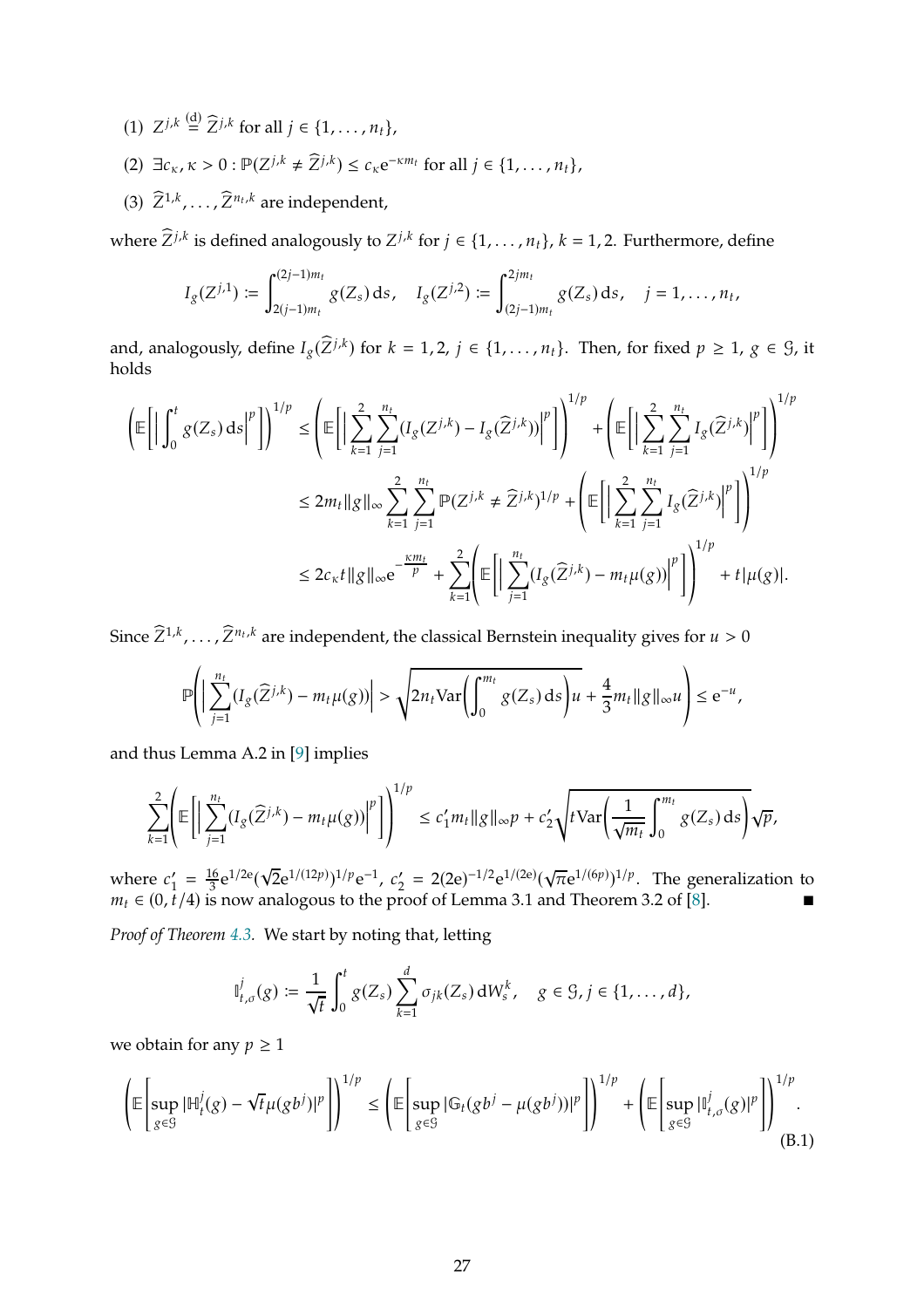Theorem 3.2 of [\[8\]](#page-35-5) then implies that there is a constant  $c > 0$  such that, for any  $m_t \in (0, t/4]$ , there exists  $\tau \in [m_t, 2m_t]$  such that, for any  $p \ge 1$ ,

<span id="page-27-0"></span>
$$
\left(\mathbb{E}\left[\sup_{g\in\mathcal{G}}|\mathbb{G}_{t}(gb^{j}-\mu(gb^{j}))|^{p}\right]\right)^{1/p}\le c\left(\int_{0}^{\infty}\log\mathcal{N}(u,gb^{j},\frac{m_{t}}{\sqrt{t}}d_{\infty})du+\int_{0}^{\infty}\sqrt{\log\mathcal{N}(u,gb^{j},d_{\mathbb{G},\tau})}du+\sup_{g\in\mathcal{G}}\left(\frac{m_{t}}{\sqrt{t}}\|gb^{j}\|_{\infty}p+\|gb^{j}\|_{\mathbb{G},\tau}\sqrt{p}+\|gb^{j}\|_{\infty}c_{\kappa}\sqrt{t}e^{-\frac{\kappa m_{t}}{p}}\right)\right).
$$
\n(B.2)

It thus remains to bound  $\bigl(\mathbb{E}\bigl[$  $\sup_{g \in \mathcal{G}} |\mathbb{I}^j_t$  $\int_{t,\sigma}^{j}(g)|^{p} \, \bigg| \bigg)^{1/p}$ . Since, for any  $g \in \mathcal{G}$ ,  $\int_{0}^{t}$  $\int_0^t g(Z_s) \sum_{k=1}^d \sigma_{jk}(Z_s) dW_s^k$ is a continuous martingale, [\(4.4\)](#page-11-1) yields

$$
\mathbb{P}\Big(|\mathbb{I}_{t,\sigma}^j(g)|>u\Big)\leq 2\mathrm{e}^{-\frac{tu^2}{2y}}+\mathbb{P}\Big(\int_0^t g^2(Z_s)a_{jj}(Z_s)\,\mathrm{d} s>y\Big),\quad u,y>0,
$$

where  $a = \sigma \sigma^{\top}$ . Additionally, Lemma [4.2](#page-11-0) yields for  $y > 0$  that, for any  $m_{t,2} \in (0, t/4)$ , there exists  $\tau_2 \in [m_{t,2}, 2m_{t,2}]$  such that

$$
\mathbb{P}\left(\int_{0}^{t} (g^{2}a_{jj}(Z_{s})) ds > y + t\mu(g^{2}a_{jj})\right)
$$
\n
$$
\leq 2 \exp\left(-\frac{y^{2}}{32t\left(\operatorname{Var}\left(\frac{1}{\sqrt{\tau_{2}}}\int_{0}^{\tau_{2}} (g^{2}a_{jj})(Z_{s}) ds\right) + 2y\|g^{2}a_{jj}\|_{\infty} \frac{m_{t,2}}{t}\right)}{+\frac{t}{m_{t,2}}c_{\kappa}e^{-\kappa m_{t,2}}1_{(0,4t\|g^{2}a_{jj}\|_{\infty})}(y),\right)}
$$

and, letting

$$
y_{u,t} := \sqrt{2\text{Var}\left(\frac{1}{\sqrt{\tau_2}}\int_0^{\tau_2} (g^2 a_{jj})(Z_s) \, ds\right)} + \sqrt{256u} \|g^2 a_{jj}\|_{\infty} \frac{m_{t,2}}{\sqrt{t}},
$$

we get

$$
\mathbb{P}\Biggl(\int_0^t g^2(Z_s)a_{jj}(Z_s)\, \textup{d} s>\sqrt{32ut} \, y_{u,t}+t\mu(g^2a_{jj})\Biggr)\leq 2\textup{e}^{-u}+\frac{t}{m_{t,2}}c_\kappa\textup{e}^{-\kappa m_{t,2}}\mathbb{1}_{(u,\infty)}(\tfrac{t}{16m_{t,2}}).
$$

The choice  $m_{t,2} = \frac{\sqrt{t}}{2\sqrt{t}}$  $\frac{V_l}{2\sqrt{k}}$  then yields, for large enough t,

$$
\begin{split} \mathbb{P}\Biggl( \int_{0}^{t} g^{2}(Z_{s}) a_{jj}(Z_{s}) \, \text{d}s &> \sqrt{32 u t} y_{u,t} + t \mu(g^{2} a_{jj}) \Biggr) \leq 2 \mathrm{e}^{-u} + 2 c_{\kappa} \sqrt{\kappa t} \mathrm{e}^{-\frac{\sqrt{\kappa t}}{2}} 1\!\!1_{(u,\infty)} (\frac{\sqrt{\kappa t}}{8}) \\ &\leq 2 \mathrm{e}^{-u} + 2 \mathrm{e}^{-\frac{\sqrt{\kappa t}}{8}} 1\!\!1_{(u,\infty)} (\frac{\sqrt{\kappa t}}{8}) \ \leq \ 4 \mathrm{e}^{-u}. \end{split}
$$

Hence, we have for  $r > 0$ 

$$
\mathbb{P}(|\mathbb{I}_{t,\sigma}^j(g)|>r)\leq 2\exp\left(-\frac{r^2}{\frac{16\sqrt{u}}{\sqrt{t}}\|g^2a_{jj}\|_{\mathbb{G},\tau_2}+\sqrt{8192\kappa^{-1}}u\|g^2a_{jj}\|_{\infty}\frac{1}{\sqrt{t}}+2\mu(g^2a_{jj})}\right)+4{\rm e}^{-u},
$$

and, thus, it holds for large enough  $t$ 

$$
6e^{-u} \ge \mathbb{P}\left(\left|\mathbb{I}_{t,\sigma}^{j}(g)\right| > \frac{4(\sqrt{u}+u)}{t^{1/4}}\sqrt{\|g^2a_{jj}\|_{\mathbb{G},\tau_2}} + u\left(\frac{8192\|a_{jj}\|_{\infty}^2}{\kappa t}\right)^{1/4}\|g\|_{\infty} + \sqrt{u^2\|a_{jj}\|_{\infty}\mu(g^2)}\right)
$$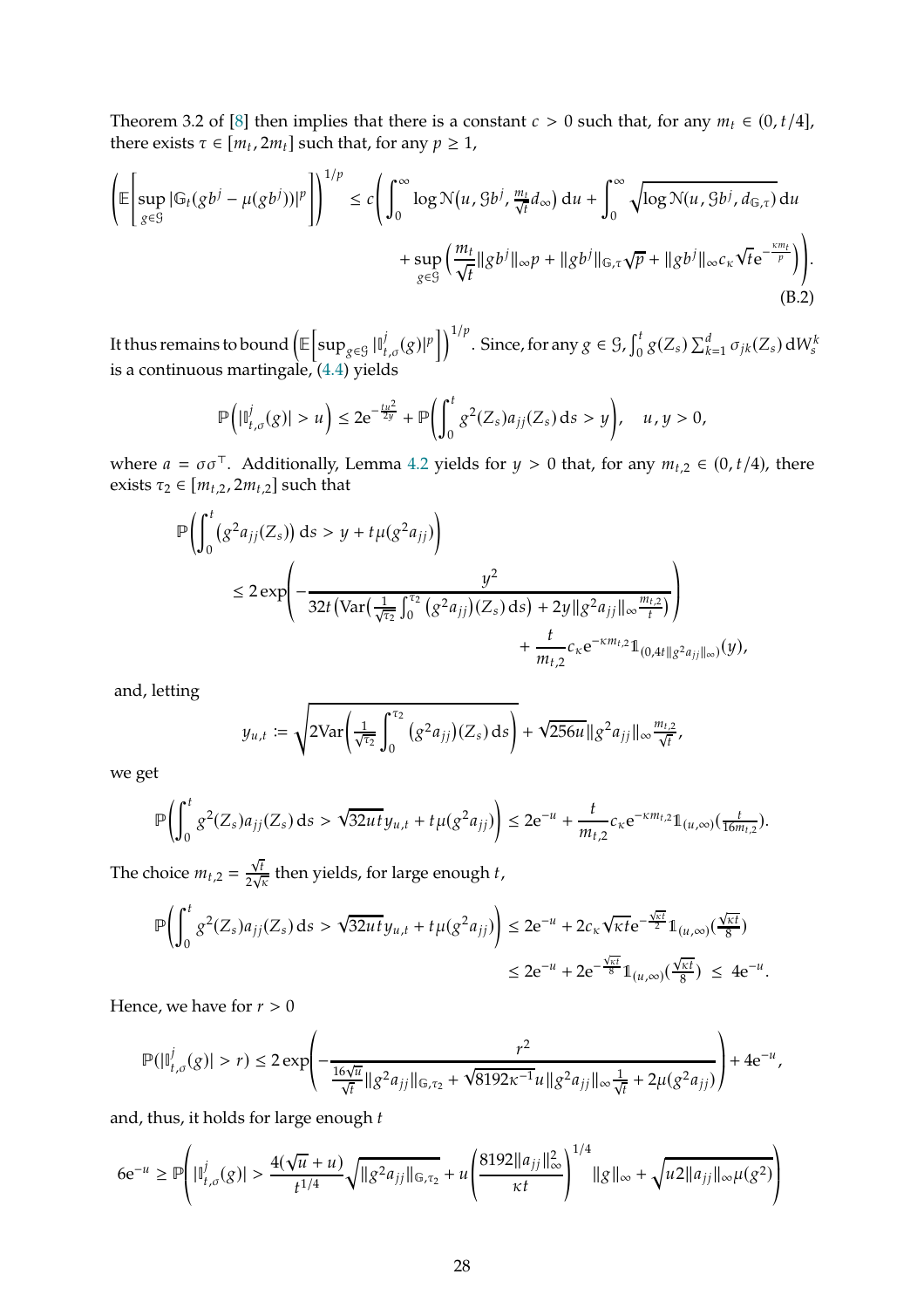<span id="page-28-0"></span>
$$
\geq \mathbb{P}\left(|\mathbb{I}_{t,\sigma}^{j}(g)| > \frac{4\sqrt{||a_{jj}||_{\infty}}(\sqrt{u}+u)}{(\kappa t)^{1/8}}\mu(g^{4})^{1/4} + u\left(\frac{8192||a_{jj}||_{\infty}^{2}}{\kappa t}\right)^{1/4}||g||_{\infty} + \sqrt{u^{2}||a_{jj}||_{\infty}\mu(g^{2})}\right)
$$
  
\n
$$
\geq \mathbb{P}\left(|\mathbb{I}_{t,\sigma}^{j}(g)| > u\left(\frac{256||a_{jj}||_{\infty}^{2}}{\sqrt{\kappa t}}\right)^{1/4}\left(\mu(g^{4})^{1/4} + \left(\frac{32}{\sqrt{\kappa t}}\right)^{1/4}||g||_{\infty}\right) + \sqrt{u^{2}||a_{jj}||_{\infty}}\left(\sqrt{2\mu(g^{2})} + 4\left(\frac{\mu(g^{4})}{\sqrt{\kappa t}}\right)^{1/4}\right)\right),
$$
\n(B.3)

where we used Jensen's inequality and Fubini's theorem for showing

$$
\sqrt{\|g^2 a_{jj}\|_{G,\tau_2}} \le \left(\frac{1}{\tau_2} \mathbb{E}\left[\left(\int_0^{\tau_2} (g^2 a_{jj})(Z_s) \, ds\right)^2\right]\right)^{1/4} = \left(\tau_2 \mathbb{E}\left[\left(\frac{1}{\tau_2} \int_0^{\tau_2} (g^2 a_{jj})(Z_s) \, ds\right)^2\right]\right)^{1/4}
$$

$$
\le \left(\mathbb{E}\left[\int_0^{\tau_2} (g^4 a_{jj}^2)(Z_s) \, ds\right]\right)^{1/4} \le \tau_2^{1/4} \|a_{jj}\|_{\infty}^{1/2} \mu(g^4)^{1/4} \le \left(\frac{t}{\kappa}\right)^{1/8} \|a_{jj}\|_{\infty}^{1/2} \mu(g^4)^{1/4}.
$$

We now want to use Theorem 3.5 in [\[9](#page-35-7)] which requires a bound of the form  $2 \exp(-u)$ . However, inspection of the proof of this theorem and, in particular, the proof of Lemma A.4 of [\[9](#page-35-7)] used therein shows that the bound in [\(B.3\)](#page-28-0) suffices. Thus, we have that there exist constants  $c_1$ ,  $c_2 > 0$ and  $t_0 > 0$  such that, for any  $p \ge 1$  and  $t \ge t_0$ ,

$$
\left( \mathbb{E} \left[ \sup_{g \in \mathcal{G}} |I_{t,\sigma}^{j}(g)|^{p} \right] \right)^{1/p} \leq c_{1} \int_{0}^{\infty} \log \mathcal{N}(u, \mathcal{G}, t^{-1/4} d_{\infty} + t^{-1/8} d_{L^{4}(\mu)}) du \n+ c_{2} \int_{0}^{\infty} \sqrt{\log \mathcal{N}(u, \mathcal{G}, d_{L^{2}(\mu)} + t^{-1/8} d_{L^{4}(\mu)})} du \n+ 2 \sup_{g \in \mathcal{G}} \left( \mathbb{E} \left[ |I_{t,\sigma}^{j}(g)|^{p} \right] \right)^{1/p} \n\leq c_{1} \int_{0}^{\infty} \log \mathcal{N}(u, \mathcal{G}, t^{-1/4} d_{\infty} + t^{-1/8} d_{L^{4}(\mu)}) du \n+ c_{2} \int_{0}^{\infty} \sqrt{\log \mathcal{N}(u, \mathcal{G}, d_{L^{2}(\mu)} + t^{-1/8} d_{L^{4}(\mu)})} du \n+ \frac{2}{\sqrt{t}} C_{p} \sup_{g \in \mathcal{G}} \left( \mathbb{E} \left[ \left( \int_{0}^{t} g^{2}(Z_{s}) a_{jj}(Z_{s}) ds \right)^{p/2} \right] \right)^{1/p} \n\leq c_{1} \int_{0}^{\infty} \log \mathcal{N}(u, \mathcal{G}, t^{-1/4} d_{\infty} + t^{-1/8} d_{L^{4}(\mu)}) du \n+ c_{2} \int_{0}^{\infty} \sqrt{\log \mathcal{N}(u, \mathcal{G}, d_{L^{2}(\mu)} + t^{-1/8} d_{L^{4}(\mu)})} du \n+ c_{2} \int_{0}^{\infty} \sqrt{\log \mathcal{N}(u, \mathcal{G}, d_{L^{2}(\mu)} + t^{-1/8} d_{L^{4}(\mu)})} du \n+ \frac{2}{\sqrt{t}} C_{p} \sup_{g \in \mathcal{G}} \left[ \mathbb{E} \left[ \left( \int_{0}^{t} g^{2}(Z_{s}) a_{jj}(Z_{s}) ds \right)^{p} \right] \right)^{1/(2p)} ,
$$

where we used the Burkholder–Davis–Gundy inequality (with  $C_p > 0$  denoting the corresponding constant) and Hölder's inequality. Additionally, we bounded the  $\gamma_\alpha$  functionals appearing in Theorem 3.5 of [\[9](#page-35-7)] by the corresponding entropy integrals (see Section 1.2 in [\[20\]](#page-36-11)). Thus, we can see that  $c_1$ ,  $c_2$  can be set to

<span id="page-28-1"></span>
$$
c_1 = 4\widetilde{C}_0 \left( \frac{\|a_{jj}\|_{\infty}^2}{\sqrt{\kappa}} \right)^{1/4} \left( 1 + \left( \frac{32}{\sqrt{\kappa}} \right)^{1/4} \right), \quad c_2 = \widetilde{C}_1 \sqrt{\|a_{jj}\|_{\infty}} \left( \sqrt{2} + 4\kappa^{-1/8} \right),
$$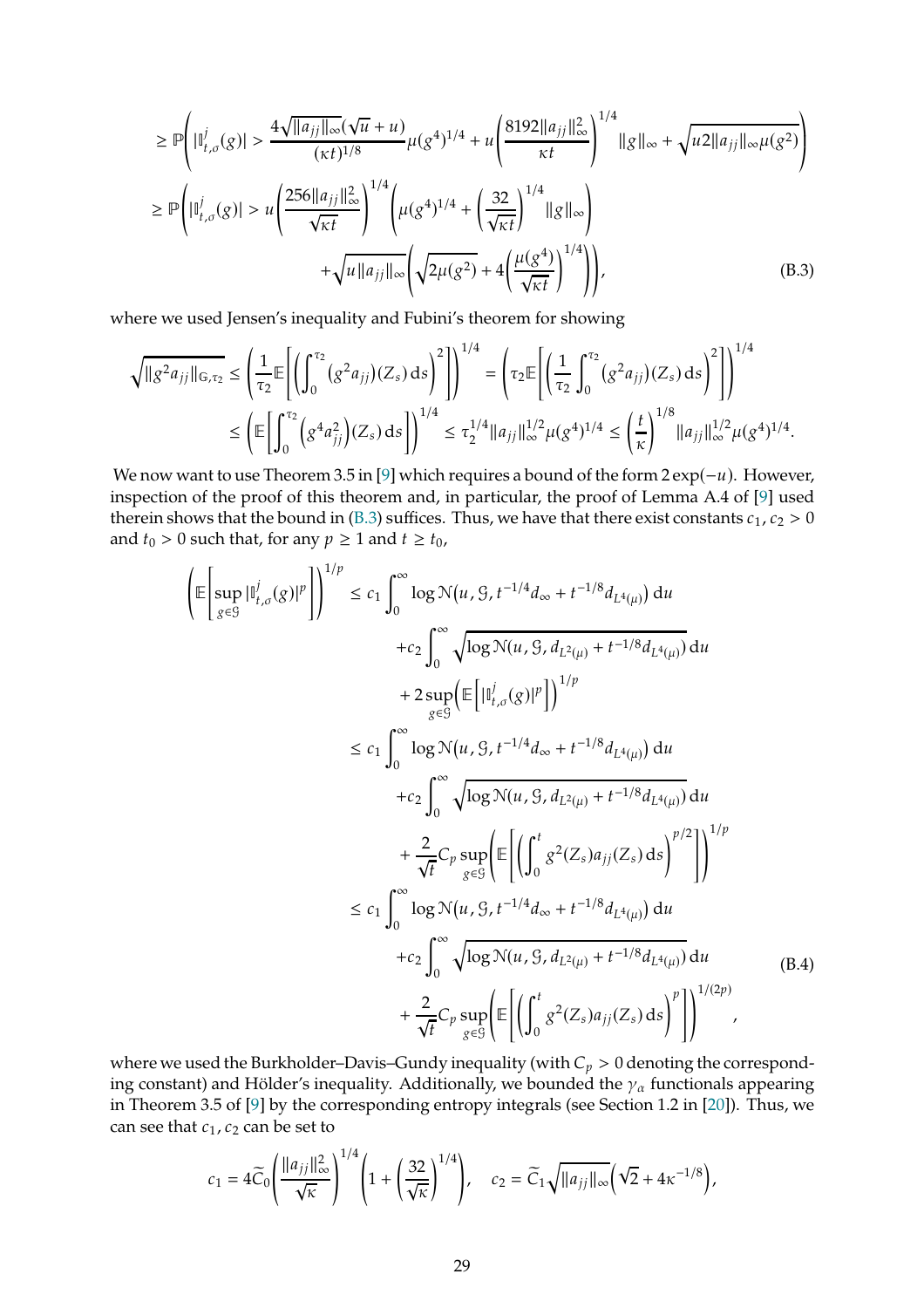where  $\widetilde{C}_0$ ,  $\widetilde{C}_1$  represent the universal constants from Theorem 3.5 in [\[9](#page-35-7)], adjusted to the bound in [\(B.3\)](#page-28-0) and multiplied by the respective constants involved in bounding the  $\gamma_\alpha$  functionals. Furthermore, combining Proposition 4.2 in [\[1](#page-35-9)] with the Hölder inequality shows that there exists a universal constant  $\widetilde{C}_2 > 0$  such that  $C_p \le \widetilde{C}_2 \sqrt{p}$  and, thus, Lemma [B.1](#page-25-0) implies that for any  $\widetilde{m}_t \in (0, t/4)$  there exists  $\widetilde{\tau} \in [\widetilde{m}_t, 2\widetilde{m}_t]$  such that

$$
\frac{2}{\sqrt{t}}C_p \sup_{g\in\mathcal{G}} \left( \mathbb{E} \left[ \left( \int_0^t g^2(Z_s) a_{jj}(Z_s) \, ds \right)^p \right] \right)^{1/(2p)} \leq \frac{2\widetilde{C}_2 \sqrt{p}}{\sqrt{t}} \sup_{g\in\mathcal{G}} \left( \mathbb{E} \left[ \left( \int_0^t g^2(Z_s) a_{jj}(Z_s) \, ds \right)^p \right] \right)^{1/(2p)} \n\leq \frac{2\widetilde{C}_2 \sqrt{p}}{\sqrt{t}} \sup_{g\in\mathcal{G}} \left( c \left( \widetilde{m}_t || g^2 a_{jj} ||_{\infty} p + \sqrt{t p} || g^2 a_{jj} ||_{\infty} \widetilde{\tau} + t || g^2 a_{jj} ||_{\infty} e^{-\frac{\kappa \widetilde{m}_t}{p}} \right) + t |\mu(g^2 a_{jj})| \right)^{1/2} \n\leq \sup_{g\in\mathcal{G}} \left( c \left( p \sqrt{\frac{\widetilde{m}_t || a_{jj} ||_{\infty}}{t}} || g ||_{\infty} + p^{3/4} (\widetilde{\tau}/t)^{1/4} || g ||_{L^4(\mu)} + \sqrt{p || a_{jj} ||_{\infty}} || g ||_{\infty} e^{-\frac{\kappa \widetilde{m}_t}{2p}} \right) \qquad (B.5) \n+ 2\widetilde{C}_2 \sqrt{p || a_{jj} ||_{\infty}} || g ||_{L^2(\mu)} \right).
$$

Combining  $(B.1)$ ,  $(B.2)$ ,  $(B.4)$  and  $(B.5)$  now yields the required assertion.

*Proof of Proposition [4.4.](#page-12-1)* We start with the usual decomposition

$$
\mathcal{R}_{\infty}^{(p)}(\overline{b}_{j,h_3,h_4,T},b^j\rho;D) \leq \left(\mathbb{E}\bigg[\bigg\|\overline{b}_{j,h_1,h_2,T} - \mu(K_{h_1,h_2}(z-\cdot)b^j)\bigg\|_{L^{\infty}(D)}^p\bigg]\right)^{\frac{1}{p}} + \underbrace{\big\|\mu(K_{h_1,h_2}(z-\cdot)b^j) - b^j\rho\big\|_{L^{\infty}(D)}}_{= \mathcal{B}_{b^j\rho}(h_1,h_2)}.
$$

<span id="page-29-0"></span>.

Now denseness of ℚ, the dominated convergence theorem for stochastic integrals and Theorem [4.3](#page-11-2) yield

$$
\begin{split}\n&\left(\mathbb{E}\left[\left\|\overline{b}_{j,h_{1},h_{2},T}-\mu(K_{h_{1},h_{2}}(z-\cdot)b^{j})\right\|^{p}_{L^{\infty}(D)}\right]\right)^{1/p} \\
&= (h_{1}h_{2})^{-d}T^{-1/2}\left(\mathbb{E}\left[\sup_{g\in\mathcal{G}}\left|\mathbb{H}_{t}^{j}(K((z-\cdot)/(h_{1}h_{2})))-\sqrt{T}\mu(K((z-\cdot)/(h_{1}h_{2}))b^{j})\right|^{p}\right]\right)^{1/p} \\
&\leq c(h_{1}h_{2})^{-d}T^{-1/2}\left(\int_{0}^{\infty}\log\mathcal{N}(u,\mathcal{G}b^{j},\frac{m_{T}}{\sqrt{T}}d_{\infty})\,du+\int_{0}^{\infty}\sqrt{\log\mathcal{N}(u,\mathcal{G}b^{j},d_{\mathbb{G},\tau})}\,du\n\right. \\
&\left.+\int_{0}^{\infty}\log\mathcal{N}(u,\mathcal{G},T^{-1/4}d_{\infty}+T^{-1/8}d_{L^{4}(\mu)})\,du+\int_{0}^{\infty}\sqrt{\log\mathcal{N}(u,\mathcal{G},d_{L^{2}(\mu)}+T^{-1/8}d_{L^{4}(\mu)})}\,du\n\right. \\
&\left.+\sup_{g\in\mathcal{G}}\left(\frac{m_{T}}{\sqrt{T}}\|g\|_{\infty}p+\|g\|_{\mathbb{G},\tau}\sqrt{p}+\frac{1}{2}\|g\|_{\infty}\sqrt{T}\mathrm{e}^{-\frac{\kappa m_{T}}{p}}+p\sqrt{\frac{\widetilde{m}_{T}\|a_{jj}\|_{\infty}}{T}}\|g\|_{\infty}\right. \\
&\left.\left.+p^{3/4}(\widetilde{\tau}/T)^{1/4}\|g\|_{L^{4}(\mu)}+\sqrt{p\|a_{jj}\|_{\infty}}\|g\|_{\infty}\mathrm{e}^{-\frac{\kappa\widetilde{m}_{T}}{2p}}+\sqrt{p\|a_{jj}\|_{\infty}}\|g\|_{L^{2}(\mu)}\right)\right).\n\end{split}
$$

We continue by bounding the entropy integrals. Elementary calculations and Lemma [A.2](#page-21-1) yield

$$
\int_0^\infty \log \mathcal{N}(u, \mathcal{G}b^j, \frac{m_T}{\sqrt{T}}d_\infty) du = \frac{m_T}{\sqrt{T}} \int_0^{2 \sup_{x \in \mathcal{K}} |b^j(x)| ||K||_\infty} \log \mathcal{N}(u, \mathcal{G}b^j, d_\infty) du
$$
  

$$
\leq c \frac{m_T}{\sqrt{T}} \int_0^{2 \sup_{x \in \mathcal{K}} |b^j(x)| ||K||_\infty} \log \left(\frac{c(h_1^{-1} + h_2^{-1})}{u}\right) du
$$
  

$$
\leq c \frac{m_T}{\sqrt{T}} \left(1 + \log \left(h_1^{-1} + h_2^{-1}\right)\right).
$$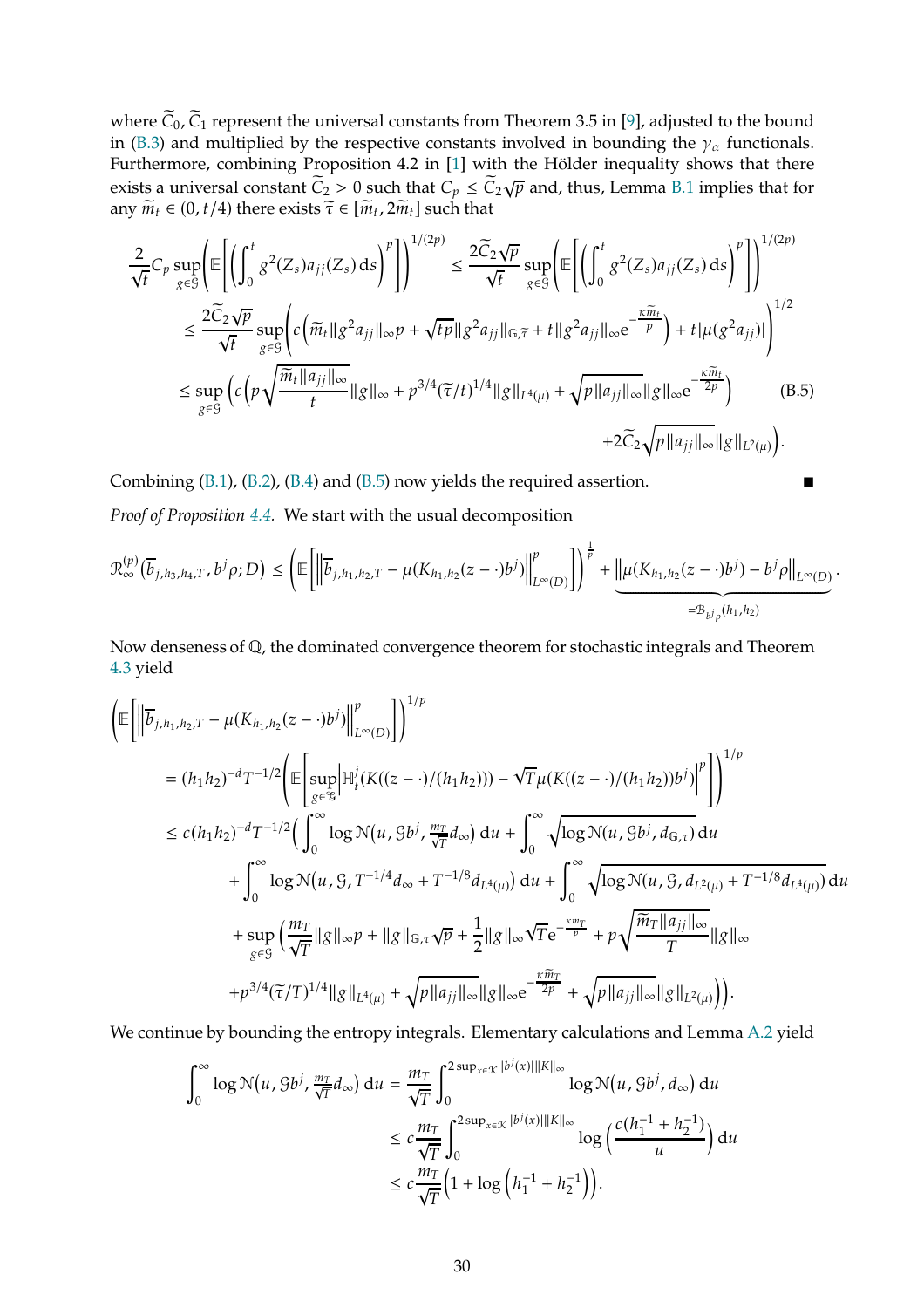Analogously, we get

$$
\int_0^\infty \log N(u, \mathcal{G}, T^{-1/4} d_\infty + T^{-1/8} d_{L^4(\mu)}) du
$$
  
\n
$$
\leq \int_0^\infty \log N(u, \mathcal{G}, T^{-1/8} d_{L^4(\mu)}) du + \int_0^\infty \log N(u, \mathcal{G}, T^{-1/4} d_\infty) du
$$
  
\n
$$
\leq \int_0^\infty \log N(T^{1/8} (c h_1 h_2)^{-d/4} u, \mathcal{G}, d_\infty) du + c T^{-1/4} \left(1 + \log \left( h_1^{-1} + h_2^{-1} \right) \right)
$$
  
\n
$$
\leq c \left(1 + \log \left( h_1^{-1} + h_2^{-1} \right) \right) \left( T^{-1/4} + T^{-1/8} (h_1 h_2)^{d/4} \right).
$$

Furthermore, Proposition [3.1](#page-4-2) yields for  $f$ ,  $g \in \mathcal{G}$  and large enough  $T$ 

$$
d_{\mathbb{G},t}(fb^j, gb^j) \le c(h_1h_2)^d \psi_d(h_1, h_2) =: \mathbb{V},
$$

and, hence, using  $(A.15)$  we get by Lemma [A.2](#page-21-1) for large enough  $T$ 

$$
\int_0^{\infty} \sqrt{\log N(u, g b^j, d_{G,\tau})} du \le \int_0^{\sqrt{\log N(u \psi_d(h_1, h_2)^{-1}, g b^j, d_{\infty})}} du
$$
  

$$
\le \int_0^{\sqrt{\log n}} \sqrt{\log \left( \frac{c(h_1^{-1} + h_2^{-1})(h_3 h_4)^d \psi_d(h_1, h_2)}{u} \right)} du
$$
  

$$
\le c(h_1 h_2)^d \psi_d(h_1, h_2) \sqrt{\log (h_1^{-1} + h_2^{-1})}.
$$

For the remaining integral, we argue similarly and get for large enough  $T$ 

$$
\int_0^\infty \sqrt{\log N(u, \mathcal{G}, d_{L^2(\mu)} + T^{-1/8} d_{L^4(\mu)})} du \leq \int_0^{c(h_1 h_2)^{d/2} ||K||_\infty} \sqrt{\log N(c(h_1 h_2)^{-d/2} u, \mathcal{G}, d_\infty)} du \n+ \int_0^{c(h_1 h_2)^{d/4} T^{-1/8} ||K||_\infty} \sqrt{\log N(c(h_1 h_2)^{-d/4} T^{1/8} u, \mathcal{G}, d_\infty)} du \n\leq \int_0^{c(h_1 h_2)^{d/2} ||K||_\infty} \sqrt{\log \left( \frac{c(h_1^{-1} + h_2^{-1})(h_1 h_2)^{d/2}}{u} \right)} du \n+ \int_0^{c(h_1 h_2)^{d/4} T^{-1/8} ||K||_\infty} \sqrt{\log \left( \frac{c(h_1^{-1} + h_2^{-1})(h_1 h_2)^{d/2}}{T^{1/8} u} \right)} du \n\leq c \sqrt{\log (h_1^{-1} + h_2^{-1})} \left( (h_1 h_2)^{d/2} + (h_1 h_2)^{d/4} T^{-1/8} \right).
$$

Combining everything above and choosing  $m_T = \widetilde{m}_T = \frac{p}{\kappa}$  $\frac{p}{\kappa} \log T$ , we obtain for  $T$  large enough and  $p \le \gamma \log T$ , with  $\gamma > 0$ ,

$$
\begin{split} \bigg( &\mathbb{E}\bigg[ \bigg\| \overline{b}_{j,h_1,h_2,T} - \mu(K_{h_1,h_2}(z-\cdot)b^j) \bigg\|_{L^\infty(D)}^p \bigg] \bigg)^{1/p} \\ &\leq c(h_1h_2)^{-d} T^{-1/2} \bigg( \frac{p\log\big(h_1^{-1} + h_2^{-1}\big)\log T}{\sqrt{T}} + (h_1h_2)^d\psi_d(h_1,h_2) \sqrt{\log\big(h_1^{-1} + h_2^{-1}\big)} \\ &+ T^{-1/8} \Big( T^{-1/8} + (h_1h_2)^{d/4} \Big) \log\big(h_1^{-1} + h_2^{-1}\big) + (h_1h_2)^{d/2} \sqrt{\log\big(h_1^{-1} + h_2^{-1}\big)} + \frac{p^2\log T}{\sqrt{T}} \\ &+ \sqrt{p}(h_1h_2)^d\psi_d(h_1,h_2) + T^{-1/2} + \sqrt{\frac{p^3\log T}{T}} + p \bigg( \frac{\log T}{T} \bigg)^{1/4} (h_1h_2)^{d/4} \end{split}
$$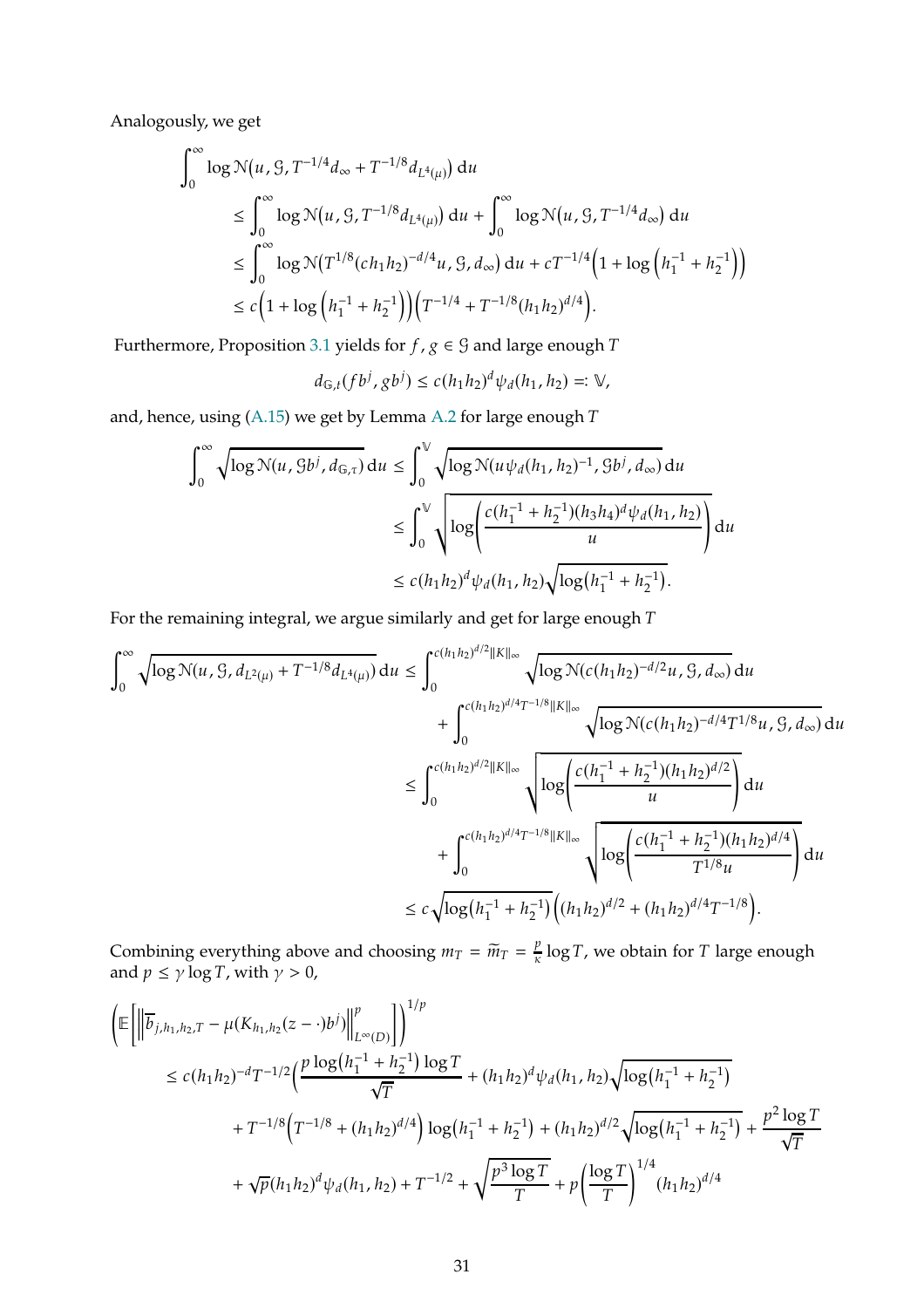$$
+\sqrt{p}T^{-1/2} + \sqrt{p}(h_1h_2)^{d/2}\n\n\leq c(h_1h_2)^{-d}T^{-1/2}\left(\frac{\log T^3}{\sqrt{T}} + (h_1h_2)^{d/2}\sqrt{\log(h_1^{-1} + h_2^{-1})}\n\n+ T^{-1/8}\left(T^{-1/8} + (h_1h_2)^{d/4}\right)\log(h_1^{-1} + h_2^{-1}) + (h_1h_2)^{d/2}\sqrt{\log(h_1^{-1} + h_2^{-1})} + \frac{\log T^3}{\sqrt{T}}\n\n+ \sqrt{\log T}(h_1h_2)^d\psi_d(h_1, h_2) + T^{-1/2} + \sqrt{\frac{\log T^4}{T}} + \log T\left(\frac{\log T}{T}\right)^{1/4}(h_1h_2)^{d/4}\n\n+ \sqrt{\frac{\log T}{T}} + \sqrt{\log T}(h_1h_2)^{d/2}\n\n\leq c_\gamma(h_1h_2)^{-d/2}T^{-1/2}\sqrt{\log(h_1^{-1} + h_2^{-1})},
$$
\n(B.6)

where we used that  $h_1, h_2 \in \mathcal{H}$  and  $(h_1 h_2)^d \geq T^{-1/2} \log(h_1^{-1} + h_2^{-1})$ , and where the constant  $c_{\gamma}$ depends on  $\gamma$ .

*Proof of Theorem* [4.5.](#page-12-2) Introduce the set  $B_T := {\|\widehat{\rho}_{h_1,h_2,T}(z) - \rho(z)\|_{L^\infty(D)}} \leq r_T}$ . Markov's inequal-ity and Theorem [3.6](#page-7-1) then imply, for large enough  $T$  and some constant  $c$  which is independent of  $1 \leq p \leq c_p \sqrt{\log T}$ ,

<span id="page-31-0"></span>
$$
\mathbb{P}(B_T^c) \le c(\Psi \chi_{\mathcal{B}})^p(\beta_1, \beta_2, d, 0)r_T^{-p} = c \exp\left(-p\sqrt{\log T}\right).
$$

Note furthermore that  $\bar{\beta} > d$  implies  $(h_1 h_2)^d \geq T^{-1/2} \log(h_1^{-1} + h_2^{-1})$ , for large enough T. Thus, for large enough T, it holds on the event  $B_7^c$  $\boldsymbol{T}$ 

$$
\begin{split} \mathbb{E} & \left[ \sup_{z \in D} |(\widehat{b}_{j,h,T,r_{T}}(z) - b(z)) \rho(z)| \mathbf{1}_{B^{c}_{T}} \right] \\ & \leq \mathbb{E} \left[ \sup_{z \in D} |\widehat{b}_{j,h,T,r_{T}}(z) \rho(z)| \mathbf{1}_{B^{c}_{T}} \right] + \mathbb{E} \left[ \sup_{z \in D} |b(z) \rho(z)| \mathbf{1}_{B^{c}_{T}} \right] \\ & \leq \mathbb{E} \left[ \sup_{z \in D} |\widehat{b}_{j,h,T,r_{T}}(z) \rho(z)|^{2} \right]^{\frac{1}{2}} \mathbb{P}(B^{c}_{T})^{\frac{1}{2}} + c \mathbb{P}(B^{c}_{T}) \\ & \leq c \left( r_{T}^{-1} \left( \left( \frac{\log T}{T} \right)^{\frac{\overline{\beta}}{2(\overline{\beta} + d)}} + 1 \right) \exp \left( -(p/2) \sqrt{\log T} \right) + \exp \left( -p \sqrt{\log T} \right) \right) \\ & \leq c \left( \sqrt{T} \exp \left( -(p/2 + 1) \sqrt{\log T} \right) + \exp \left( -p \sqrt{\log T} \right) \right), \end{split}
$$

where we used equation [\(B.6\)](#page-31-0) and the Minkowski inequality in the second to last line. Choosing  $p = 5\sqrt{\log T}$  now gives

$$
\mathbb{E}\left[\sup_{z\in D} |(\widehat{b}_{j,h,T,r_T}(z)-b(z))\rho(z)|\mathbf{1}_{B_T^c}\right] \in \mathcal{O}(T^{-2}) \subset \mathcal{O}\left(\left(\frac{\log T}{T}\right)^{\frac{\beta}{2(\beta+d)}}\right)
$$

.

On the other hand, on the event  $B_T$  it holds  $\rho/(\widehat{\rho}_{h_1^{(\rho)},h_2^{(\rho)},T}+r_T)\leq 1.$  Thus, by Theorem [3.6](#page-7-1) and Proposition [4.4,](#page-12-1)

$$
\mathbb{E}\bigg[\sup_{z\in D} |(\widehat{b}_{j,h,T,r_T}(z)-b(z))\rho(z)|\mathbf{1}_{B_T}\bigg]
$$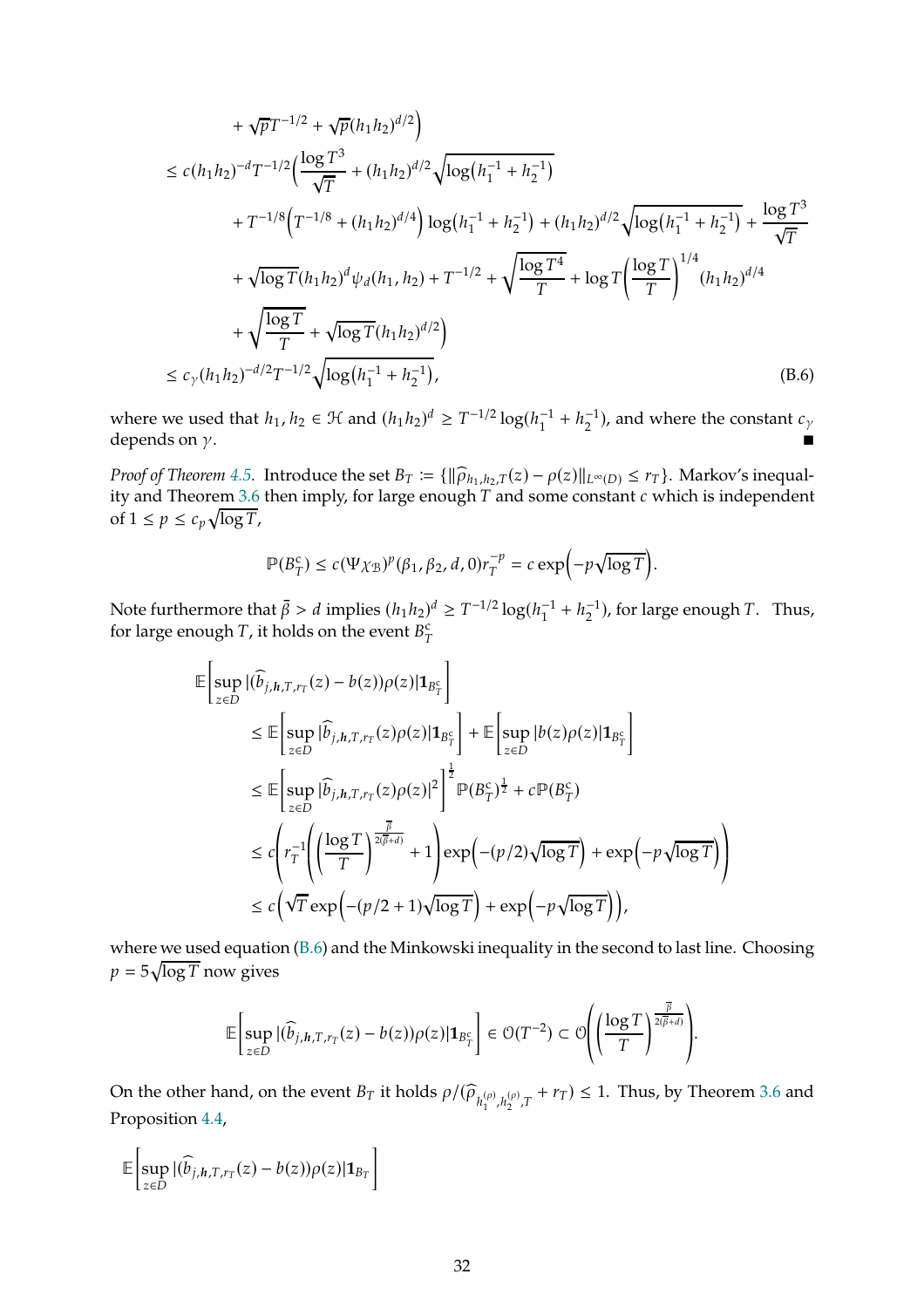$$
\leq \mathbb{E}\left[\sup_{z\in D}|\widehat{b}_{j,h,T,r_T}(z)-\frac{b(z)\rho(z)}{\widehat{\rho}_{h_1^{(\rho)},h_2^{(\rho)},T}(z)+r_T}) )\rho(z)|\mathbf{1}_{B_T}\right]+\mathbb{E}\left[\sup_{z\in D}|(\frac{b(z)\rho(z)}{\widehat{\rho}_{h_1^{(\rho)},h_2^{(\rho)},T}+r_T}-b(z))\rho(z)|\mathbf{1}_{B_T}\right]
$$
  

$$
\leq c\left(\left(\frac{\log T}{T}\right)^{\frac{\overline{\beta}}{2(\overline{\beta}+d)}}+\mathbb{E}[\sup_{z\in D}|\rho(z)-\widehat{\rho}_{h_1^{(\rho)},h_2^{(\rho)},T}-r_T|\mathbf{1}_{B_T}]\right)
$$
  

$$
\leq c\left(\left(\frac{\log T}{T}\right)^{\frac{\overline{\beta}}{2(\overline{\beta}+d)}}+r_T+(\Psi\chi_{\mathcal{B}})(T,\beta_1,\beta_2,d,0)\right),
$$

where we used the bias bound [\(A.17\)](#page-25-1). The assertion now follows since  $\Upsilon > 0$  (recall [\(3.10\)](#page-7-0), [\(3.11\)](#page-7-3)) implies

$$
(\Psi \chi_{\mathcal{B}})(T,\beta_1,\beta_2,d,0)+r_t \in \mathcal{O}\Bigg(\Bigg(\frac{\log T}{T}\Bigg)^{\frac{\beta}{2(\beta+d)}}\Bigg).
$$

п

*Proof of Proposition* [4.6.](#page-14-0) Fix  $j \in \{1, \ldots, d\}$ . In what follows, the dependencies on  $j$  and  $q$  will be regularly suppressed in the notation. We start with stating an important auxiliary result.

<span id="page-32-1"></span>**Lemma B.2.** *Let*  $\mathcal{G}_h := \{ K_1((x - \cdot)/h_1) K_2((y - \cdot)/h_2) : (x, y) \in D \cap \mathbb{Q}^{2d} \}, h = (h_1, h_2) \in \mathcal{H}_t$ , and recall the definition of  $\mathbb{H}^j_t$  $\mathcal{C}_t^{\prime}$  (see [\(4.3\)](#page-11-3)). Then, for any  $\gamma > 0$  and large enough t, it holds

$$
\forall u_t \in [1, \gamma \log(t)], \quad \mathbb{P}\left(\sup_{g \in \mathcal{G}_h} |\mathbb{H}_t^j(g) - \sqrt{t} \mu(gb^j)| > \Delta_{h,t}(u_t)\right) \leq e^{-u_t},
$$

*where*

<span id="page-32-0"></span>
$$
\Delta_{h,t}(u) := 4e\sqrt{\|\rho\|_{\infty}\|a_{jj}\|_{\infty}(h_1h_2)^d}\bigg(\widetilde{C}_1\sqrt{384d\log(h_1^{-1} + h_2^{-1})}\|K\|_{\infty} + \widetilde{C}_2\|K\|_{L^2(\lambda)}u^{1/2}\bigg). \tag{B.7}
$$

Proof. To prove the assertion, we want to combine Markov's inequality with the uniform moment bounds derived in Theorem [4.3.](#page-11-2) Choosing  $p = p(t) = u_t \le \gamma \log t$  for fixed  $\gamma > 0$ , we get as in the derivation of equation [\(B.6\)](#page-31-0) that there exist  $c_1$ ,  $c_2 > 0$  such that, for large enough t,

$$
\mathbb{E}\left[\sup_{g\in\mathcal{G}_h}|\mathbb{H}_t^j(g) - \sqrt{t}\mu(gb^j)|^p\right]^{1/p} \le 2(h_1h_2)^{d/2}\left(c_1\sqrt{\log(h_1^{-1} + h_2^{-1})} + c_2\sqrt{u_t}\right),
$$

where the constants  $c_1$ ,  $c_2$  need to satisfy

$$
\widetilde{C}_1 \int_0^\infty \sqrt{6 \|a_{jj}\|_\infty \log \mathcal{N}(u, \mathcal{G}_h, d_{L^2(\mu)})} \, \mathrm{d}u \le c_1 (h_1 h_2)^{d/2} \sqrt{\log(h_1^{-1} + h_2^{-1})},
$$
\n
$$
2 \widetilde{C}_2 \sqrt{\|a_{jj}\|_\infty} \|g\|_{L^2(\mu)} \le c_2 (h_1 h_2)^{d/2},
$$

for large enough t. Here,  $\tilde{C}_1$ ,  $\tilde{C}_2 > 0$  correspond to the constants obtained in the proof of Theorem [4.3.](#page-11-2) Now

$$
\|g\|_{L^2(\mu)} \le (h_1 h_2)^{d/2} \|\rho\|_{\infty}^{1/2} \|K\|_{L^2(\lambda)}
$$

shows that  $c_2 = 2\widetilde{C}_2\sqrt{||a_{jj}||_{\infty}||\rho||_{\infty}}||K||_{L^2(\Lambda)}$  is an adequate choice. Additionally, straightforward computations using [\(A.15\)](#page-23-0) and Lemma [A.2](#page-21-1) show that  $c_1 = \widetilde{C}_1 \sqrt{1536d ||a_{jj}||_{\infty} ||\rho||_{\infty}} ||K||_{\infty}$  also satisfies the given requirement. Hence, defining  $\Delta_{h,t}$  as in [\(B.7\)](#page-32-0) implies the assertion through Markov's inequality.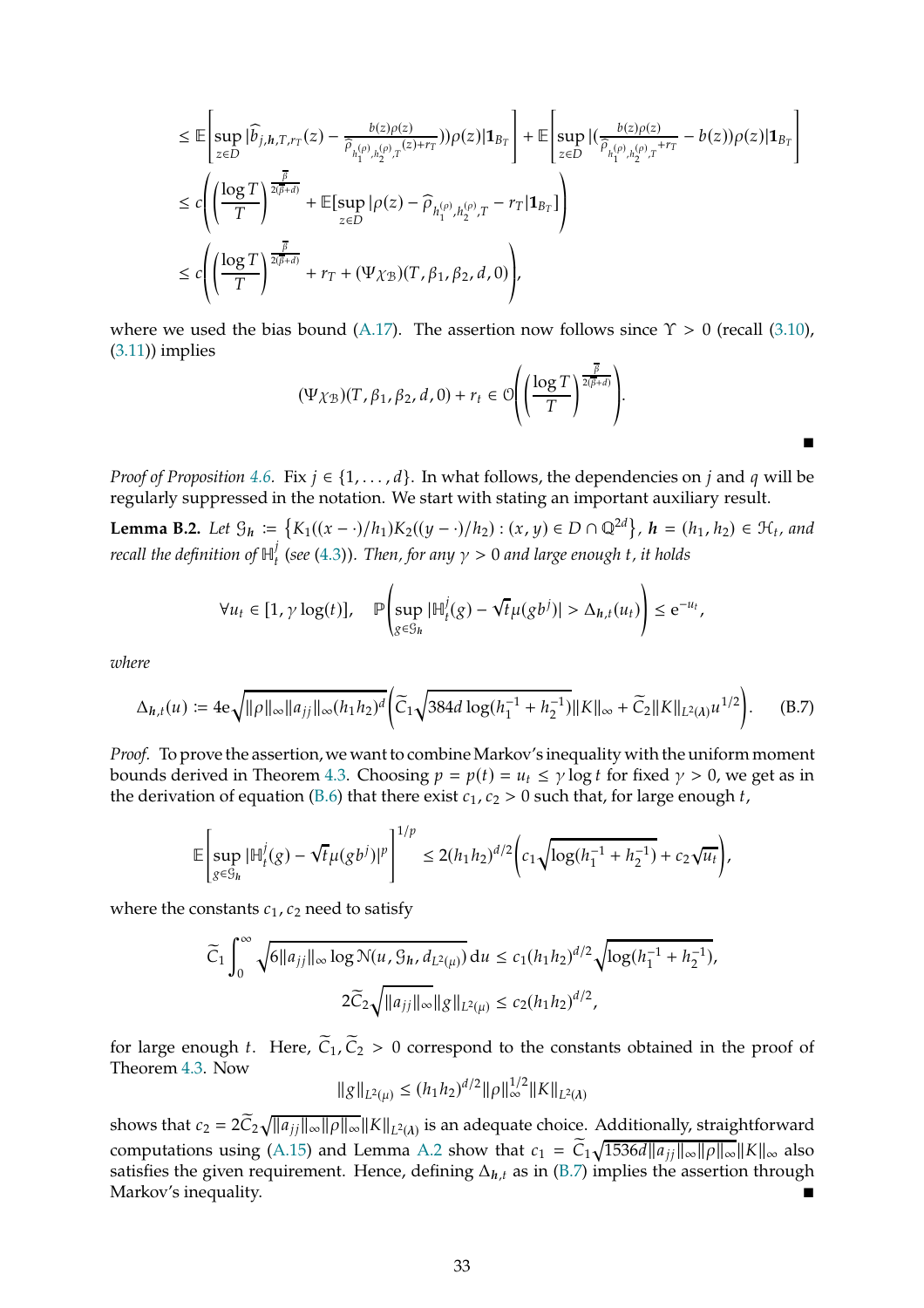For any  $h = (h_1, h_2)^{\top}, \eta = (\eta_1, \eta_2)^{\top} \in (0, 1]^2$ , set

$$
s_h(\cdot,\cdot) = s_{h_1,h_2}(\cdot,\cdot) := \int_{\mathbb{R}^{2d}} K_{h_1,h_2}(u - \cdot, v - \cdot)(b^j \rho)(u, v) du dv,
$$
  

$$
s_{h,\eta}^{\star}(\cdot,\cdot) = s_{h_1,h_2,\eta_1,\eta_2}^{\star}(\cdot,\cdot) := \int_{\mathbb{R}^{2d}} (K_{h_1,h_2} \star K_{\eta_1,\eta_2})(u - \cdot, v - \cdot)(b^j \rho)(u, v) du dv.
$$

For any kernel estimator

$$
\overline{b}_h(x,y) = \overline{b}_{j,h}(x,y) \equiv \overline{b}_{j,h_1,h_2,t}(x,y) = \frac{1}{t} \int_0^t K_{h_1,h_2}(x - X_u, y - Y_u) dY_u^j
$$

of  $b^j \rho$ , denote its stochastic error by  $\xi_h(\cdot, \cdot) \coloneqq \overline{b}_h(\cdot, \cdot) - s_h(\cdot, \cdot)$ , and set

$$
\zeta_t \coloneqq \sup_{(\eta_1,\eta_2)\in\mathcal{H}_t}\big\{\big[\|\xi_{\eta_1,\eta_2}\|_\infty - A_t(\eta_1,\eta_2)\big]_+\big\},
$$

where  $A_t(\cdot, \cdot)$  is defined as in [\(4.6\)](#page-13-1). The triangle inequality implies that, for any  $h \in \mathcal{H}_t$ ,

$$
\|\overline{b}_{\widehat{h}} - b^j \rho\|_{\infty} \le \|\overline{b}_{\widehat{h}} - \overline{b}_{h,\widehat{h}}\|_{\infty} + \|\overline{b}_{h,\widehat{h}} - \overline{b}_{h}\|_{\infty} + \|\overline{b}_{h} - b^j \rho\|_{\infty}.
$$

Since  $\widehat{h} \in \mathcal{H}_t$ , we have

$$
\|\overline{b}_{\widehat{h}} - \overline{b}_{h,\widehat{h}}\|_{\infty} \leq \sup_{\eta \in \mathcal{H}_{t}} \left\{ \left[ \|\overline{b}_{\eta} - \overline{b}_{h,\eta}\|_{\infty} - A_{t}(\eta) \right]_{+} \right\} + A_{t}(\widehat{h}) = \widehat{\Delta}_{t}(h) + A_{t}(\widehat{h}),
$$

and, since  $\overline{b}_{h,\widehat{h}} = \overline{b}_{\widehat{h},h'}$ 

$$
\begin{aligned} \|\overline{b}_{\widehat{h}} - b^j \rho\|_{\infty} &\leq \widehat{\Delta}_t(h) + A_t(\widehat{h}) + \widehat{\Delta}_t(\widehat{h}) + A_t(h) + \|\overline{b}_h - b^j \rho\|_{\infty} \\ &\leq 2\Big(\widehat{\Delta}_t(h) + A_t(h)\Big) + \|\overline{b}_h - b^j \rho\|_{\infty}.\end{aligned}
$$

In view of

$$
\|\overline{b}_h-b^j\rho\|_{\infty}\leq \|\xi_h\|_{\infty}+\mathcal{B}_{b^j\rho}(h)\leq \zeta_t+\mathcal{B}_{b^j\rho}(h)+A_t(h),
$$

it remains to bound  $\widehat{\Delta}_t(h) + A_t(h)$ . For doing so, note first that, for any  $h, \eta \in (0, 1]^2$ ,

$$
\|\overline{b}_{h,\eta} - s_{h,\eta}^* \|_{\infty} = \sup_{(x,y)\in \mathbb{R}^{2d}} \left| \int_{\mathbb{R}^{2d}} K_{\eta_1, \eta_2}(x - u, y - v) \xi_{h_1, h_2}(u, v) du dv \right| \le k_1 \| \xi_h \|_{\infty},
$$
  

$$
\|s_{h,\eta}^{\star} - s_{\eta} \|_{\infty} \le k_1 \mathcal{B}_{b^j \rho}(h).
$$

Thus,

$$
\|\overline{b}_{h,\eta} - \overline{b}_{\eta}\|_{\infty} \le \|\overline{b}_{h,\eta} - s_{h,\eta}^{\star}\|_{\infty} + \|s_{h,\eta}^{\star} - s_{\eta}\|_{\infty} + \|s_{\eta} - \overline{b}_{\eta}\|_{\infty}
$$
  

$$
\le k_1 \left( \|\xi_h\|_{\infty} + \mathcal{B}_{b/\rho}(h) \right) + \|\xi_{\eta}\|_{\infty} \le k_1 \left( \zeta_t + A_t(h) + \mathcal{B}_{b/\rho}(h) \right) + \zeta_t + A_t(\eta),
$$

and

$$
\widehat{\Delta}_{t}(h) = \sup_{\eta \in \mathcal{H}_{t}} \left\{ \left[ \|\overline{b}_{h,\eta} - \overline{b}_{\eta}\|_{\infty} - A_{t}(\eta) \right]_{+} \right\} \leq \sup_{\eta \in \mathcal{H}_{t}} \left\{ k_{1} \left( \zeta_{t} + A_{t}(h) + \mathcal{B}_{b/\rho}(h) \right) + \zeta_{t} \right\}
$$
\n
$$
\leq (1 \vee k_{1}) \left( 2\zeta_{t} + A_{t}(h) + \mathcal{B}_{b/\rho}(h) \right),
$$

giving

$$
\widehat{\Delta}_t(\boldsymbol{h})+A_t(\boldsymbol{h})\leq (1\vee k_1)\Big(2\zeta_t+2A_t(\boldsymbol{h})+\mathcal{B}_{b^j\rho}(\boldsymbol{h})\Big).
$$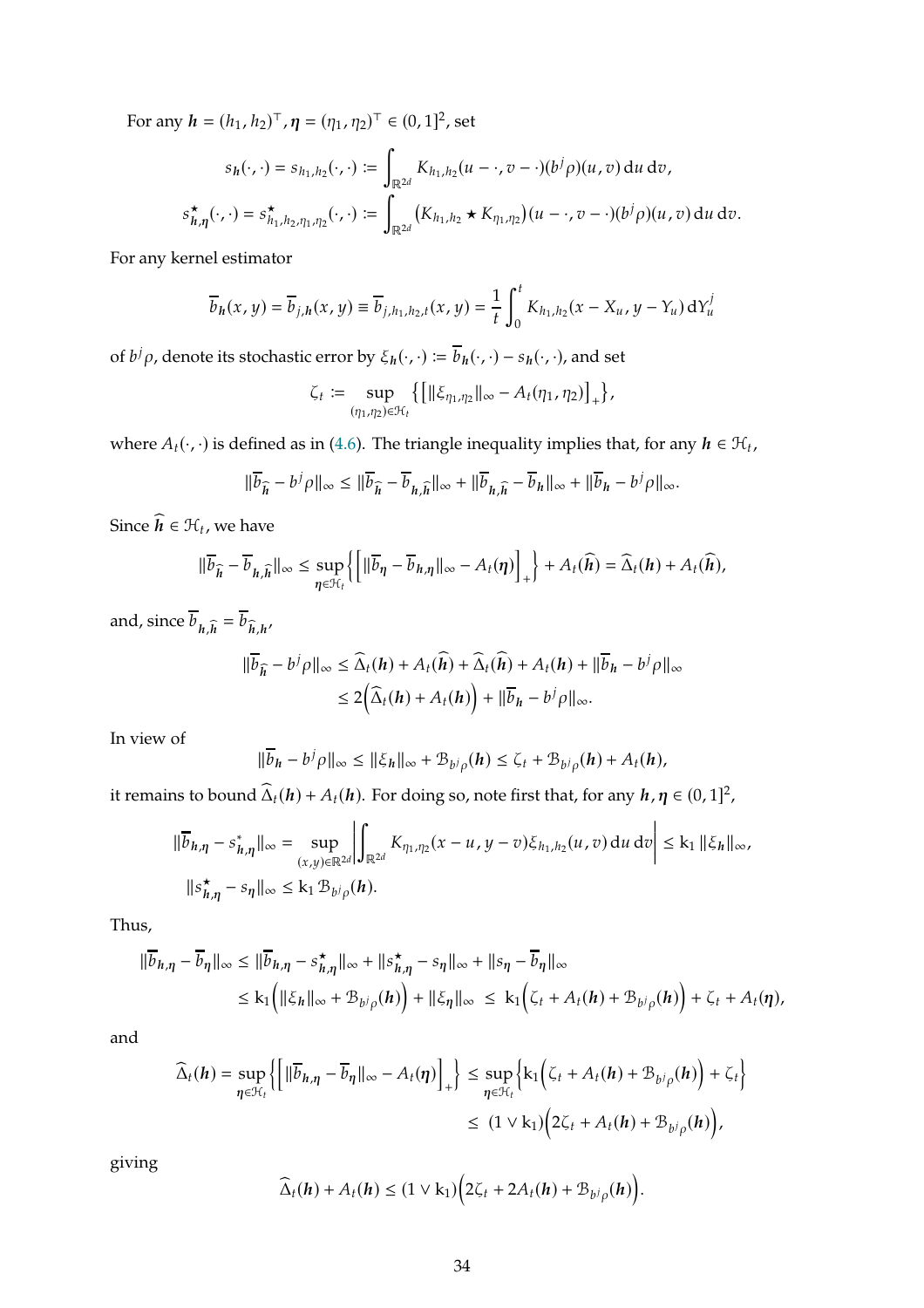Consequently,

$$
\|\overline{b}_{\widehat{h}} - b^j \rho\|_{\infty} \le 2(\widehat{\Delta}_t(h) + A_t(h)) + \|\overline{b}_h - b^j \rho\|_{\infty}
$$
  
\n
$$
\le 2(1 \vee k_1) (2\zeta_t + 2A_t(h) + \mathcal{B}_{b^j \rho}(h)) + \zeta_t + \mathcal{B}_{b^j \rho}(h) + A_t(h)
$$
  
\n
$$
\le (1 \vee k_1) (5\zeta_t + 5A_t(h) + 3\mathcal{B}_{b^j \rho}(h)),
$$

and, for any  $h \in \mathcal{H}_t$ ,

$$
\mathbb{E}\Big[\|\overline{b}_{\widehat{h}}-b^j\rho\|_{\infty}^p\Big]^{1/p}\leq (1\vee k_1)\Big(5A_t(h)+3\mathcal{B}_{b^j\rho}(h)\Big)+(1\vee k_1)5\big(\mathbb{E}[\zeta_t^p]\big)^{1/p}.
$$

It remains to bound  $\mathbb{E}[\zeta_t^p]$  $_{t}^{\prime}$ ]. We start by writing

$$
\mathbb{E}\big[\zeta_t^q\big]=\mathbb{E}\Bigg[\sup_{(\eta_1,\eta_2)\in\mathcal{H}_t}\Big\{\big[\|\xi_{\eta_1,\eta_2}\|_\infty-A_t(\eta_1,\eta_2)\big]_+^q\big\}\Bigg]\leq \sum_{\pmb{\eta}\in\mathcal{H}_t}\mathbb{E}\big[\big[\|\xi_{\pmb{\eta}}\|_\infty-A_t(\pmb{\eta})\big]_+^q\big].
$$

Now Lemma [B.2](#page-32-1) implies for large enough  $t$ 

$$
\mathbb{P}(\|\xi_{\eta}\|_{\infty} > A_t(\eta)) = \mathbb{P}\left(\sup_{g \in \mathcal{G}_{\eta}} |\mathbb{H}_t^j(g) - \sqrt{t}\mu(gb^j)| \geq \Delta_{\eta,t}(2dq\log(\eta_1^{-1} + \eta_2^{-1}))\right) \leq \left(\frac{1}{\eta_1^{-1} + \eta_2^{-1}}\right)^{2dq}.
$$

Then, Hölder's inequality and equation ( $B.6$ ) entail for large enough  $t$ 

$$
\mathbb{E}\left[\left[\|\xi_{\eta}\|_{\infty} - A_{t}(\eta)\right]_{+}^{q}\right] \leq \mathbb{E}\left[\left(\|\xi_{\eta}\|_{\infty} - A_{t}(\eta)\right)^{2q}\right]^{1/2} \mathbb{P}(\|\xi_{\eta}\|_{\infty} \geq A_{t}(\eta))^{1/2}
$$
\n
$$
\leq c(\eta_{1}\eta_{2})^{-dq/2}t^{-q/2}\log((\eta_{1}^{-1} + \eta_{2}^{-1}))^{q/2}\left(\frac{1}{\eta_{1}^{-1} + \eta_{2}^{-1}}\right)^{dq}
$$
\n
$$
= c\left(\sqrt{\frac{\eta_{1}}{\eta_{2}}} + \sqrt{\frac{\eta_{2}}{\eta_{1}}}\right)^{-dq}t^{-q/2}\log((\eta_{1}^{-1} + \eta_{2}^{-1}))^{q/2} \in \mathcal{O}((\log t)t^{-1})^{q/2}).
$$
\nally,  $\mathbb{E}[\zeta_{t}^{p}]^{1/p} \leq \mathbb{E}[\zeta_{t}^{q}]^{1/q} \leq \text{card}(\mathcal{H}_{t})^{1/q}\left(\frac{\log t}{t}\right)^{1/2} \leq (\log t)^{2/q+1/2}t^{-1/2}.$ 

Finally,  $\mathbb{E}[\zeta_t^p]$  $_{t}^{p}$ ]<sup>1/p</sup>  $\leq \mathbb{E}[\zeta_{t}^{q}]$ t

*Proof of Theorem [4.7.](#page-14-2)* Fix  $j \in \{1, ..., d\}$ . For the proof of [\(4.8\)](#page-14-3), note first that, for any  $h \in \overline{\mathcal{H}}_t$ ,

$$
\begin{split}\n|\widehat{b}_{j,h,t} - b^j| &= \left| \frac{(\overline{b}_{j,h,t} - b^j \rho) + b^j (\rho - \widehat{\rho}_{h,t} \vee \rho_\star)}{\widehat{\rho}_{h,t} \vee \rho_\star} \right| \\
&\leq \frac{1 \vee |b^j|}{\rho_\star} \left( |\overline{b}_{j,h,t} - b^j \rho| + |\rho - \frac{1}{2} (\widehat{\rho}_{h,t} + \rho_\star + |\widehat{\rho}_{h,t} - \rho_\star|) | \right) \\
&\leq \frac{1 \vee |b^j|}{\rho_\star} \left( |\overline{b}_{j,h,t} - b^j \rho| + \frac{1}{2} (|\rho - \widehat{\rho}_{h,t}| + |\rho - \rho_\star - |\widehat{\rho}_{h,t} - \rho_\star| |) \right) \\
&= \frac{1 \vee |b^j|}{\rho_\star} \left( |\overline{b}_{j,h,t} - b^j \rho| + \frac{1}{2} (|\rho - \widehat{\rho}_{h,t}| + ||\rho - \rho_\star| - |\widehat{\rho}_{h,t} - \rho_\star| |) \right) \\
&\leq \frac{1 \vee |b^j|}{\rho_\star} \left( |\overline{b}_{j,h,t} - b^j \rho| + |\rho - \widehat{\rho}_{h,t}| \right).\n\end{split}
$$

Thus,

$$
\mathbb{E}\bigg[\|\widehat{b}_{j,h,t}-b^j\|^p_{L^{\infty}(D)}\bigg]^{1/p} \leq \frac{1 \vee \sup_{(x,y)\in D} |b^j(x,y)|}{\rho_\star}\bigg(\mathbb{E}\bigg[\|\overline{b}_{j,h,t}-b^j\rho\|^p_{L^{\infty}(D)}\bigg]^{1/p} + \mathbb{E}\bigg[\|\widehat{\rho}_{h,t}-\rho\|^p_{L^{\infty}(D)}\bigg]^{1/p}\bigg).
$$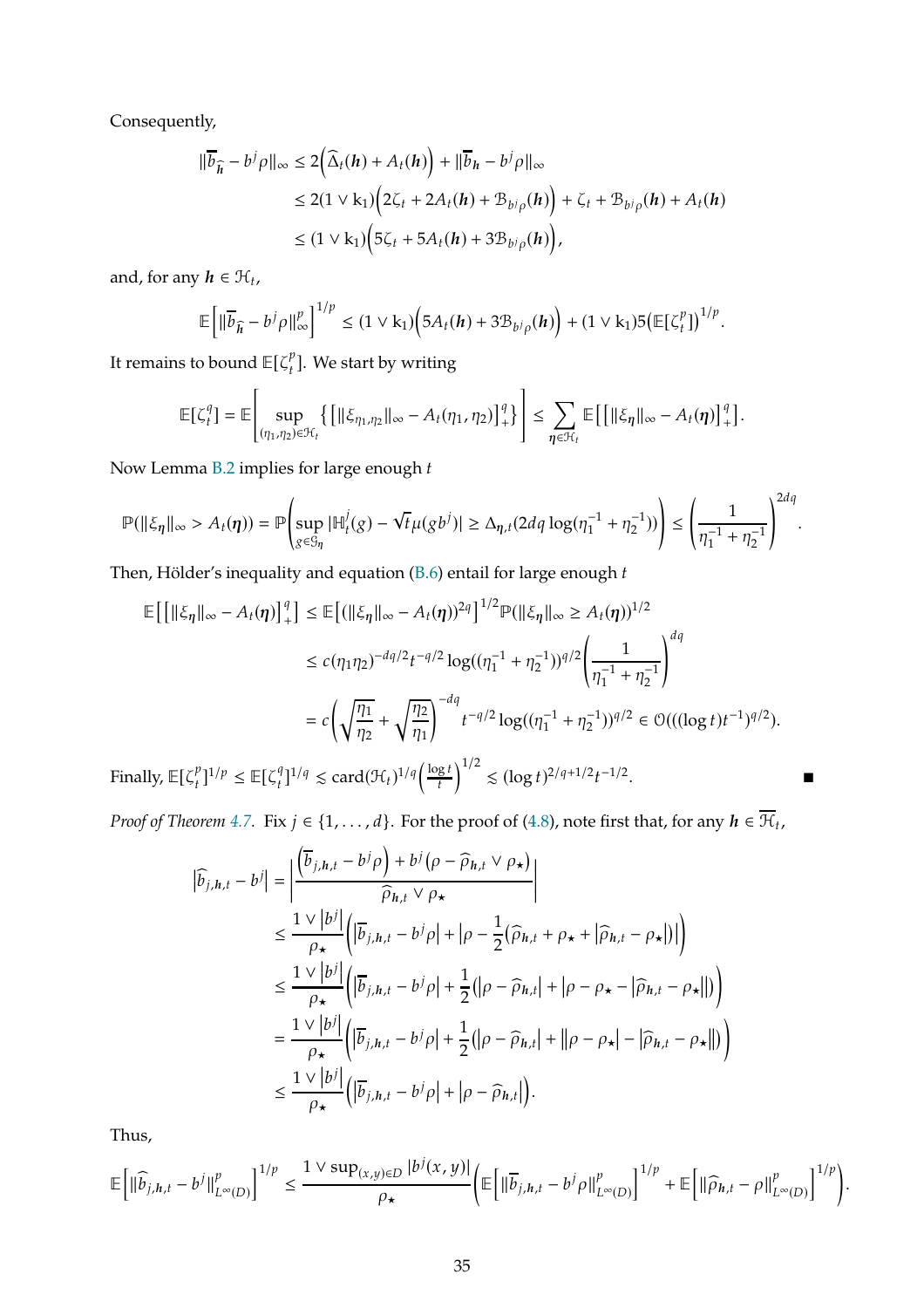Letting  $\Phi_{d,\beta}(t)\coloneqq (\log t/t)^{\frac{\beta}{2(\overline{\beta}-1)}}$  $\frac{2(\overline{F}+d)}{2(\overline{\beta}+d)}$ , it remains to verify  $\mathcal{R}^{(p)}_\infty(\overline{b}_{j,\widehat{h},t},b^j\rho;D)\vee\mathcal{R}^{(p)}_\infty(\widehat{\rho}_{\widehat{h},t},\rho;D)\in\mathcal{O}(\Phi_{d,\beta}(t)).$ The first term is bounded by means of Proposition [4.6.](#page-14-0) The smoothness assumption on  $b^j \rho$ implies that there exists some positive constant  $\mathfrak c$ , depending only on  $\mathfrak b$ ,  $K$  and  $d$  such that  $\mathcal{B}_{b^j \rho}(\boldsymbol{h}) \leq \mathfrak{c}(\mathcal{L}_1 h_1^{\beta_1})$  $\int_{1}^{\beta_1} + \mathcal{L}_2 h_2^{\beta_2}$  $\binom{\beta_2}{2}$ . The bandwidth  $\widehat{\boldsymbol{h}} = (h_1, h_2)^\top$  is then chosen by solving

$$
\mathcal{L}_j \widehat{h}_j^{\beta_j} = \left(\widehat{h}_1 \widehat{h}_2\right)^{-\frac{d}{2}} \sqrt{\frac{\log \left(\widehat{h}_1^{-1} + \widehat{h}_2^{-1}\right)}{t}} \quad \text{such that} \quad \widehat{h}_j \sim \left(\frac{\log t}{t}\right)^{\frac{\overline{\beta}}{2\beta_j(\overline{\beta}+d)}}, \quad j = 1, 2.
$$

The obtained solution belongs to  $\mathcal{H}_t$ , and plugging the specified bandwidths into the rhs of [\(4.7\)](#page-14-4), we obtain  $\mathcal{R}_{\infty}^{(p)}(\overline{b}_{j,\widehat{h},t},b^j\rho;D)\in\mathcal{O}(\Phi_{d,\beta}(t))$ . Furthermore, since  $\overline{\mathcal{H}}_t\subset\mathcal{H}(Q_1,Q_2)$ , it follows from Proposition [3.3](#page-6-2) that

$$
\begin{aligned} \mathcal{R}^{(p)}_\infty (\widehat{\rho}_{\widehat{h},t},\rho; D) &\lesssim \widehat{h}_1^{\beta_1} + \widehat{h}_2^{\beta_2} + \frac{\log(t)^2}{T(\widehat{h}_1\widehat{h}_2)^d} + \psi_d(\widehat{h}_1,\widehat{h}_2,t) \sqrt{\frac{\log t}{t}} \\&\lesssim \left(\frac{\log t}{t}\right)^{\frac{\overline{\beta}}{2(\overline{\beta}+d)}} + \frac{\log(t)^2}{\sqrt{T}}, \end{aligned}
$$

where we used  $h_1 h_2 \ge t^{-1/(2d)}$  and  $\psi_d(h_1, h_2) \le \psi_{2,d}(h_1, h_2) \le (h_1 h_2)^{-d/2}$ .

# <span id="page-35-9"></span>**References**

- [1] M. Barlow and M Yor. "Semi-martingale inequalities via the Garsia–Rodemich–Rumsey lemma, and applications to local times". In: *J. Funct. Anal.* 49.2 (1982), pp. 198 –229. issn: 0022-1236.
- <span id="page-35-1"></span>[2] P. Cattiaux, J. R. León, and C. Prieur. "Estimation for stochastic damping Hamiltonian systems under partial observation—I. Invariant density". In: *Stochastic Process. Appl.* 124.3 (2014), pp. 1236–1260. issn: 0304-4149.
- <span id="page-35-6"></span>[3] P. Cattiaux, J. León, and C. Prieur. "Estimation for Stochastic Damping Hamiltonian Systems under Partial Observation. II. Drift term". In: *ALEA Lat. Am. J. Probab. Math. Stat.* 11 (July 2014).
- <span id="page-35-8"></span>[4] F. Comte and C. Lacour. "Anisotropic adaptive kernel deconvolution". en. In: *Ann. Inst. H. Poincaré Probab. Statist.* 49.2 (2013), pp. 569–609.
- <span id="page-35-2"></span>[5] F. Comte, C. Prieur, and A. Samson. "Adaptive estimation for stochastic damping Hamiltonian systems under partial observation". In: *Stochastic Processes Appl* 127.11 (2017), pp. 3689 –3718. issn: 0304-4149.
- <span id="page-35-4"></span>[6] A. Dalalyan and M. Reiß. "Asymptotic statistical equivalence for ergodic diffusions: the multidimensional case". In: *Probab. Theory Related Fields* 137.1 (2007), pp. 25–47.
- <span id="page-35-3"></span>[7] S. Delattre, A. Gloter, and N. Yoshida. *Rate of Estimation for the Stationary Distribution of Stochastic Damping Hamiltonian Systems with Continuous Observations*. Preprint. Jan. 28, 2020. arXiv: [2001.10423 \[math.ST\]](https://arxiv.org/abs/2001.10423).
- <span id="page-35-5"></span>[8] N. Dexheimer, C. Strauch, and L. Trottner. *Mixing it up: A general framework for Markovian statistics (v1)*. Preprint. Oct. 31, 2020. arXiv: [2011.00308 \[math.ST\]](https://arxiv.org/abs/2011.00308).
- <span id="page-35-7"></span><span id="page-35-0"></span>[9] S. Dirksen. "Tail bounds via generic chaining". In: *Electron. J. Probab.* 20 (2015), no. 53, 29.
- [10] S. Ditlevsen and A. Samson. "Hypoelliptic diffusions: filtering and inference from complete and partial observations". In: *J. R. Stat. Soc. Ser. B. Stat. Methodol.* 81.2 (2019), pp. 361– 384. eprint: <https://rss.onlinelibrary.wiley.com/doi/pdf/10.1111/rssb.12307>.